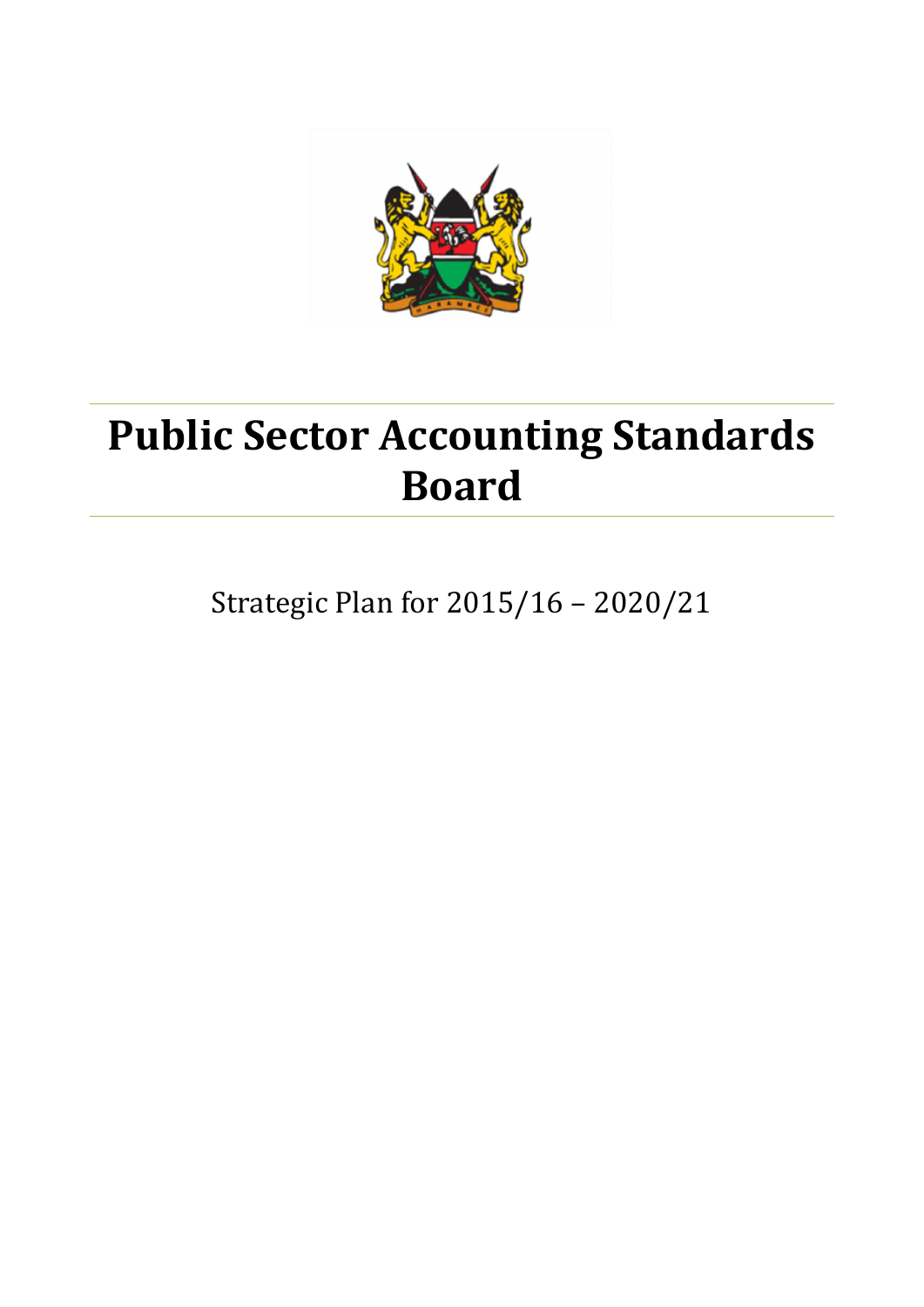# **Table of Contents**

| 1. |                  |  |    |  |
|----|------------------|--|----|--|
|    |                  |  |    |  |
|    | $1.2\phantom{0}$ |  |    |  |
| 2. |                  |  |    |  |
|    | 2.1              |  |    |  |
|    | 2.2              |  |    |  |
|    | 2.3              |  |    |  |
|    | 2.4              |  |    |  |
|    | 2.5              |  |    |  |
|    | 2.6              |  |    |  |
|    |                  |  |    |  |
| 3. |                  |  |    |  |
|    |                  |  |    |  |
|    |                  |  |    |  |
| 4. |                  |  |    |  |
|    |                  |  |    |  |
|    |                  |  | 24 |  |
|    |                  |  |    |  |
|    | 5.2              |  |    |  |
|    | 5.3              |  |    |  |
| 6. |                  |  |    |  |
|    |                  |  |    |  |
|    | 6.2              |  |    |  |
|    |                  |  |    |  |
| 7. |                  |  |    |  |
|    | 7.1              |  |    |  |
|    | 7.2              |  |    |  |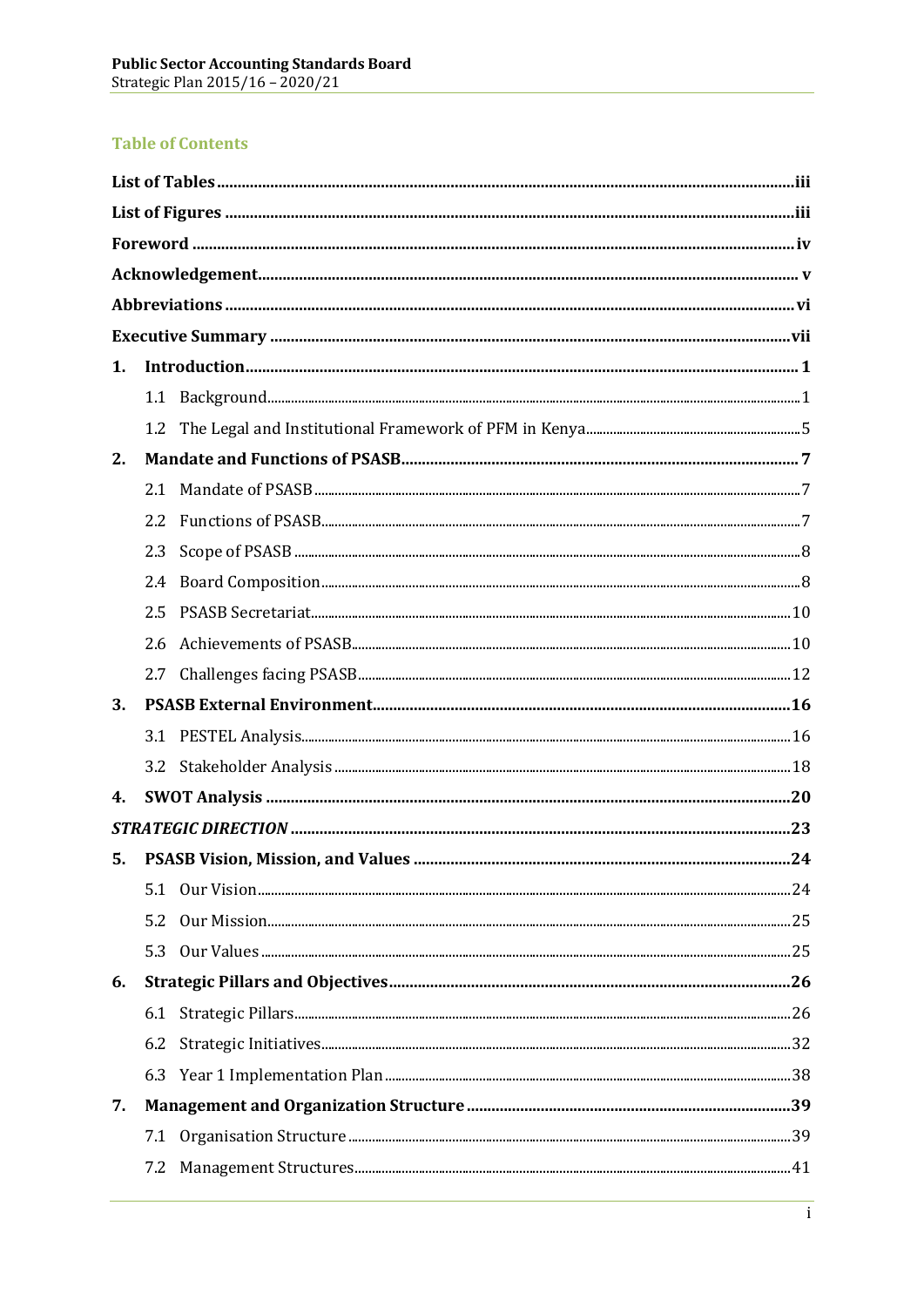| 8. |  |  |  |  |
|----|--|--|--|--|
|    |  |  |  |  |
|    |  |  |  |  |
| 9. |  |  |  |  |
|    |  |  |  |  |
|    |  |  |  |  |
|    |  |  |  |  |
|    |  |  |  |  |
|    |  |  |  |  |
|    |  |  |  |  |
|    |  |  |  |  |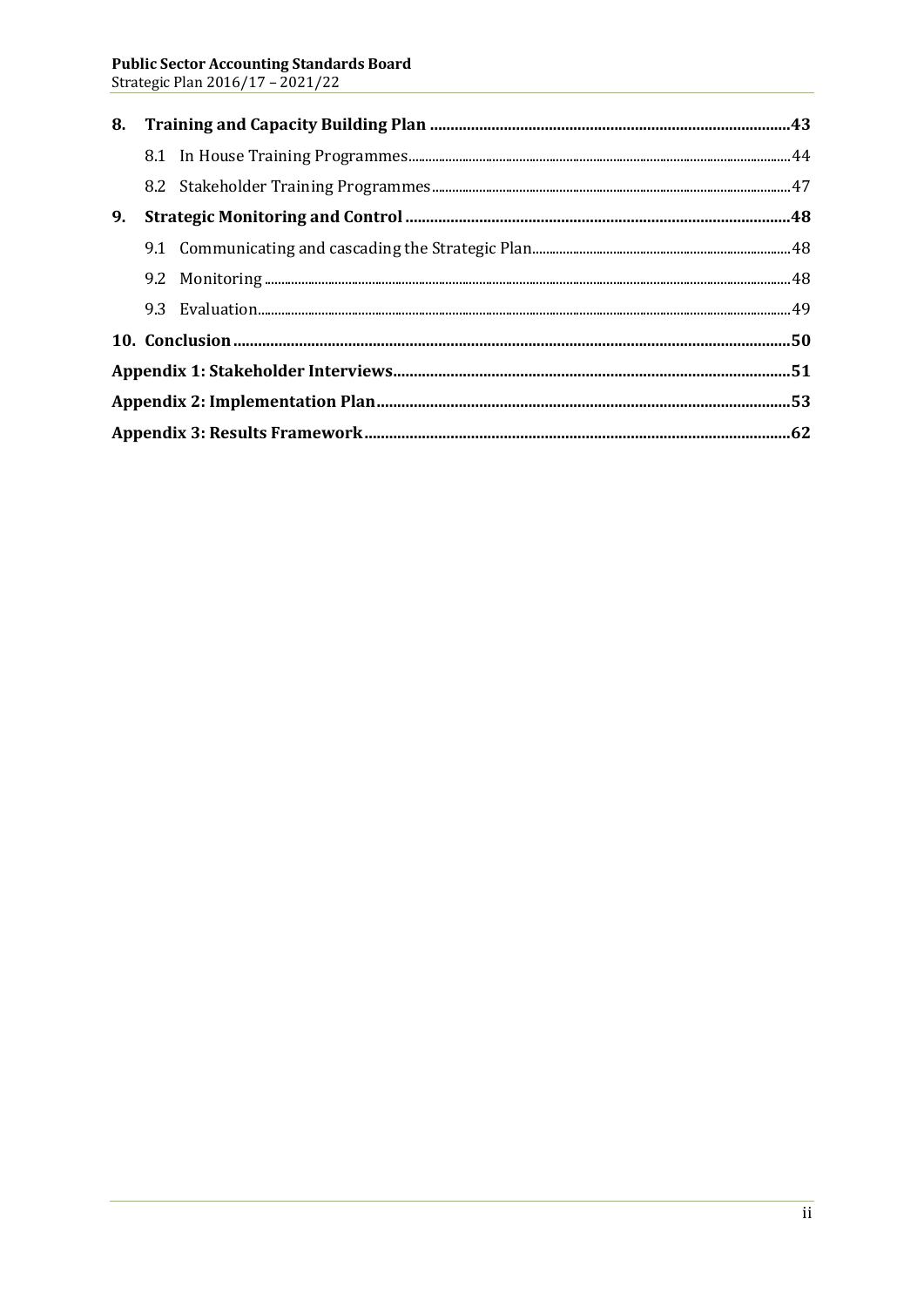# **List of Tables**

| Table 6: Proposed PSASB training and capacity building plan - technical skills 44 |  |
|-----------------------------------------------------------------------------------|--|
|                                                                                   |  |
|                                                                                   |  |

# **List of Figures**

<span id="page-3-1"></span><span id="page-3-0"></span>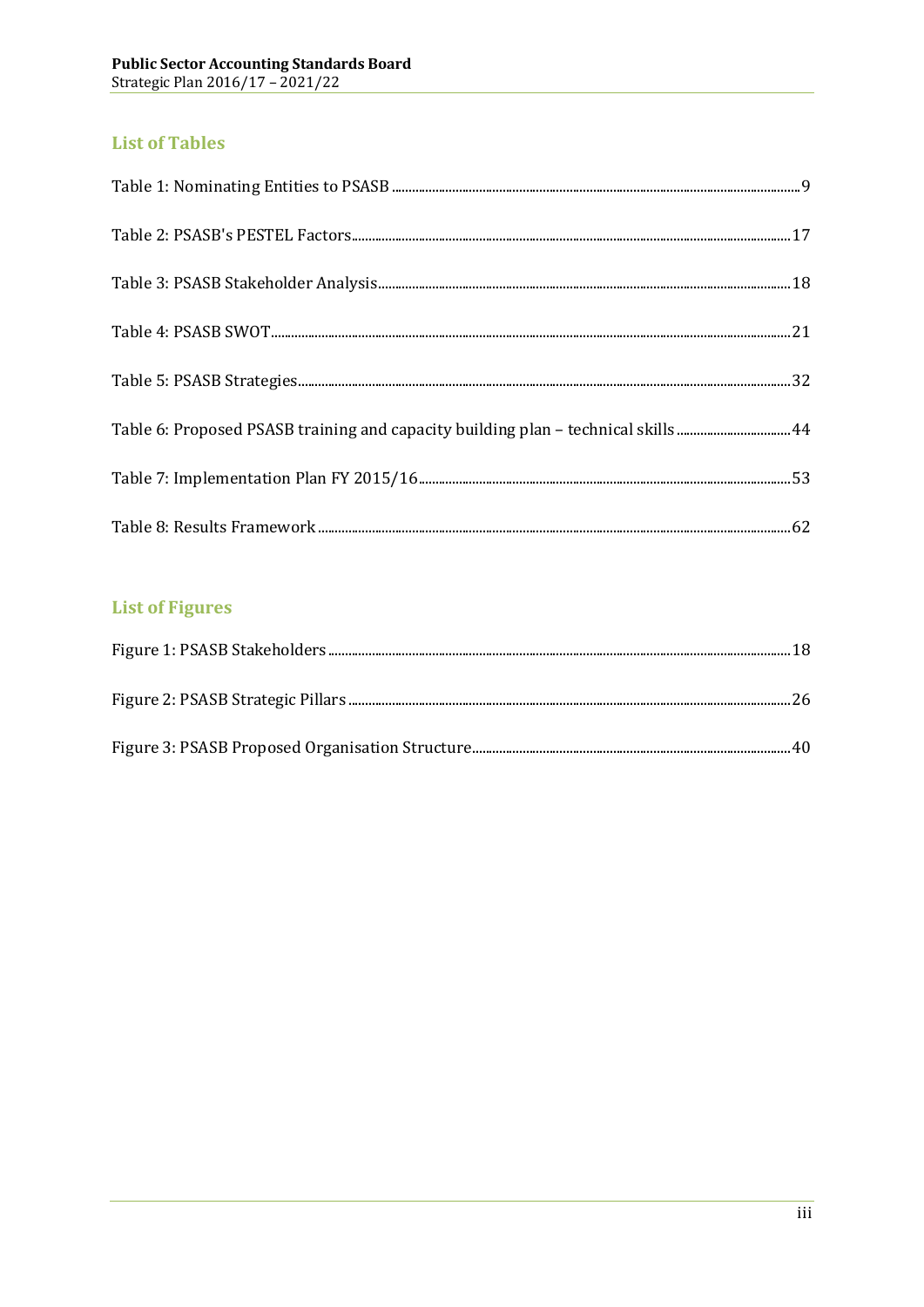# **Foreword**

The PFM Act, 2012 Sections 192 to 195 provide for the establishment of the Public Sector Accounting Standards Board. Since the gazettement of the PSASB members on 28th February 2014, significant progress has been made. In line with its mandate, the Board has been able to pronounce accounting and internal audit standards for use in the public sector.

The standards include the International Public Sector Accounting Standards (IPSAS), International Financial Reporting Standards (IFRS) and the International Professional Practice Framework. To enable the public sector entities to adhere to the pronounced and gazetted standards, the Board in conjunction with the National Treasury-Accountant General's department organised a series of workshops and on the job technical assistance.

The standards were gazetted on 8th August 2014 and used retrospectively for the year ended 30th June 2014. Financial statements were prepared in the formats prescribed by the Board hence ensuring uniformity across the spectrum which has facilitated efficiency while carrying out the audit by the Office of the Auditor General. The National Treasury was able to produce consolidated set of financial statements for the first time in October 2014 as is required by the PFM Act, 2012. This was mainly facilitated by the uniformity of financial statements produced by the public sector entities.

<span id="page-4-0"></span>This 5- year strategic plan seeks to consolidate and institutionalise the gains we have made so far. It also sets out the Board's work plan for the next five years.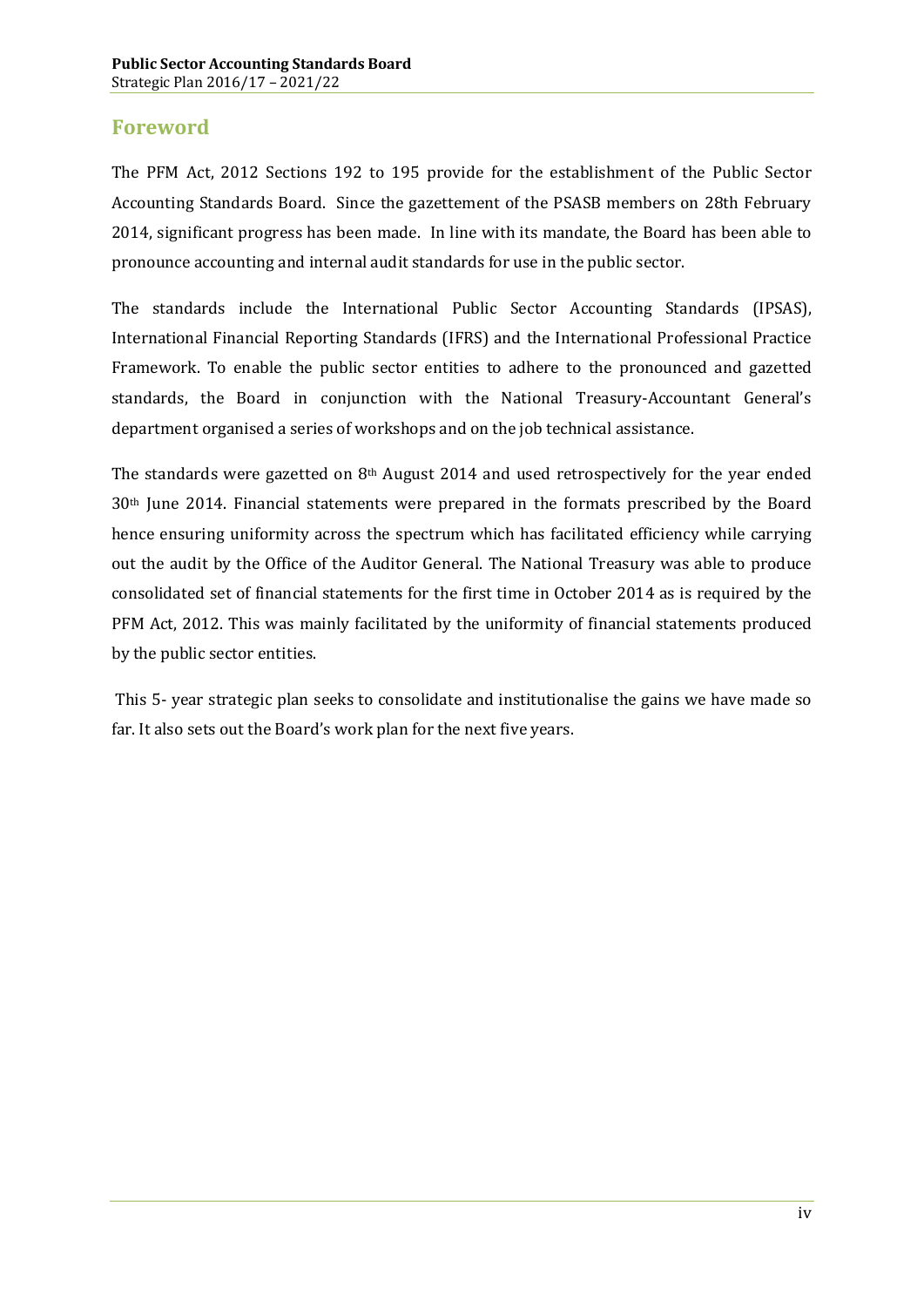# **Acknowledgement**

This 5-year strategic plan would not have been possible without the generous support and commitment from the Public Accounting Standard Board's (PSASB) key stakeholders. We are grateful for the support from the all the Board Members and the interim Secretariat of the Board under the able leadership of the Board's Chairman. This strategic plan has been overseen throughout the development and finalization process by the Strategy and Governance Committee of the Board who provided critical insights and direction throughout the process.

The support and cooperation of the National Treasury, through the Directorate of Accounting Services where the Board is currently housed was invaluable in completing this plan, and ensured that the strategic plan was well aligned to the overall public financial management reform programme. The views and consultations with other stakeholders including reporting entities at both National and County level were also essential to ensuring an insightful and relevant strategic plan.

<span id="page-5-0"></span>Finally, the strategic plan would not have been possible without the financial support from the Royal Danish Embassy (DANIDA) which enabled the commissioning of Cedar Consultants Limited's technical team led by Wairimu Njage supported by Nyawera Kibuka, Njeri Ngugi and Antony Mburu to facilitate the planning process in close collaboration with PSASB.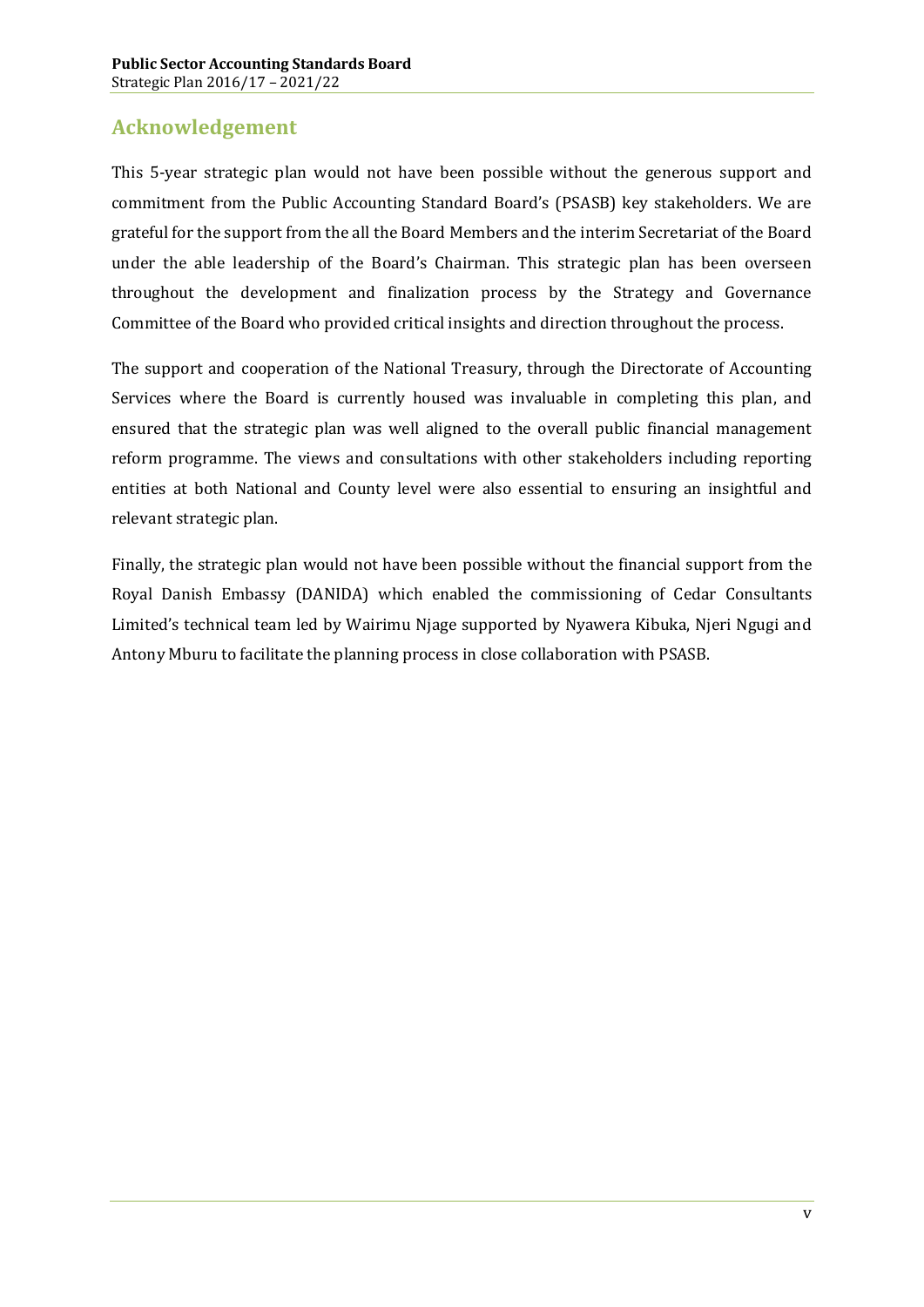# **Abbreviations**

<span id="page-6-0"></span>

| <b>Abbreviation</b> | <b>Description</b>                                        |  |  |  |
|---------------------|-----------------------------------------------------------|--|--|--|
| <b>APSEA</b>        | Association of Professional Societies of East Africa      |  |  |  |
| <b>CBK</b>          | <b>Central Bank of Kenya</b>                              |  |  |  |
| <b>CRA</b>          | <b>Commission on Revenue Allocation</b>                   |  |  |  |
| <b>DAS</b>          | <b>Directorate of Accounting Services</b>                 |  |  |  |
| <b>FY</b>           | <b>Financial Year</b>                                     |  |  |  |
| <b>GOE</b>          | <b>Government Owned Enterprises</b>                       |  |  |  |
| <b>IAC</b>          | <b>Internal Audit Committee</b>                           |  |  |  |
| <b>IAS</b>          | <b>International Accounting Standards</b>                 |  |  |  |
| <b>ICPAK</b>        | <b>Institute of Certified Public Accountants of Kenya</b> |  |  |  |
| <b>ICPSK</b>        | Institute of Certified Public Secretaries of Kenya        |  |  |  |
| <b>IFMIS</b>        | <b>Integrated Financial Management Information System</b> |  |  |  |
| <b>IFRS</b>         | <b>International Financial Reporting Standards</b>        |  |  |  |
| <b>IIA</b>          | <b>Institute of Internal Auditors</b>                     |  |  |  |
| <b>IPSAS</b>        | <b>International Public Sector Accounting Standards</b>   |  |  |  |
| <b>IRA</b>          | <b>Insurance Regulatory Authority</b>                     |  |  |  |
| <b>KENAO</b>        | Kenya National Audit Office                               |  |  |  |
| <b>Ksh</b>          | <b>Kenya Shillings</b>                                    |  |  |  |
| <b>NCG</b>          | <b>National and County Governments</b>                    |  |  |  |
| <b>NT</b>           | <b>National Treasury</b>                                  |  |  |  |
| <b>OCOB</b>         | Office of the Controller of Budget                        |  |  |  |
| <b>PFM</b>          | <b>Public Financial Management</b>                        |  |  |  |
| <b>PFMA</b>         | Public Financial Management Act, 2012                     |  |  |  |
| <b>PSASB</b>        | <b>Public Sector Accounting Standards Board</b>           |  |  |  |
| <b>RBA</b>          | <b>Retirement Benefits Authority</b>                      |  |  |  |
| <b>SWOT</b>         | Strengths, Weaknesses, Opportunities and Threats          |  |  |  |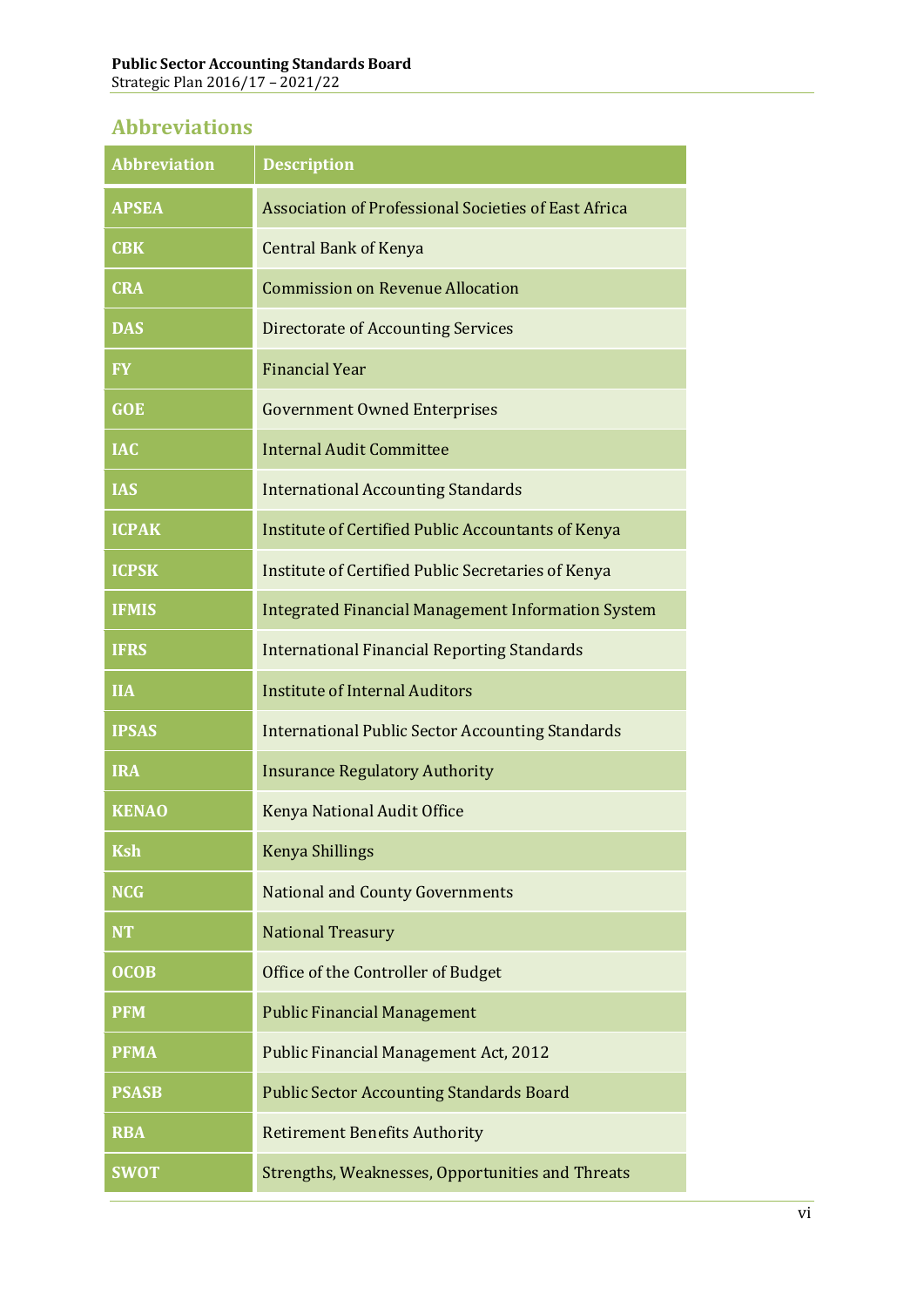# **Executive Summary**

The Public Sector Accounting Standards Board (hereinafter referred to as "PSASB") is a statutory, standard setting body established under Sections 192 to 195 of the Public Financial Management Act of 2012. This document presents the 5-year strategic plan for PSASB for 2015 to 2020 and lays out our strategic vision and objectives to be attained over this period. In addition, it includes the key strategic priorities and action plans to be implemented over the first three years of the plan period as well as detailed business plan for year 1 of the strategic plan.

This strategic plan has been developed through a highly collaborative, transparent and best practice based approach. PSASB's Board Members and Secretariat have been involved in all stages of the strategy development, which has also been enriched and informed through interactions with the Board's main stakeholders. The strategic plan outlines the **vision** that we propose to pursue which is:

# **"Safeguarding public interest through setting reliable and quality financial and internal auditing standards"**

This vision is in turn supported by our statement of purpose or our **mission** which is:

# **To promote sound financial reporting and internal auditing standards for transparency and accountability in the Public Sector**

The mission and vision are intended to ensure that we retain our focus on the mandate and functions of the Board as outlined in the governing statute i.e. the Public Finance Management Act (2012) as well as supporting the financial management principles as outlined in Chapter 12 of the Constitution of Kenya, 2010. The Board's **mandate** is primarily to:

- · Set generally accepted accounting and financial system standards for the Public Sector.
- · Develop and pronounce generally accepted internal auditing standards.
- <span id="page-7-0"></span>· Mainstream best practices for good governance, internal controls and risk management in the Public Sector.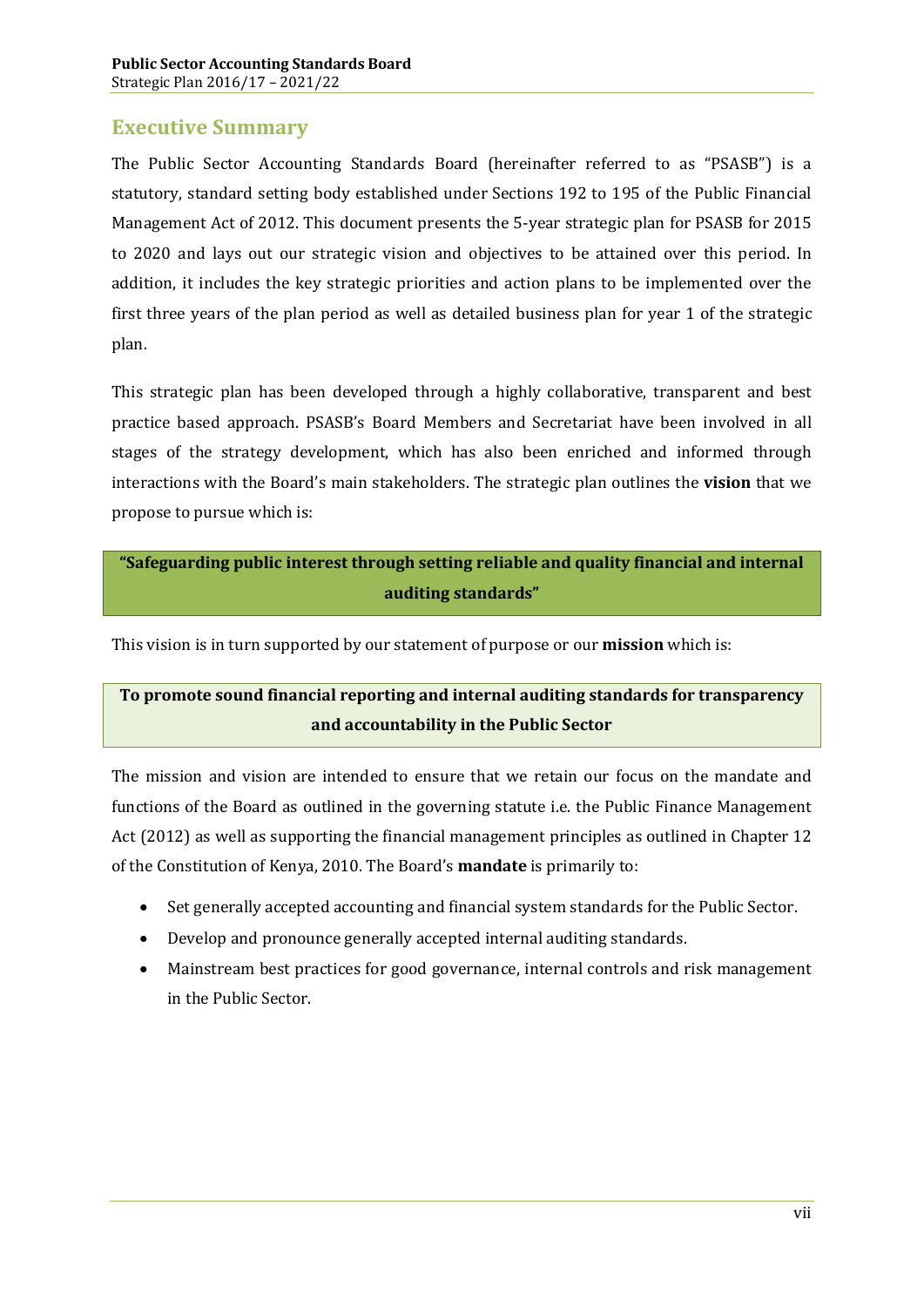In order to attain this mandate, the Board has defined **4 strategic pillars** for the next 5 years as follows:

#### **1. Standards setting, dissemination and monitoring compliance**

This pillar of the 5-year strategy relates to the core mandate and function of the Board i.e. setting, disseminating and monitoring compliance of the standards in financial reporting and internal audit in the Public Sector. Key strategies within this pillar relate to: the process by which the Board goes about setting standards including adoption, customization or update of international standards in both internal audit and financial reporting; how the Board disseminates the standards that it has set for the various reporting entities; monitoring implementation of the standards and developing initiatives to enhance the entire standards cycle.

#### **2. Stakeholder engagement**

This pillar recognizes that the Board has several stakeholders that it must deal with as it executes its mandate. This pillar and its associated objectives are geared towards ensuring that the Board is implementing specific strategies in engaging with stakeholders and that these engagements are strategic. Therefore, stakeholder engagement includes strategic priorities related to communications, brand building and raising awareness about PSASB.

#### **3. Legal and institutional framework**

This strategic pillar is focused on ensuring that the Board establishes robust legal and institutional frameworks to manage its operations. As a new institution, the Board will focus on implementing and fully operationalising Board and Secretariat structures.

#### **4. Capacity building**

The success of PSASB will largely be measured by the impact that it has on improving the quality of financial reports and internal audit frameworks in the Public Sector. Implementers and reporting entities and other key stakeholders therefore need to have adequate capacity to play their roles in fulfilling the Board's mandate. This includes the ability of implementers in the Public Sector to apply the Board's prescribed standards in financial reporting and internal audit. The Board will focus in continuously enhancing the capability of various stakeholders through various capacity building interventions, which fall under this strategic pillar.

Each of the four strategic pillars is supported by a detailed strategic framework that includes strategic objectives, action plans and priorities over the plan period. Additionally a detailed oneyear business plan for year 1 of the strategic plan period is also included.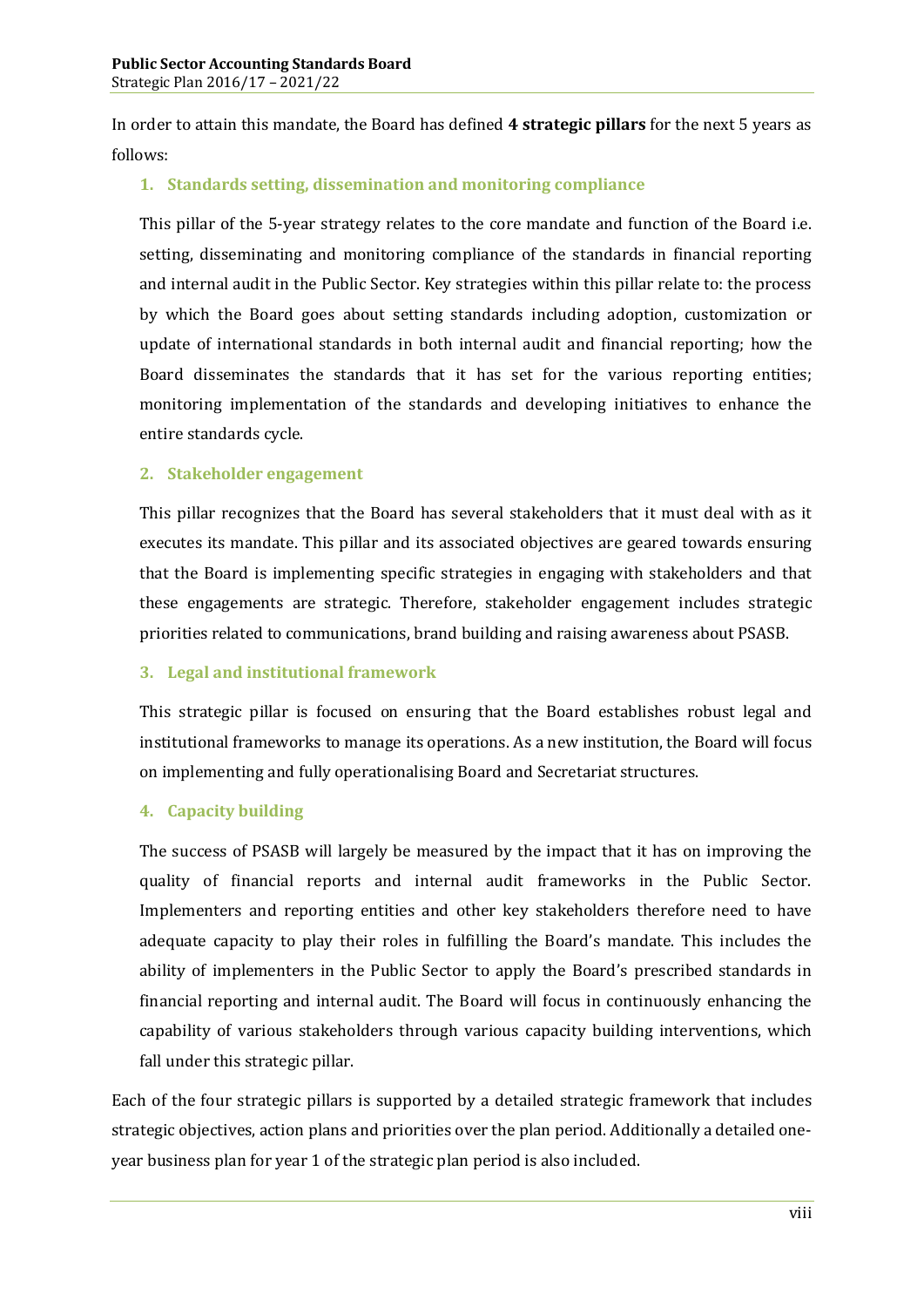The successful implementation of this strategic plan is based on the implementation of an effective monitoring and implementation framework to be used throughout the 5-year plan period. The results framework highlights the key performance indicators that will be the metrics for success and outlines key indicators for each strategic objective, the targets to be attained and the frequency of measurement. In order to be successful, this strategic plan will be supported by efforts to ensure:

- Buy in of the strategic plan from all key stakeholders: the strategic plan must be well understood by the key implementers at the Board including Directors and the Secretariat. Additionally, key external stakeholders need to understand the strategy.
- · Continuous communication and dissemination of the strategic priorities. Successful implementation requires that the strategic priorities as outlined in the strategic plan are communicated to all levels of the Organization to ensure successful cascading of the Plan's objectives, activities and targets.
- · Availability of resources to implement the Plan activities: This strategic plan identifies the resources that the Board will have in order to implement the indicated strategic initiatives.

#### *Purpose of this Strategic Plan*

*This 5-year strategic plan articulates the expected outcomes and targets to be attained at the end of the plan period. The Board will measure its success over the course by the progress made towards attaining these goals and objectives. The plan provides guidance and alignment for the Board members and Secretariat in executing the mandate on a day to day basis through the cascading of this plan into yearly action plans supported by a robust results framework. Additionally, this strategy is a means of publicly conveying to our stakeholders our intended plan of action in executing our mandate over and is therefore a powerful communication tool as well as a measure of accountability and transparency in our operations.*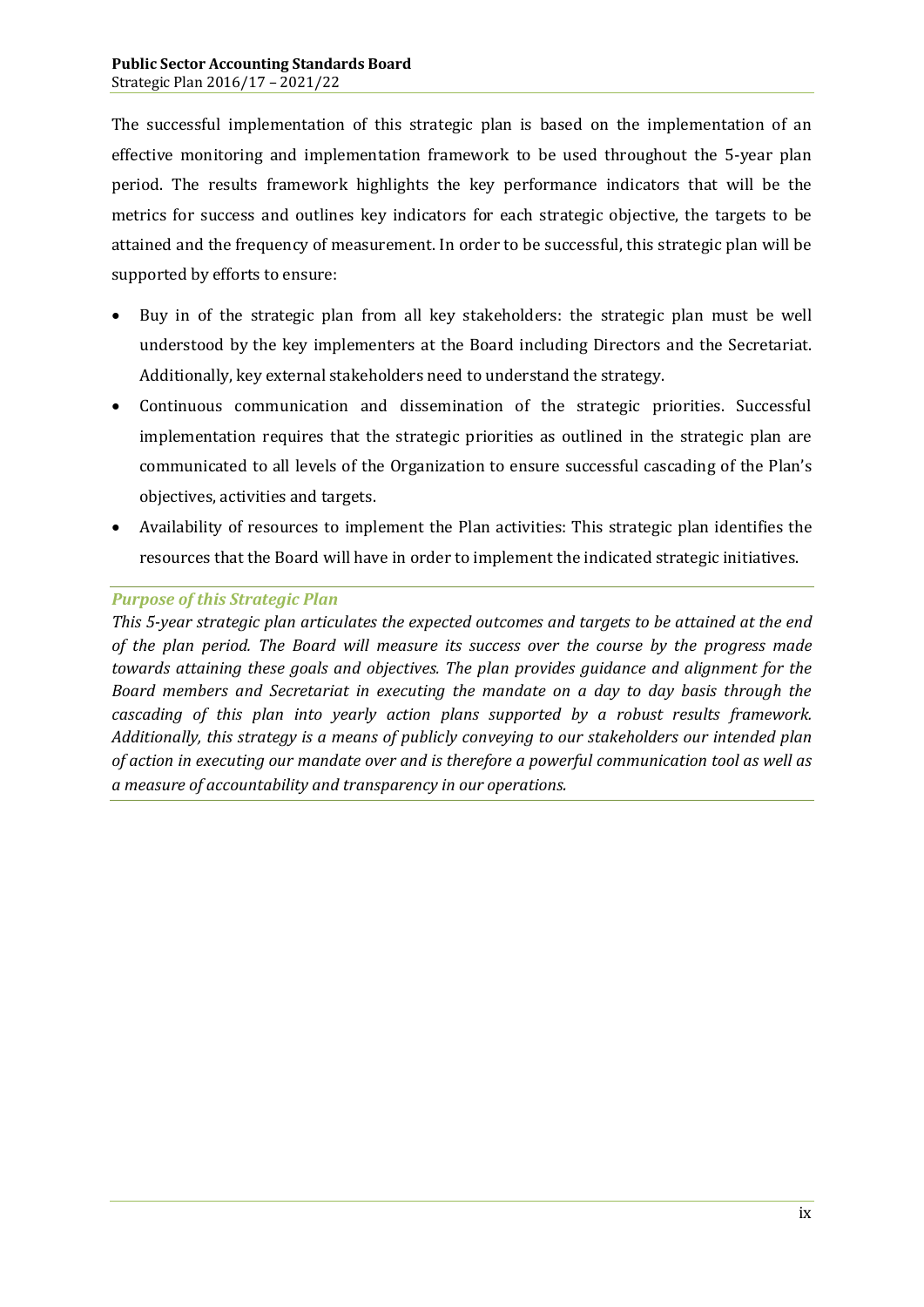#### **1. Introduction**

PSASB's strategy has been developed and will be implemented in an evolving public financial management environment. It is therefore important to understand how Public Sector financial reporting and internal audit have evolved in the Country and the challenges that have brought about the establishment of this Board. This Chapter discusses the evolution of public financial management reporting in the Country and provides the background and context within which PSASB has prepared and will be implementing this plan over the next 5 years.

#### **1.1 Background**

Kenya's public financial reporting and internal audit standards have traditionally been built on the frameworks inherited at independence from the United Kingdom, with a powerful and omniscient Treasury and Ministry of Finance. The National Treasury by virtue of control over the Exchequer was considered to be the senior Ministry compared to others in the Cabinet. The National Treasury issued circulars and guidelines to all other ministries, departments and agencies of the Public Sector including all arms of Government. These circulars provided policy guidelines and detailed regulations on the accounting and reporting for public funds to be executed by the various ministries, departments and agencies of the Public Sector.

During the period from independence to 2003, public financial management in Kenya was characterised by:

*Total control and command by the Executive, through the Ministry of Finance* over public financial management in the Country. The PFM cycle right from planning and budgeting, management of the Exchequer (i.e. disbursement of funds), revenue collection, financial accounting and reporting was dominated and domiciled at the Ministry of Finance. Consequently, the Minister of Finance had immense powers with regard to management of public funds. With the one party governance system that obtained from 1969 to 1992 and domination of one party from independence to 2003. This meant that public financial management including decisions on disclosure on allocation of resources, financial accounting and reporting and the audit and oversight functions lagged behind compared to new developments around the world and in the country.

<span id="page-10-1"></span><span id="page-10-0"></span>*Increasing emasculation and marginalisation of Parliament and other oversight bodies,*  such as the Controller and Auditor General in the review and oversight of financial management in the Public Sector. The independence constitution was amended over 30 times between 1963 and 2003 resulting to an over powerful executive and corresponding diminution in the oversight functions of Parliament and the Judiciary. For instance, Parliament's powers to review and amend the national budget were removed and the Executive tabled the budget and a pro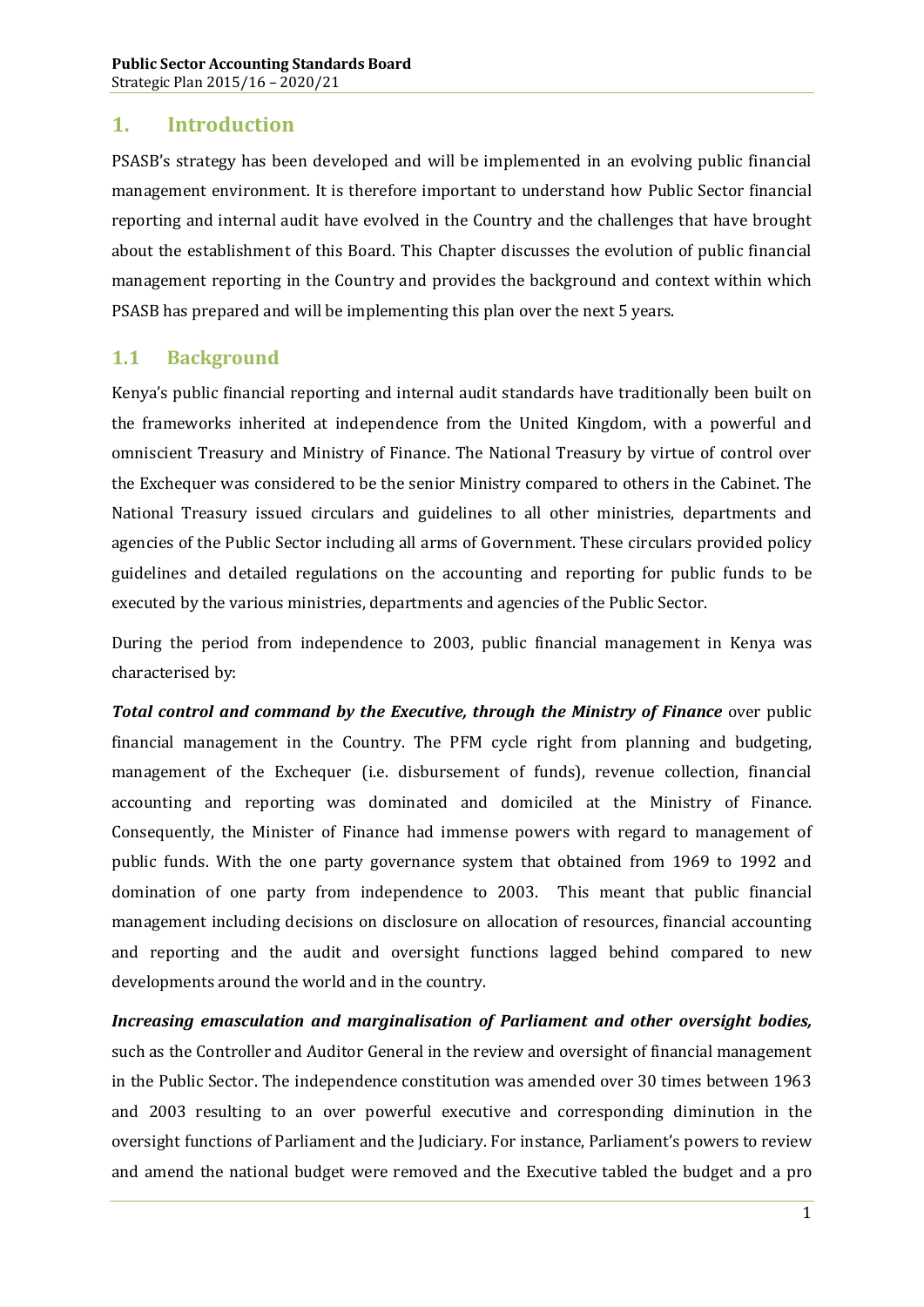#### **Public Sector Accounting Standards Board** Strategic Plan 2016/17 – 2021/22

forma debate on the budget was undertaken with more or less automatic approval. Financial reporting requirements that required various ministries, departments and agencies of Government to table financial reports for review by Parliament were frequently ignored and where followed, there were significant delays. For example, in 2003, the Government's financial reports were 5-years behind schedule for review by Parliament. The Public Accounts and Public Investment Committees were largely emasculated in the absence of an official opposition under the one-party rule environment in the 23-year period from 1969 to 1992. The Judiciary's independence was significantly compromised with the Chief Justice and Judges of High Court and Court of Appeal appointed by Presidential authority. The Judiciary was also subject to The National Treasury's financial control and as a result had minimal or no fiscal independence. Consequently, recourse to judicial review of use of public funds was minimal and subject to influence from the Executive. The office of the Controller and Auditor General was expected to provide oversight to the execution of the Budget as well as subsequent preparation of audited financial statements for the entire Public Sector. However, this function was reduced to being largely ceremonial and toothless as reports were frequently delayed and even when tabled in Parliament there was no palpable impact on improving or changing financial management in the Public Sector.

*Lack of accountability and transparency in utilisation of public resources:* The public financial management cycle from budgeting and planning to reporting and accounting for public funds was characterised by opaque structures that were the sole purview of the Ministry of Finance. As outlined above, the oversight institutions were diminished to the extent that accountability was largely non-existent in public financial management. Processes and procedures used to manage public funds were not transparent and there was no public participation in any areas of public financial management. Citizens had limited knowledge (if any) on how public resources were allocated, collected or subsequently spent. Financial reports that were produced were not widely disseminated or shared in the public domain and it was difficult to get any information on items such as the national budget, votes for various ministries, departments and agencies or audited financial reports on funds utilisation. This opacity helped to limit accountability as there was no clarity on institutional or individual responsibilities in managing various aspects of the public financial management cycle.

*Delayed and inadequate quality of financial reporting:* Where financial reports were issued, they were usually late and outdated by the time of issue. The most common financial reports were those issued by the Controller and Auditor General and tabled in Parliament. With the introduction of multi-party rule in 1992, there was an attempt to query financial reports by the Public Accounts Committee (PAC) and Public Investment Committees (PIC) of Parliament. They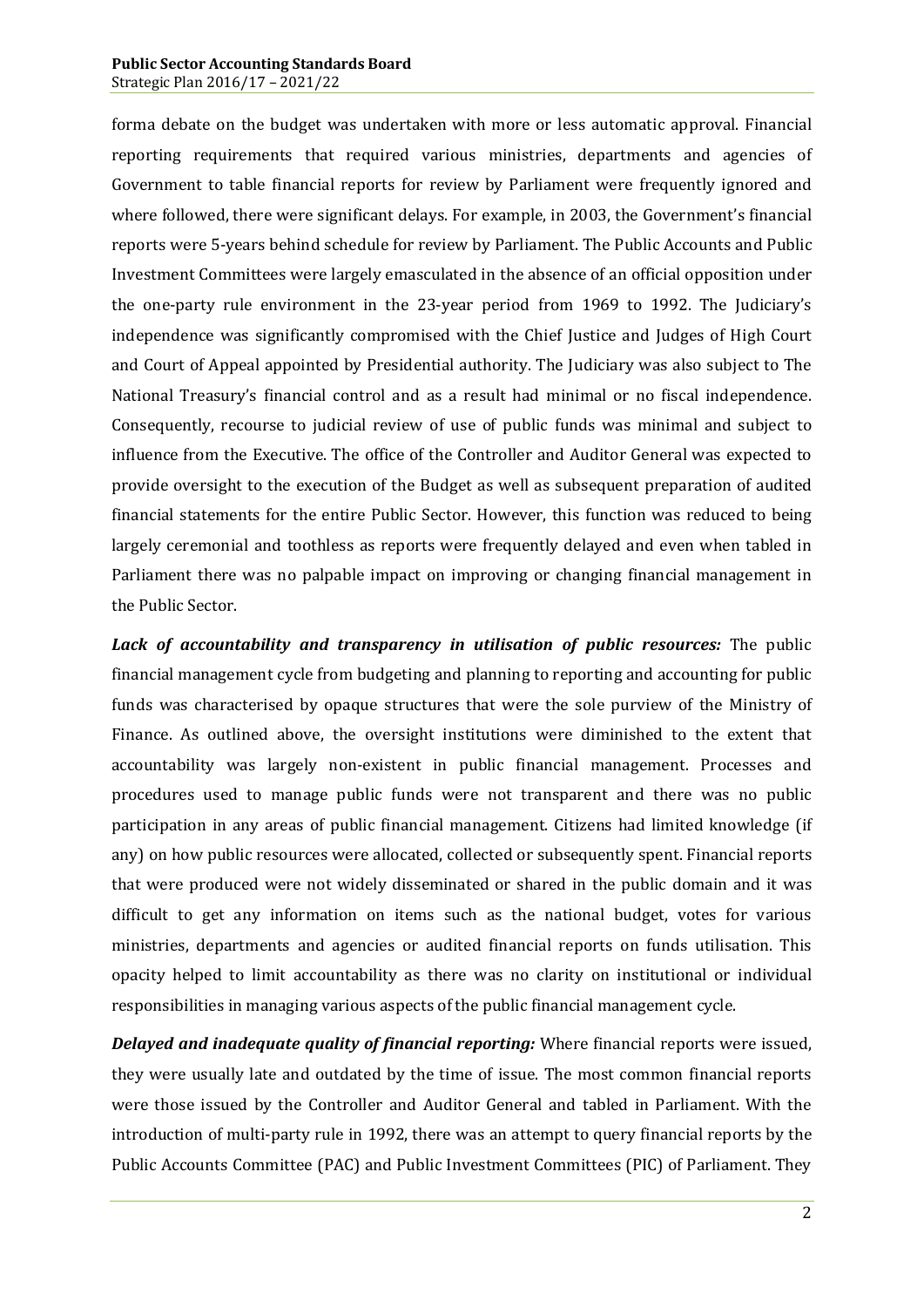were however stymied by the fact that significant control of structures was with the Executive and the role of Parliament had been diluted through constitutional amendments since independence. There were extensive delays in provision of financial reports which reduced the usefulness of these reports to users. The quality of financial reporting was severely compromised by extensive under resourcing of the office of the Controller and Auditor General, poor quality of accounting systems and financial information availability in the Public Sector (accounting records were largely manual and centralized accounting was a lengthy procedure contributing to delays and errors in financial reporting).

*Ineffective internal audit:* On the eve of independence in 1962, internal audit was removed as a function in The National Treasury and in Government generally. However, in 1984 with the recognition of the growing laxity in compliance to Treasury regulations and financial policies as well as increasing reported cases of misuse of public resources, the internal audit function was restored. In 2004, this was centralized under an Internal Auditor General based at the Ministry of Finance with responsibility and oversight of internal audit functions across the entire Public Sector. Focus was placed on "pre audit" functions in which internal audit staff were deployed in operational processes such as review and approval of payment vouchers, review and approval of local purchase orders (LPOs) and Authority to Incur Expenditure (AIE) and so on. As a result, the internal audit processes, institutional capabilities and establishment were completely inefficient and ineffective and followed outdated internal audit practices. The existence of internal audit in Government was not particularly value adding and certainly prior to 2003 did not really impede misuse of public funds, the growth and spread of corruption in the Public Sector.

*Gross misuse of public resources and numerous collapsed projects***:** The environment of weak financial governance structures led to and encouraged misuse of public resources. Indeed, in the 1990's Kenya acquired a reputation as a highly corrupt Country with a public service whose integrity was seriously compromised. This led to a self-reinforcing cycle where weak and inadequate public financial management systems allowed corruption flourish and where corruption was a key driver against any initiative to reform and enhance public financial management.

In 2003, Kenya experienced a major change with the election of the first ever opposition Government since independence in 1963. One of the key drivers in the change of Government was the perception that public financial management was completely dysfunctional with public resources poorly accounted for, inequitably shared and reporting ineffective. The new Government had an undisputed mandate to reform and transform public financial management in order to address the accumulated challenges. The focus was to be on transparency and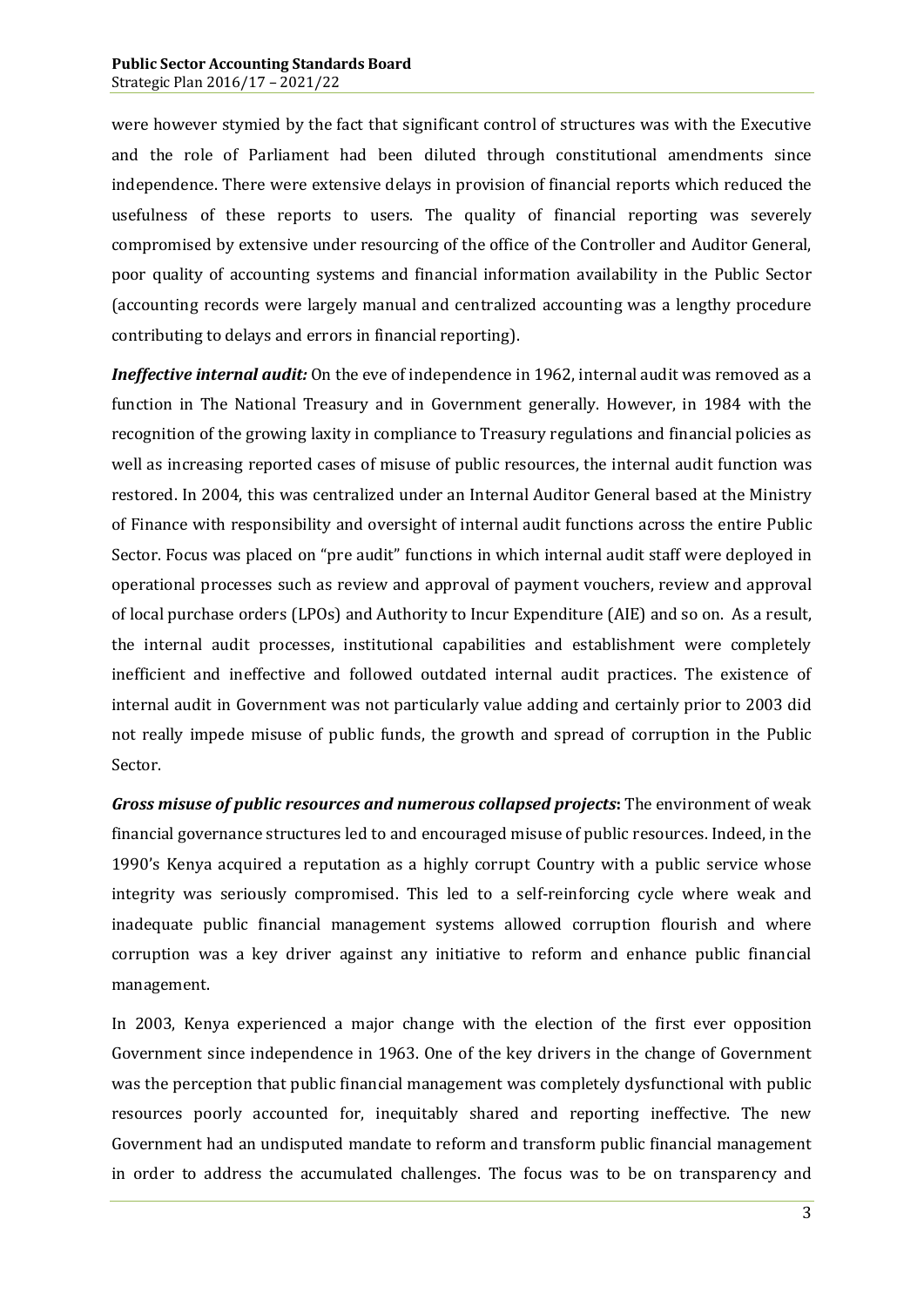accountability and was entrenched in law with the enactment of the Government Financial Management Act of 2004 and supported by regulations and Treasury Circulars that attempted to address the challenges in public financial management. As a result, the new Government was able to significantly improve resource mobilisation, enhance transparency in the management of financial resources as well as commence a set of comprehensive reforms of the public financial management systems (in 2006). There was also an immediate move to replace the much amended independence constitution with a new constitution in which aspirations for transparency, accountability and public participation in management of public finances could be entrenched.

The Constitution of Kenya, 2010 introduced fundamental changes to the governance structures of the Country and therefore how public finances are managed. The Kenyan Constitution distinguishes itself from many others with specific mention of public financial management. This was in response to the challenges that had been experienced in public financial management since independence (see above). The Constitution in Chapter 12 (i.e. Sections 201 to 231) spells in significant detail the scope and institutional framework of public financial management. Broadly, it is established that the Country's financial management should be focused on entrenching the following principles: openness; accountability; public participation; equitable sharing of expenditure, revenue and tax burden; prudent and responsible utilisation of public funds; responsible borrowing; effective financial management; and clear fiscal reporting.

The Public Finance Management Act (PFMA) was enacted in 2012 as one of the statutes that operationalised key sections of the Constitution. The PFMA was established to "provide for the effective management of public finances by the national and county governments; the oversight responsibility of Parliament and county assemblies; the different responsibilities of government entities and other bodies, and for connected purposes" (PFM Act, 2012 – preamble). The PFM Act is the statutory basis for the formation of the Public Sector Accounting Standards Board (PSASB).The PSASB is established through Section 192 to 195 of the PFMA which outlines its composition, mandate and functions, procedures for appointment and removal of Board members as well as general principles for the Board's operations. The PFMA is expected to be supported by detailed regulations which further operationalise the implementation of the PFMA. As at 2015, the PFM regulations have been completed but not yet gazetted to give them legal force. The PFM regulations will replace existing Government financial regulations and various Treasury circulars including those related to financial reporting and internal audit.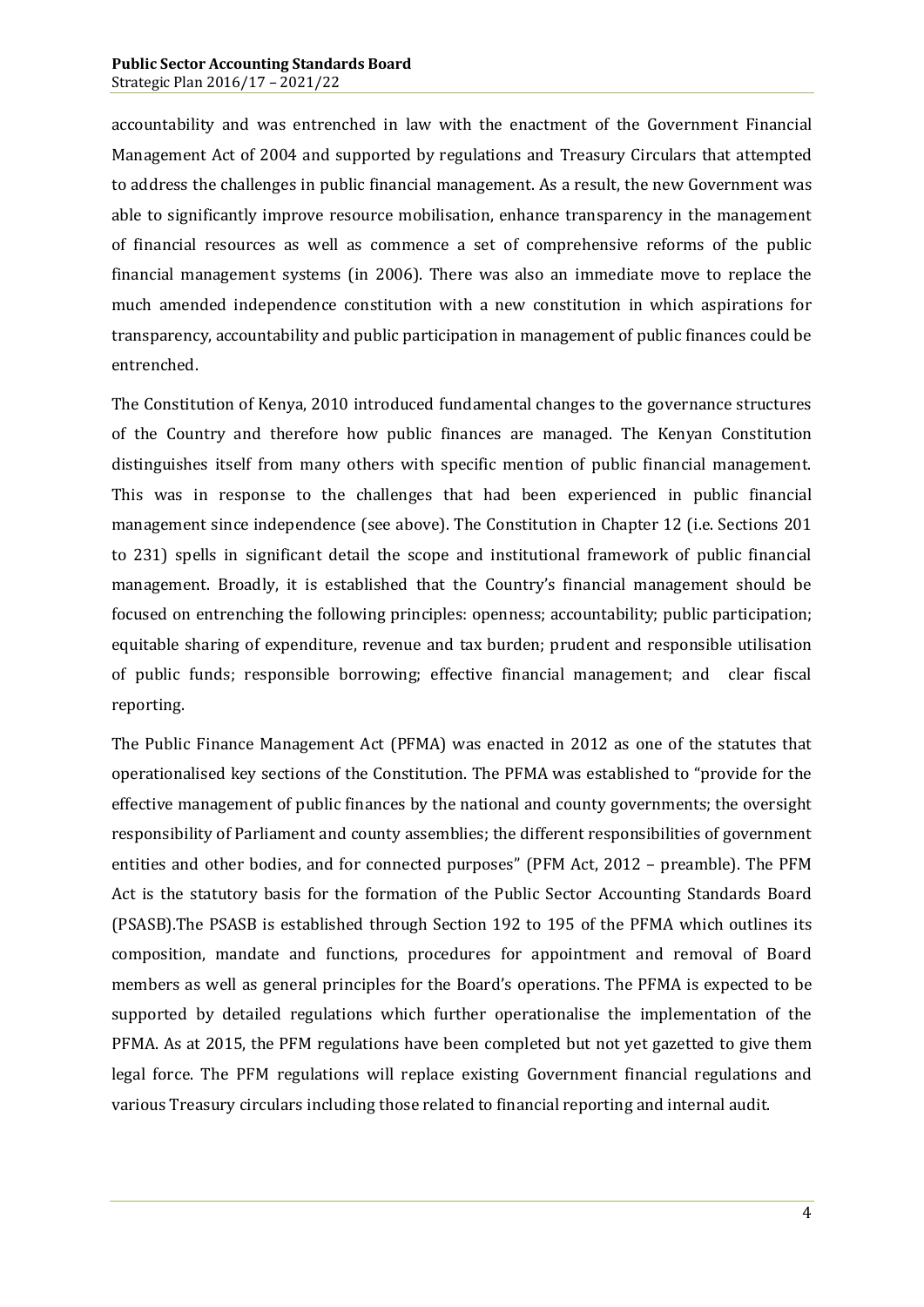# **1.2 The Legal and Institutional Framework of PFM in Kenya**

Due to the historical evolution of PFM in Kenya, PSASB will therefore be operating in highly dynamic environment that has experienced significant change. As at 2015, the broader institutional and legal parameters of the PFM institutional and legal environment have been largely established.

The legal framework of PFM in the Country is mainly drawn on the Constitution and the PFM Act as articulated above. In addition to the PFM Act, other critical statutes to public financial management include:

- a. The Intergovernmental Relations Act, 2012
- b. County Governments Act, 2012
- c. Public Audit Act, 2015
- d. Public Procurement and Disposal Act, 2015

From an institutional perspective, the key institutions in public financial management are:

- **a. The National Treasury** as the key driver and developer of the Country's fiscal policies as well as being the primary implementer of the PFM Act, 2012 and is responsible for a large proportion of the PFM cycle including: coordinating national budgeting, receipt and disbursement of public resources from the Exchequer, accounting and reporting on expenditure of public funds;
- **b. Parliament's oversight committees**, particularly the Public Accounts Committee, Public Investments Committee that review all financial reports tabled by the Public Sector entities;
- **c. County Governments** that form the second tier of Government and are responsible for prudent and responsible management of devolved resources (currently set at 15% of the national budget).
- **d. Constitutional and independent offices** established to provide additional safeguards to transparency and accountability in public financial management including:
	- The Office of Controller of Budget;
	- · The Commission on Revenue Allocation;
	- · The Salaries and Remuneration Commission;
	- · The Office of the Auditor General;
- <span id="page-14-0"></span>**e. Central Bank of Kenya:** the banker to the National and County Governments in which all the Government's bank accounts are held and centrally managed. Additionally, CBK is tasked with developing and executing the Country's monetary policy.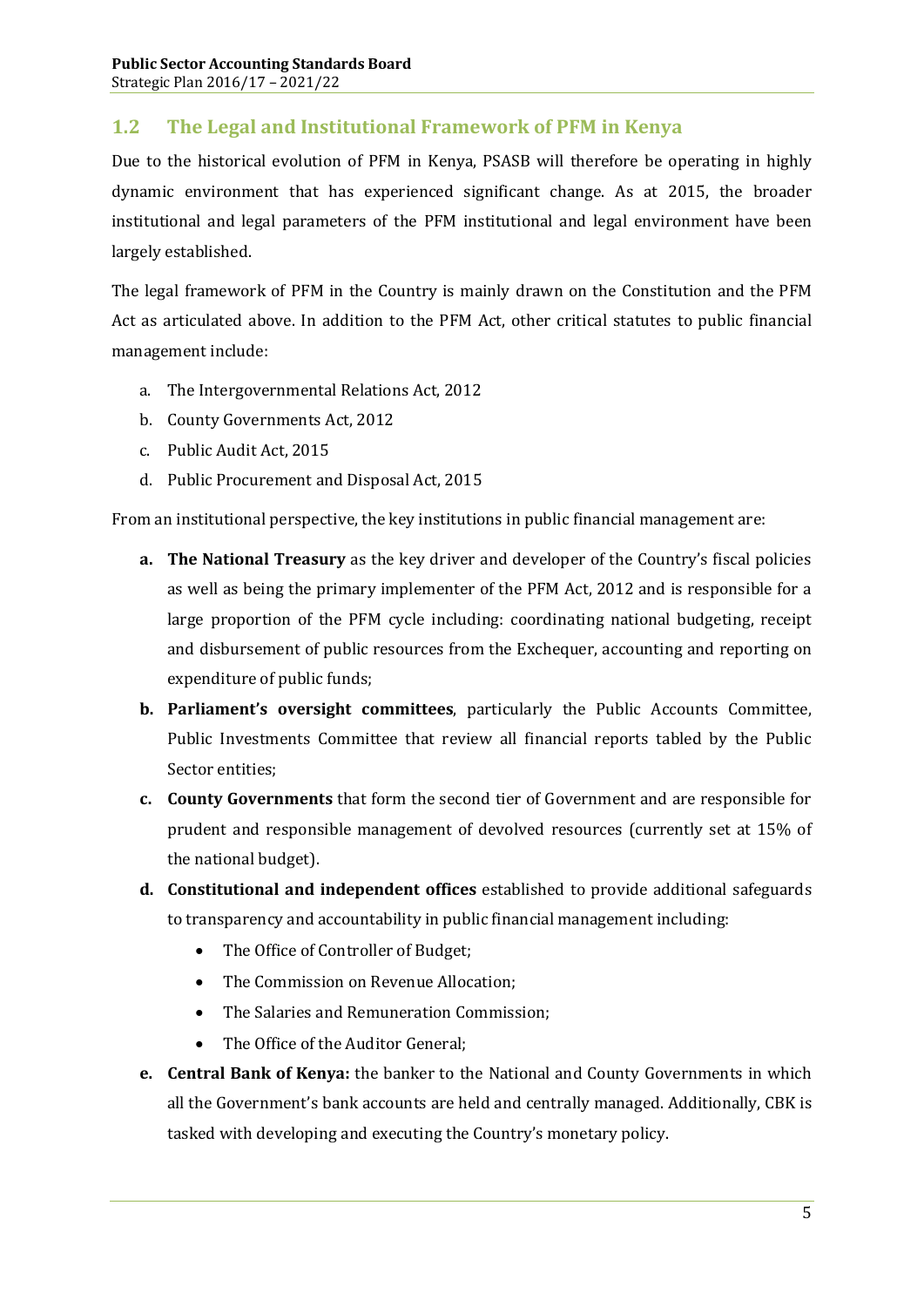As can be seen, the PSASB therefore is part of a wider PFM ecosystem that is all meant to achieve the overall PFM objectives established in Chapter 12 of the Constitution.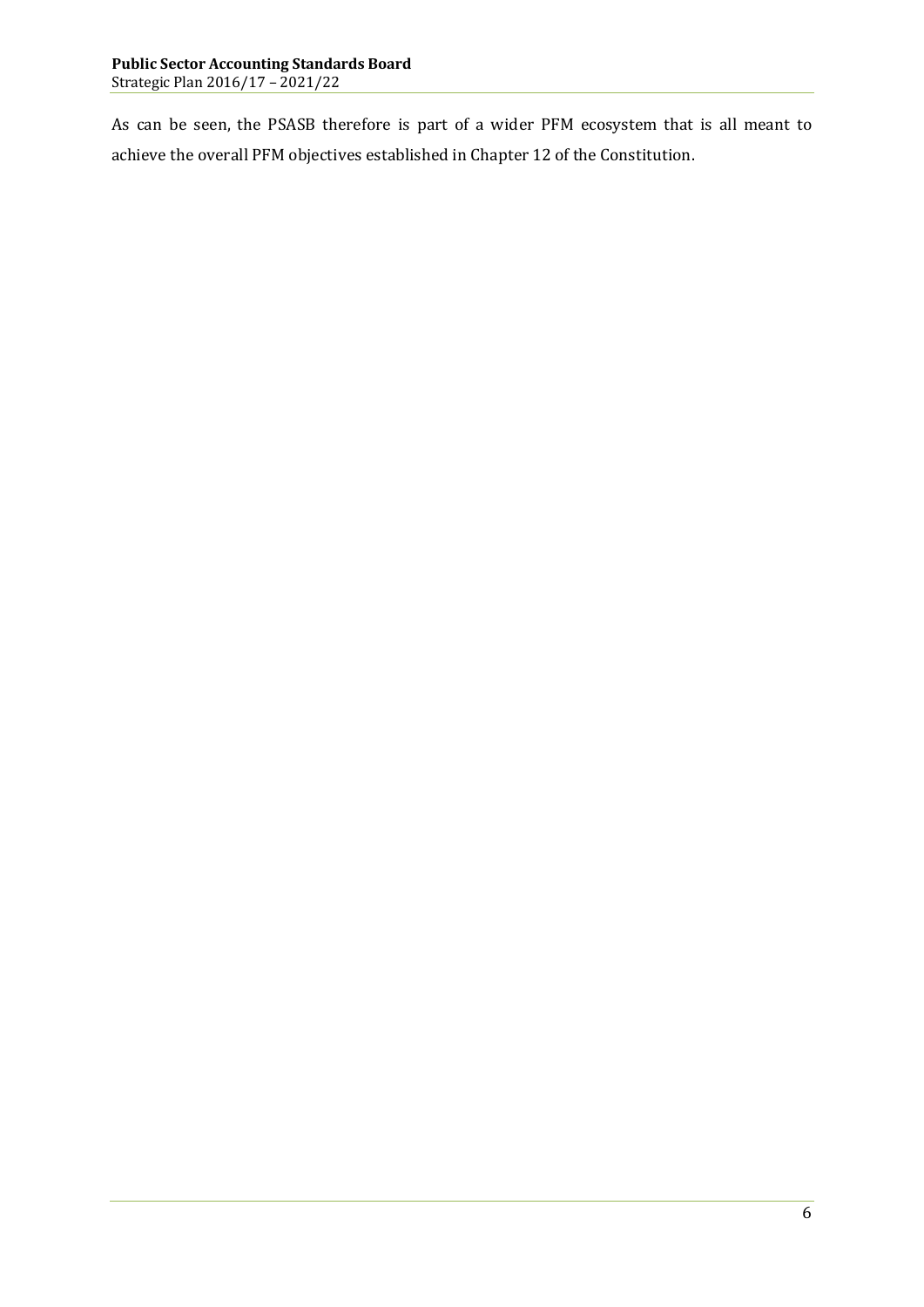# **2. Mandate and Functions of PSASB**

The strategies adopted by the Board for the next 5 years must be understood in the context of its mandate, functions and institutional framework of public financial management in the Country as well as previous successes and challenges faced.

#### **2.1 Mandate of PSASB**

The mandate and functions of the PSASB are established in Part VI of the Public Financial Management Act i.e. Sections 192 to 195 of the Act. The purpose or mandate of the Board can be summarised as follows:

- 1. Set generally accepted accounting and financial system standards for the Public Sector.
- 2. Prescribe and pronounce generally accepted internal auditing standards.
- 3. Mainstreaming of best practices for good governance, internal controls and risk management in the Public Sector.

The PSASB is therefore established as the 'de facto' and only authorised setter of financial accounting and internal audit standards for the Public Sector in Kenya.

#### **2.2 Functions of PSASB**

The specific functions to be undertaken by the Board are clearly outlined in Section 194 of the PFMA, 2012.

- <span id="page-16-2"></span><span id="page-16-1"></span><span id="page-16-0"></span>1. The Accounting Standards Board shall provide frameworks and set generally accepted standards for the development and management of accounting and financial systems by all State organs and public entities, and shall in particular perform the following functions:
	- a. Set generally accepted accounting and financial standards;
	- b. Prescribe the minimum standards of maintenance of proper books of account for all levels of Government;
	- c. Prescribe internal audit procedures which comply with the PFM Act;
	- d. Prescribe formats for financial statements and reporting by all state organs and public entities;
	- e. Publish and publicise the accounting and financial standards and any directives and guidelines prescribed by the Board;
	- f. In consultation with the Cabinet Secretary on the effective dates of implementation of the standards, gazette the dates for application of the standards and guidelines; and
	- g. Perform any other functions related to advancing financial and accounting systems management and reporting in the Public Sector.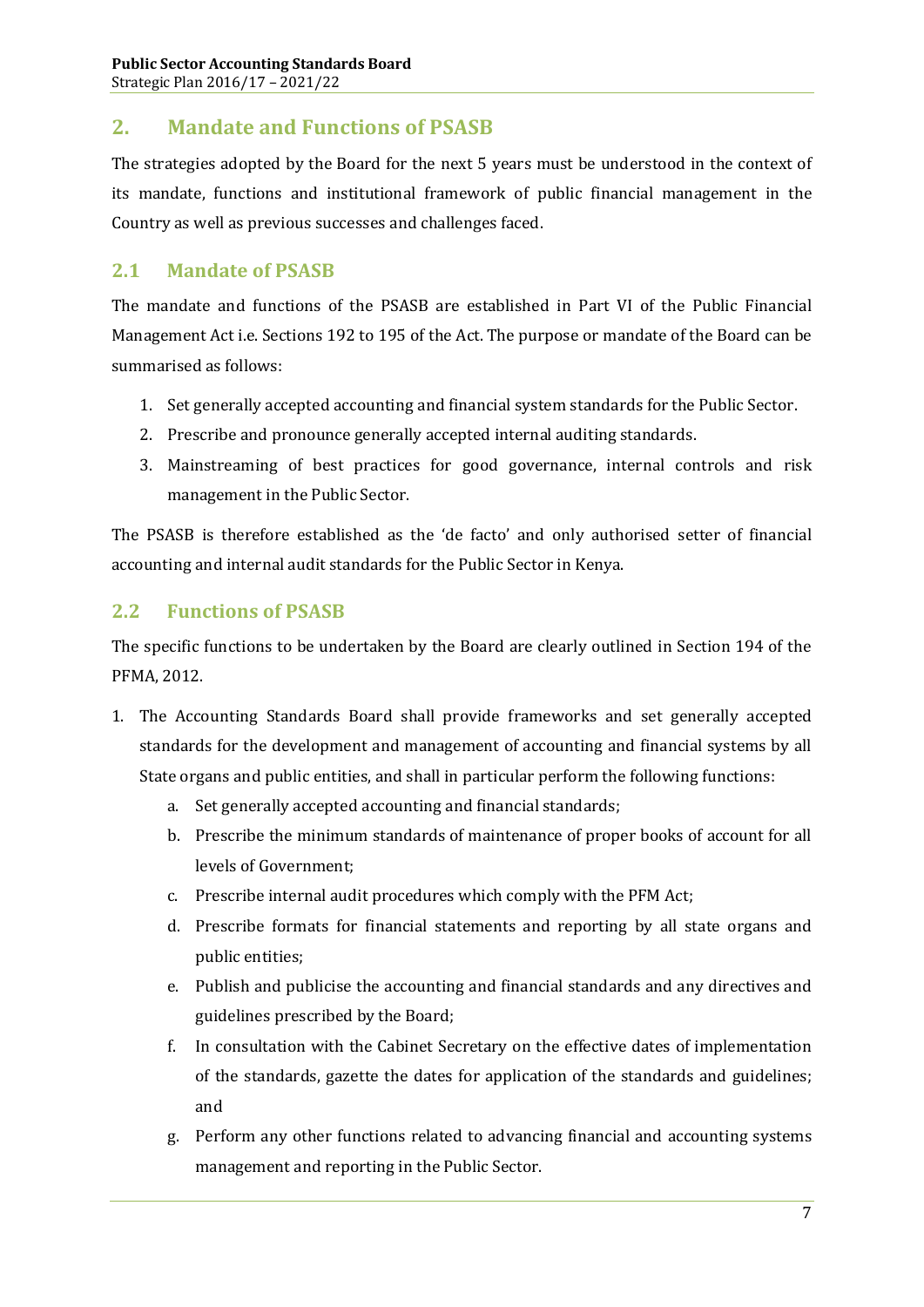- 2. In setting the standards under subsection, the Board shall take into account any relevant factors including:
	- a. International accounting best practices; and
	- b. The capacity of the relevant entity to comply with the standards.
- 3. The Board may set different standards for different categories of entities to which these standards apply including to develop content, structure and format of county frameworks and accounting and financial guidelines which are in line with the setting of county standards.
- 4. The Board shall monitor the adherence to the standards by all State organs and public entities.
- 5. The standards set by the Board shall promote transparency and other Constitutional values and principles in effective, prudence and efficient management of revenue, expenditure, assets and liabilities of the institutions to which these standards apply.

#### **2.3 Scope of PSASB**

The mandate and functions of PSASB are geared towards the Public Sector. The Public Sector is traditionally defined as being that sector of the Country that consists of "Government" i.e. those institutions and entities that are funded out of public resources. In the case of Kenya, the Public Sector inter alia consists of:

- 1. National and County Governments and all their related entities. National and County Government entities include:
	- o National and County Government ministries, departments and agencies;
	- o Semi-autonomous National and County Government Agencies;
	- o Commercial National and County Government state corporations;
	- o Non-commercial National and County Government state corporations;
	- o Regulatory National and County Government state corporations;
- 2. The Judiciary;
- 3. Parliament consisting of the National Assembly and the Senate;
- 4. Independent commissions and constitutional offices;

#### **2.4 Board Composition**

<span id="page-17-1"></span><span id="page-17-0"></span>The composition of the membership of the PSASB is defined in Section 193 of the PFM Act, 2012. Section 194 outlines the process of removal and for the remuneration of Board members. The Board is a representative entity and consists of nominees from the following representing entities: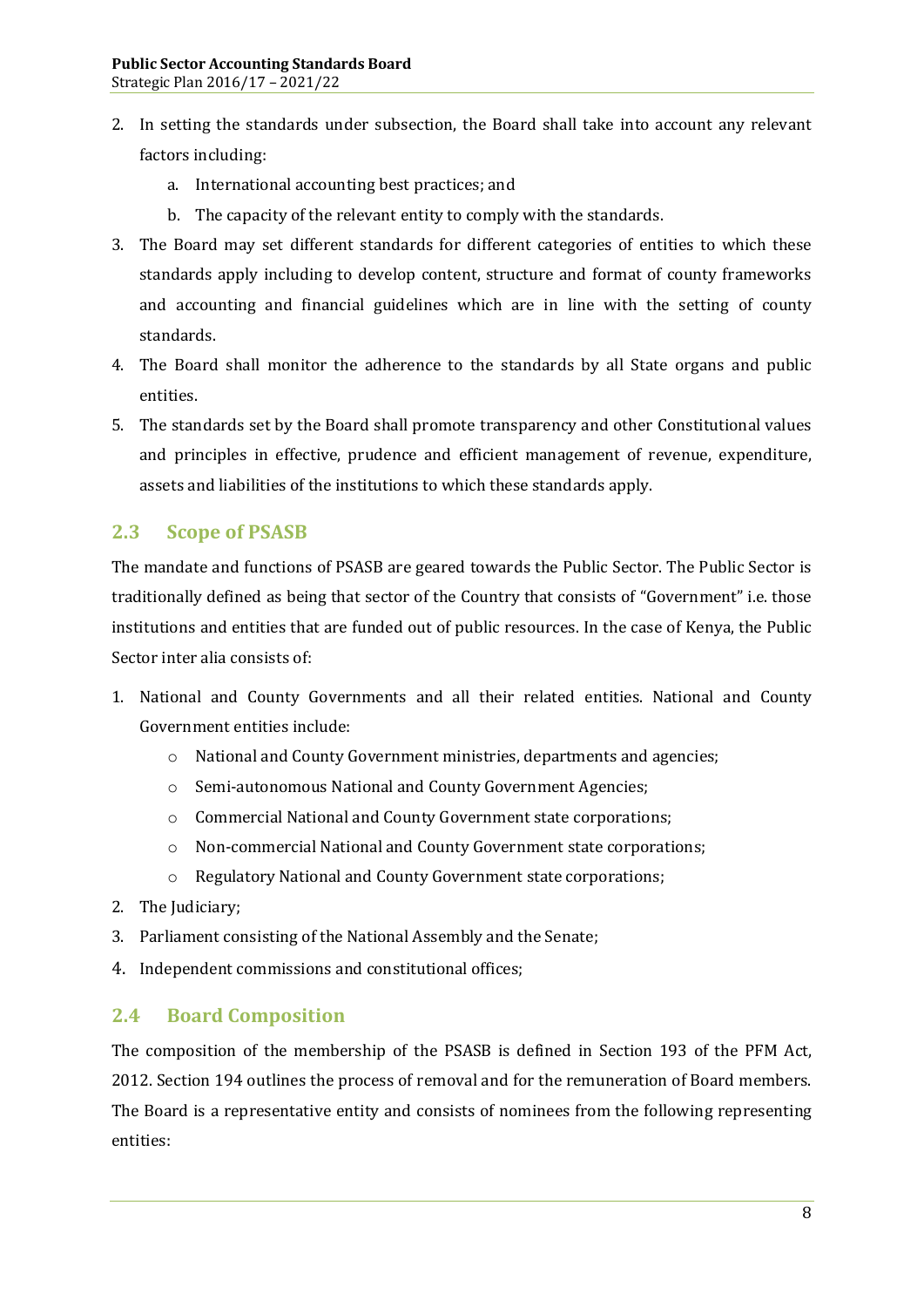- i. The National Treasury;
- ii. The Controller of Budget;
- iii. The Intergovernmental Budget and Economic Council;
- iv. The Auditor-General;
- v. The Institute of Certified Public Accountants of Kenya;
- vi. The Association of Professional Societies of East Africa;
- vii. The Capital Markets Authority;
- viii. The Institute of Internal Auditors; and
	- ix. The institute of Certified Public Secretaries of Kenya

Nominations of Board members are presented to the Cabinet Secretary of the National Treasury by each of these organizations. One of the nominees is appointed as the Board's Chairperson by the Cabinet Secretary in charge of the National Treasury. Board members serve for a period of 3 years and on a part-time basis. The table below provides an overview of the mandate of each of the nominating organizations and therefore their expected contribution to the governance of PSASB.

|              | <b>Nominating</b>   | <b>Mandate / Purpose</b>                                                |  |  |
|--------------|---------------------|-------------------------------------------------------------------------|--|--|
|              | <b>Organization</b> |                                                                         |  |  |
| 1            | The National        | The state organ established by Section 11 of the PFM Act as per Section |  |  |
|              | Treasury            | 225 of the Constitution and is responsible for overall fiscal           |  |  |
|              |                     | management of the Country among other responsibilities. The National    |  |  |
|              |                     | Treasury is charged with overall prudent management of public funds.    |  |  |
| $\mathbf{2}$ | The Controller of   | This is an independent, constitutional office established under Section |  |  |
|              | <b>Budget</b>       | 228 of the Constitution with overall responsibility for implementing    |  |  |
|              |                     | budgets at national and county levels by authorising withdrawals from   |  |  |
|              |                     | public funds by National and County Government entities.                |  |  |
| 3            | The                 | This is a body established under the PFM Act (Section 187) to provide   |  |  |
|              | Intergovernmental   | a forum for coordination and discussion between National and County     |  |  |
|              | Budget and          | Governments on matters related to national and county budgets as        |  |  |
|              | Economic Council    | well as other fiscal and economic matters.                              |  |  |
| 4            | The Auditor-General | The Auditor General heads the Office of the Auditor General and is      |  |  |
|              |                     | charged with auditing the financial accounts of all Public Sector       |  |  |
|              |                     | entities and producing audited annual financial statements.             |  |  |
| 5            | The Institute of    | ICPAK is the professional association that brings together the          |  |  |

#### **Table 1: Nominating Entities to PSASB**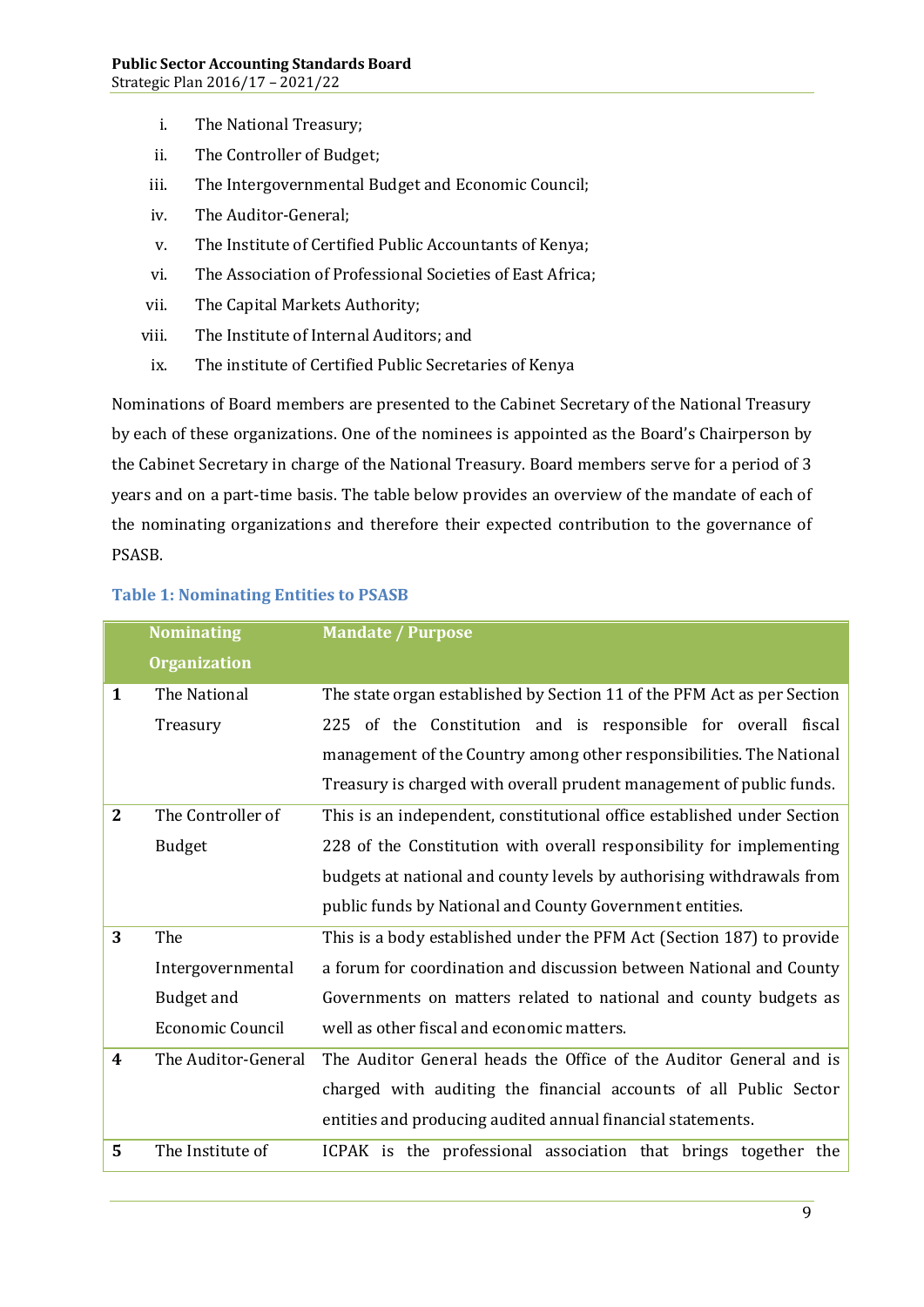#### **Public Sector Accounting Standards Board**

Strategic Plan 2016/17 – 2021/22

| <b>Nominating</b> |                          | <b>Mandate / Purpose</b>                                                     |  |  |
|-------------------|--------------------------|------------------------------------------------------------------------------|--|--|
|                   | <b>Organization</b>      |                                                                              |  |  |
|                   | <b>Certified Public</b>  | Accounting profession in Kenya. The Institute has a statutory mandate        |  |  |
|                   | Accountants of           | to maintain professional standards and integrity of the accounting           |  |  |
|                   | Kenya (ICPAK)            | profession in the Country.                                                   |  |  |
| 6                 | The Association of       | APSEA is the umbrella body that is composed of the leading                   |  |  |
|                   | Professional             | professional associations in the East Africa region. Members include         |  |  |
|                   | Societies of East        | associations representing: legal, medical, accounting professions            |  |  |
|                   | Africa (APSEA)           | among others in the East African Region <i>i.e.</i> Kenya, Uganda, Tanzania, |  |  |
|                   |                          | Rwanda and Burundi.                                                          |  |  |
| $\overline{7}$    | The Capital Markets      | CMA is a regulatory entity established and run by the Government of          |  |  |
|                   | Authority (CMA)          | Kenya to oversee activities in the capital markets including the Nairobi     |  |  |
|                   |                          | Stock Exchange.                                                              |  |  |
| 8                 | The Institute of         | The Institute of Internal Auditors is the professional body overseeing       |  |  |
|                   | <b>Internal Auditors</b> | the internal audit profession in Kenya. IIA is affiliated with the           |  |  |
|                   | (IIA)                    | International Institute of Internal Auditors.                                |  |  |
| 9                 | The Institute of         | ICPSK is the professional association of certified public secretaries in     |  |  |
|                   | <b>Certified Public</b>  | the Country. ICPSK provides oversight of the profession regulates            |  |  |
|                   | Secretaries of Kenya     | standards and certification of practitioners and is the leading centre of    |  |  |
|                   | (ICPSK)                  | excellence for governance practice.                                          |  |  |

The Board of PSASB is vested with the responsibility of carrying out the mandate and functions as set out in the PFM Act, 2012.

# **2.5 PSASB Secretariat**

The Board is supported in its functions by a full time Secretariat. The Secretariat as detailed in Section 195 of the PFM Act is provided by the National Treasury. The Secretariat's functions are to provide administrative and technical support to the Board in execution of its mandate and functions.

# **2.6 Achievements of PSASB**

<span id="page-19-1"></span><span id="page-19-0"></span>The PFM Act was formally enacted into law in July 2012 thereby setting the legal foundation for PSASB to be inaugurated. The Board was officially established through a gazette notice no.1199 dated 28th February 2014 and commenced operations in the financial year (FY) 2013/14.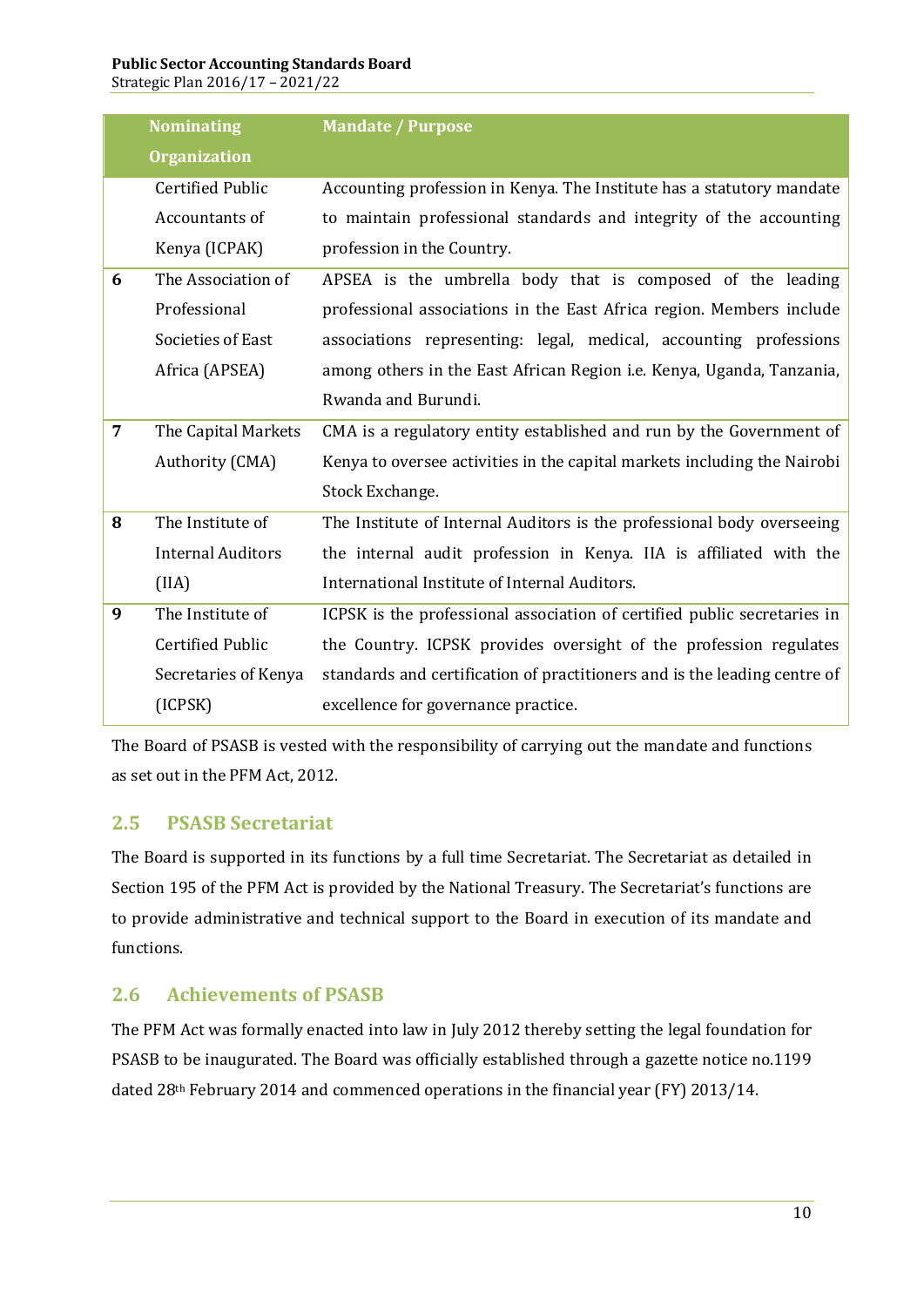Once formally established, the Board got off to a quick start in its activities. Board meetings commenced and a detailed work plan was developed outlining the key activities and tasks to be undertaken. The Board established Committees to oversee various aspects of its work i.e.

- Government Owned Entities Committee: to provide oversight on entities operating under IPSAS and IFRS such as state corporations under national and county governments.
- National and County Governments Committee: to oversee aspects relating to these entities including the various Ministries, Departments, Agencies (MDAs) and County Governments entities;
- Strategy and Governance Committee: responsible for oversight of development and implementation of PSASB's strategy as well as implementation of effective governance structures.
- Internal Audit Committee: responsible for supervising PSASB's internal audit mandate.
- 2. A Secretariat was established within the then Accountant General's Department (now part of the Directorate of Accounting Services and Quality Assurance) of the National Treasury. Secretariat staff was appointed from various departments within The National Treasury. These include the Director of Accounting Services (DAS), Internal Audit Department (IAD), Directorate of Public Investment and Portfolio Management (DPIPM). In Addition, technical staff was seconded from ICPAK. The Secretariat developed structures and working arrangements to support each of the Board Committees in their operations as well as overall support to Board members. This included preparation for Board meetings based on the schedule of Board meetings per the Board calendar and subsequent recording of Board meeting minutes and implementation of Board instructions.
- 3. In July 2014, the Board prescribed the first set of standards and guidelines to be applied in the preparation of financial reports for FY 2013/14. The decision was made to adopt International Public Sector Accounting Standards (IPSAS) and International Financial Reporting Standards (IFRS) applicable to the different categories of Public Sector entities. This required an initial mapping of the reporting entities and a determination made of the relevant financial reporting standards. Entities were categorised as reporting using: IFRS, IPSAS-cash basis or IPSAS accrual. This was a major achievement as previously there was no consistent guideline for Public Sector entities on the financial reporting framework to be applied. The adoption of these standards puts Public Sector on the path of producing credible, high quality financial reports that align with internationally recognized financial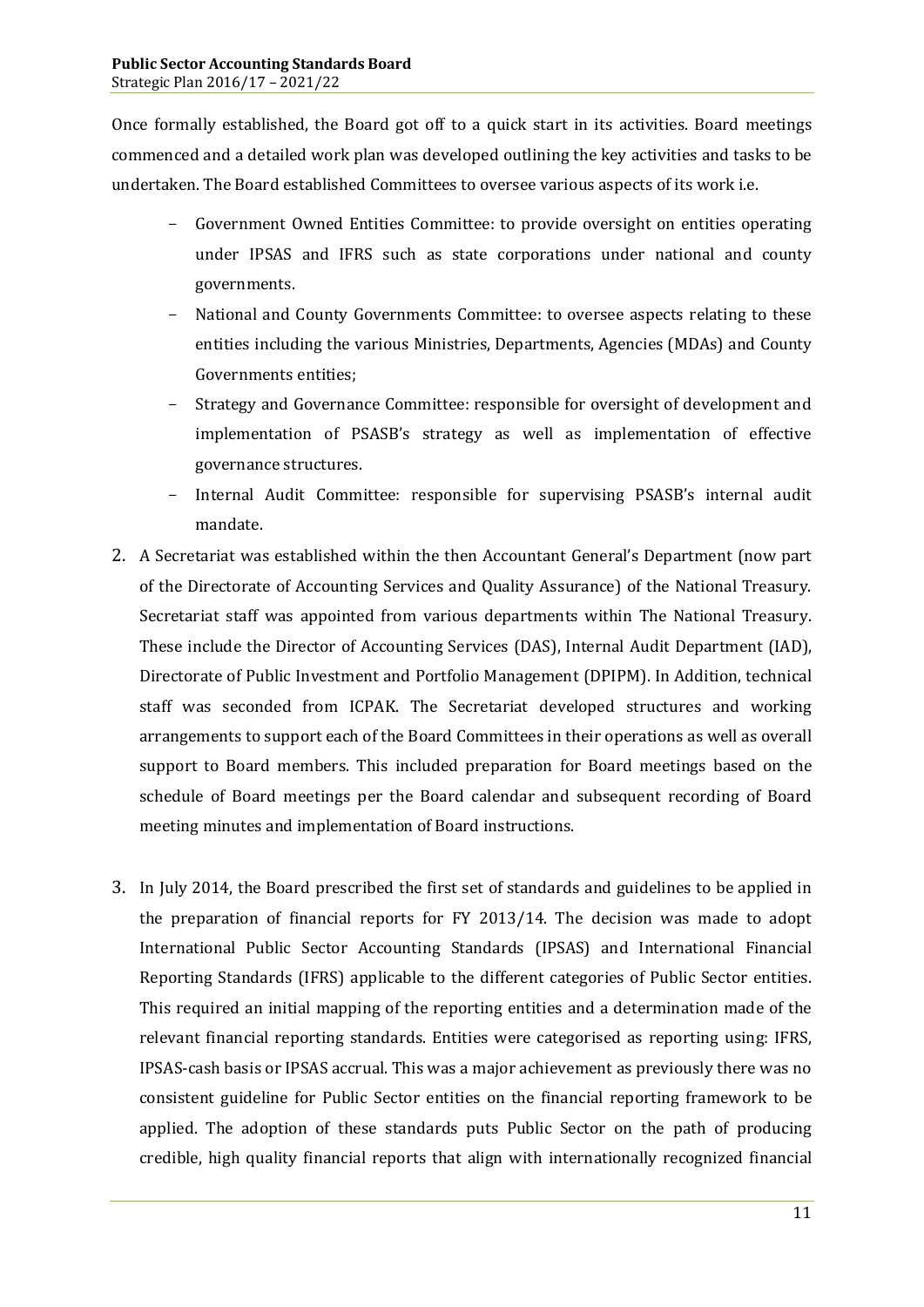reporting standards. Rollout of the standards to be adopted was accompanied by dissemination of the relevant reporting templates applicable to each category of reporting entities. In addition, a capacity building programme was undertaken for the implementing agencies in which Accountants, Internal and External Auditors were trained on application of the new reporting framework.

- 4. For FY 2013/14 and 2014/15, financial reports were prepared using the gazetted reporting standards from the PSASB. This has enabled The National Treasury to prepare consolidated financial statements for the entire Public Sector. The financial reports are comparable across entities due to the standardization of reporting templates thereby promoting transparency and accountability in financial management. Availability of consistent and harmonized financial reports has and is expected to ease the work of the Auditor General. Other users of Government financial information will have a source of information that allows comparison and benchmarking among various public entities as reporting frameworks have been simplified, updated and harmonized. In addition, the centralization and alignment of financial reporting in the Public Sector will enable increasing automation as these templates are adopted into computerized accounting systems such as IFMIS which will enhance the timeliness and quality of the financial reports produced.
- 5. The Board is also responsible for prescribing internal audit standards in the Public Sector. International Professional Practices Framework was adopted for internal audit in FY 2013/14 outlining the key benchmarks for internal audit practice and reporting in the Public Sector. This has been supported by training and capacity building for internal auditors in the Public Sector on these policies as documented in the internal audit manual.

# **2.7 Challenges facing PSASB**

The PSASB has also faced a number of challenges in executing its mandate since it was established.

- <span id="page-21-0"></span>1. PSASB faced the usual challenges inherent in launching a new entity in the Public Sector. Among the areas in which significant improvement will be required include:
	- The Board had a fairly aggressive timeline to commence its activities and as a result internal structures and processes are yet to be fully established.
	- PSASB's mandate is in a highly technical area and as a result requires significant expertise in accounting standards, public financial management and internal audit practice. This requires robust technical support from the Secretariat to its Board.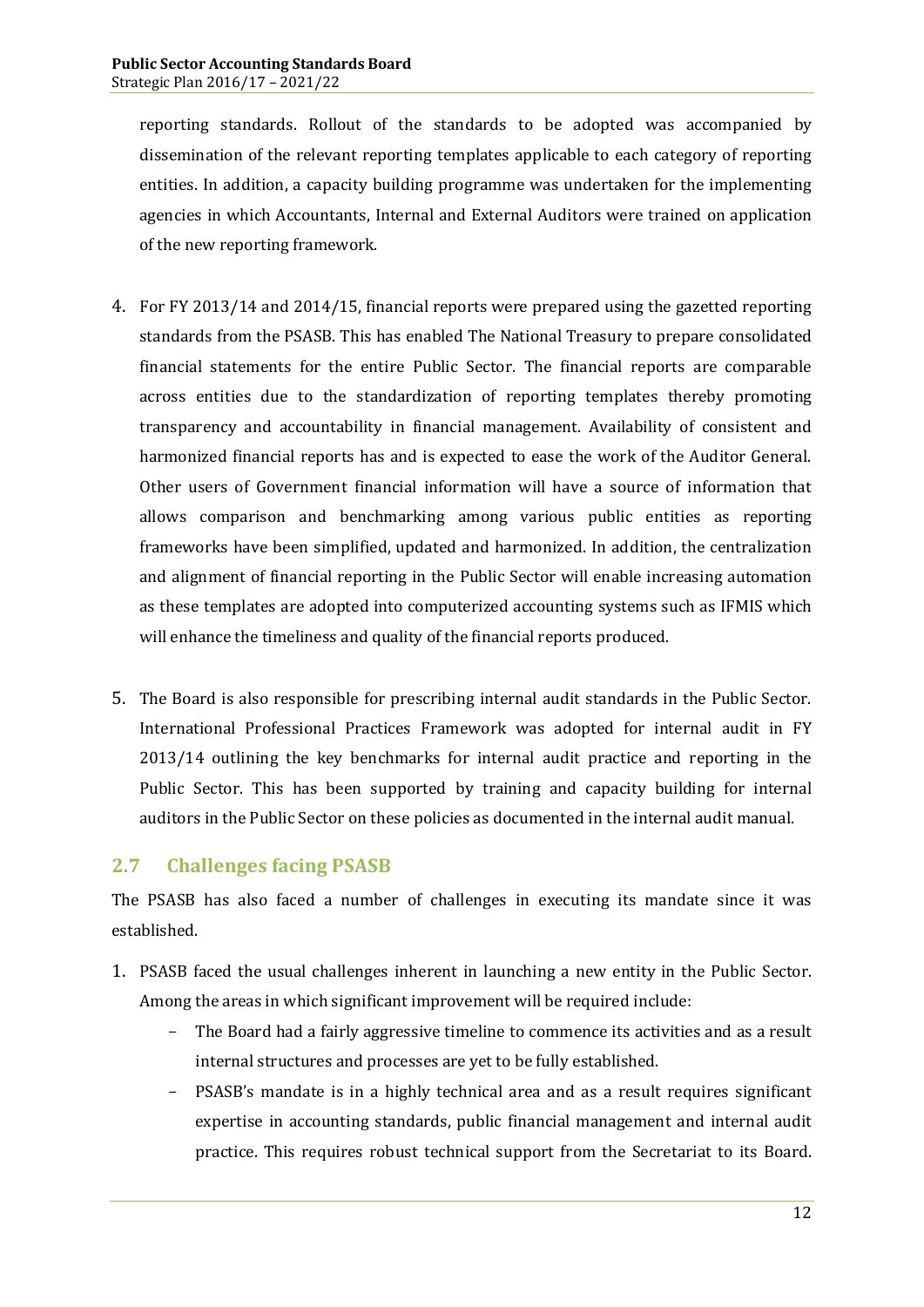Fully fledged functions and capabilities in research and development to support standard setting and training are not yet in place.

- The Board is supported by staff drawn from various Departments within the National Treasury and based at the Directorate of Accounting Services and Quality Assurance. These employees have in addition to their regular responsibilities taken on the secretariat role. As a result, the Secretariat is not yet fully operationalised and appropriately staffed. An organisation structure and staff establishment has not yet been approved for the PSASB secretariat.
- 2. The environment in which PSASB is operating is quite challenging and highly dynamic. As has been noted, the Public Sector's financial reporting is emerging from a historical background of significant challenges in the quality and timeliness of reporting and internal audit. With the completed financial reporting cycles in FY 2013/2014 and 2014/2015, a number of challenges were noted including:
	- Varying levels of financial reporting and preparedness to prepare financial reports based on the PSASB standards among the reporting entities.
	- Internal audit capability to perform its mandate.
	- Resistance to change by reporting entities in adopting the new reporting frameworks or changing basis of accounting to comply with PSASB's requirements.
	- New governance structures at the County level with corresponding new public financial management requirements – making the uptake of financial reporting standards at the County level a challenge.
	- Inadequate and missing financial information due to record keeping challenges at many reporting entities led to numerous unreconciled items, erroneous opening balances, incomplete disclosures, unreported subsidiary reporting entities, and absence of prior audited financial statements among other challenges.
- 3. Closing the loop between setting and disseminating standards, monitoring compliance to standards and enforcing compliance to the standards. The PSASB is charged with the first two functions i.e. setting standards and monitoring their implementation. Reporting on compliance to the standards is a function of the Auditor General through audit reports issued at the end of the financial year. Accounts may be qualified due to non-compliance to the prescribed financial reporting standards. However, the audited accounts are often significantly delayed which reduces incentives to compliance. In addition, ensuring compliance of the standards lies with the National Treasury and not with the Board as per the PFM Act, 2012.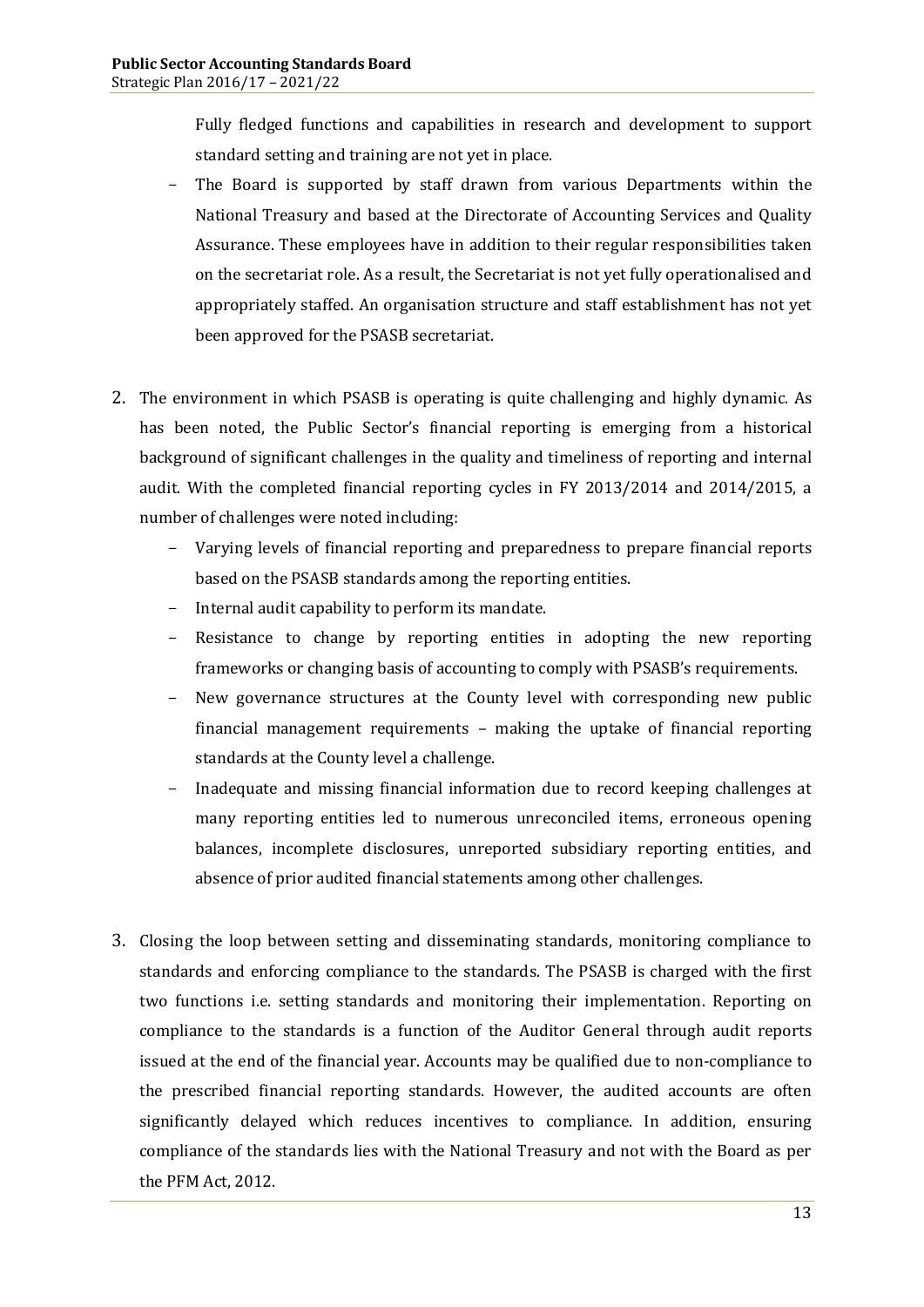- 4. PSASB as a new regulatory entity has not yet had a high profile or built awareness among its stakeholders and the general public on its role and mandate. The PSASB is still in the process of establishing a distinctive corporate identity that is somewhat independent of the National Treasury. As the Board seeks to disseminate the financial reporting and internal audit frameworks, it must first sensitize the reporting entities on its role and mandate in order to gain a buy in and compliance to its requirements. Other key stakeholders outside of the Public Sector such as development partners, the private sector and the general public have limited knowledge of the Board and its activities.
- 5. The PSASB is also charged with responsibility and oversight for internal audit standards within the Public Sector, in addition to financial reporting. The initial focus of the Board was on issuing financial reporting standards and as a result internal audit took a relative back seat. However, internal audit in the Public Sector has also been significantly evolving and this poses a challenge as PSASB seeks to issue guidelines.
- 6. The Board's credibility in prescribing and monitoring compliance to financial reporting and internal audit standards is reliant on appearing as being independent and having effective governance structures. A number of challenges may be noted in this regard:
	- The initial setup phase has seen the Board incubated and based at the National Treasury. In addition, the PFM Act, 2012 in the sections establishing the Board (section 192 – 195) directs the National Treasury to provide Secretariat services to the Board. The Board is clearly expected to work closely with the National Treasury as the lead PFM implementing agency. The PSASB did not initially have an independent vote head within the DAS budget and relied on the National Treasury for funding, administrative support, and Secretariat staffing and office space. This linkage needs to be reviewed in future in order not to impair the perceived independence of the Board.
	- The Board's governing statute is the PFM Act  $(2012)$  which sets out the nine  $(9)$ organisations that nominate Board members. It should be noted that these are broadly diverse and represent the key stakeholders that have the greatest interest in PSASB's mandate and functions. However, the statute does not spell out the key skills required by the Board members. This is critical, bearing in mind that the Board is regulating and functioning in a highly technical area of financial reporting and internal audit.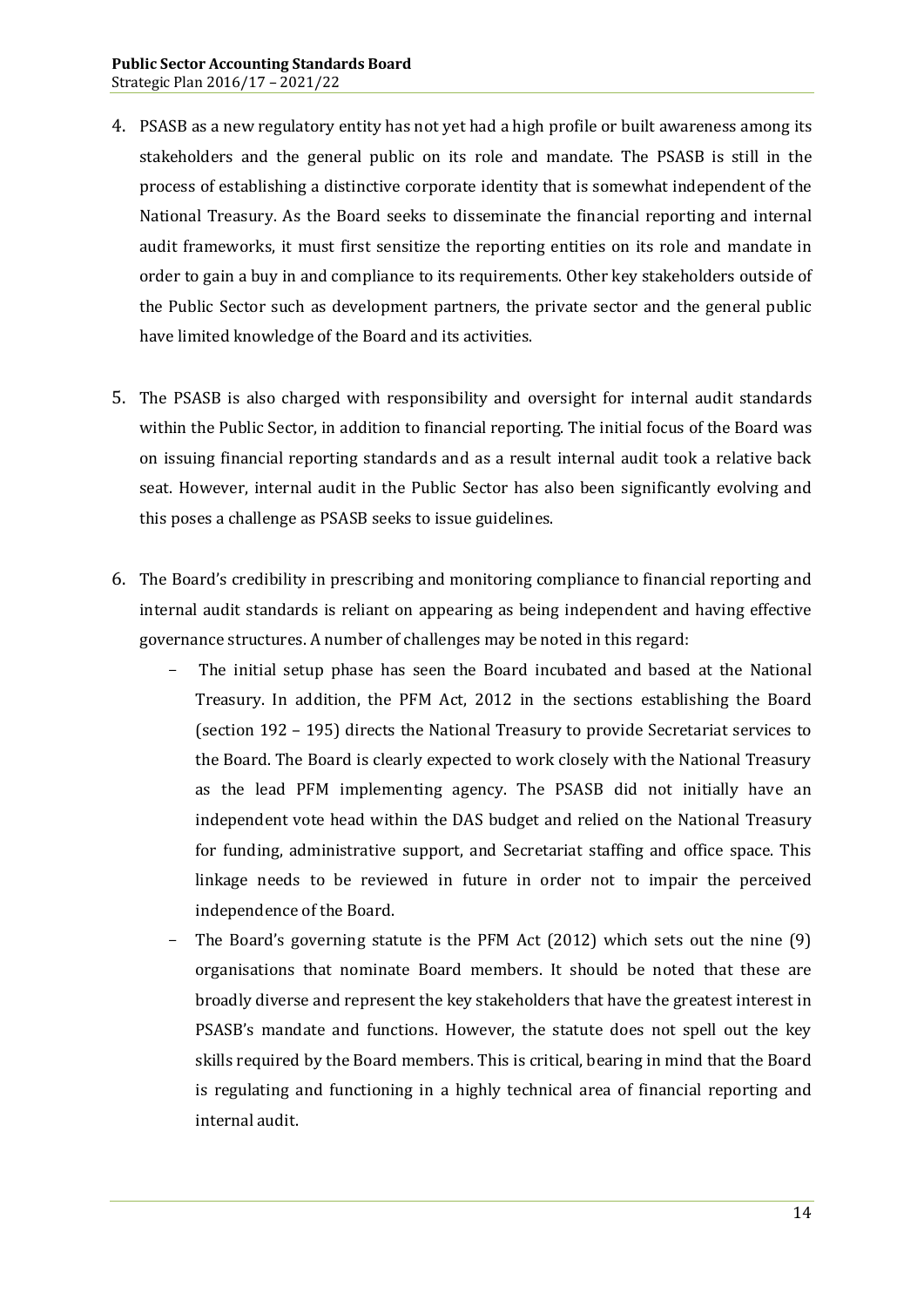- The PFM Act sets out a 3-year term for Board members but does not specifically allow for rotation and all terms lapse simultaneously which may result in a loss of institutional memory and lack of continuity.
- Effective Boards also require knowledge on their expected roles and responsibilities which requires appropriate induction, ongoing training and capacity building on good practices in governance as well as evaluation of Board performance to ensure that they are attaining their expected outcomes. So far PSASB has not had an opportunity to formally induct Board members or have an independent evaluation of the Board's performance.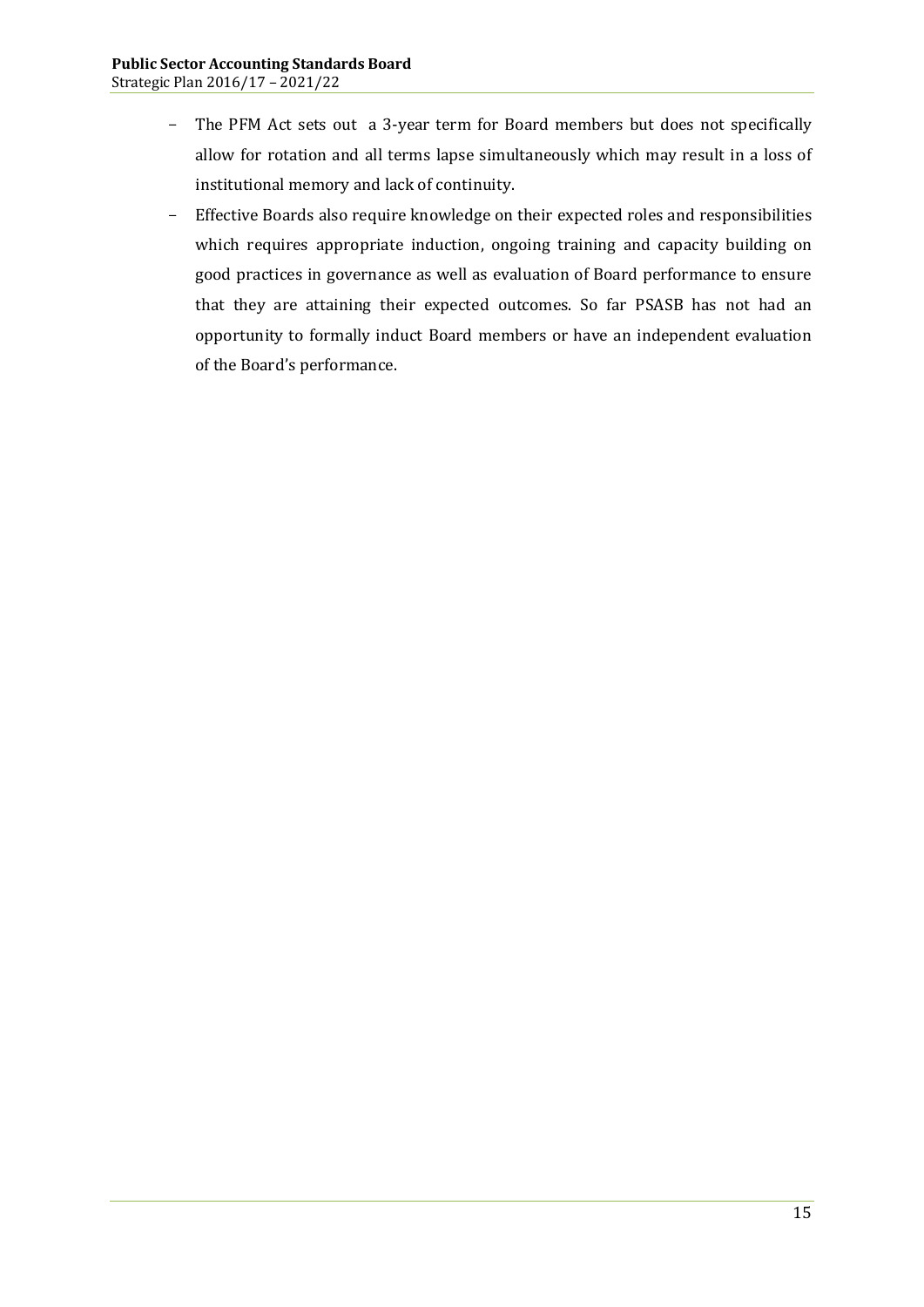# **3. PSASB External Environment**

PSASB does not exist in a vacuum and operates within the context of a highly dynamic environment that is subject to several influences. Our strategy must therefore respond appropriately to these environmental factors within the context of the statutory mandate. The analysis of the external environment is performed at 2 levels i.e.

- \* A broad environmental scan that evaluates political-legal, economic, socio-cultural and technological factors and their impact on PSASB's strategic direction.
- $\triangle$  An analysis of the Board's stakeholders with a view to establishing the key stakeholders, their interaction with PSASB and their likely impact on the Board and vice versa.

#### **3.1 PESTEL Analysis**

<span id="page-25-1"></span><span id="page-25-0"></span>The PESTEL analysis is an environmental assessment tool that is used to highlight the key factors which may impact on an organization operating in a particular environment. These factors are outlined below with regard to PSASB.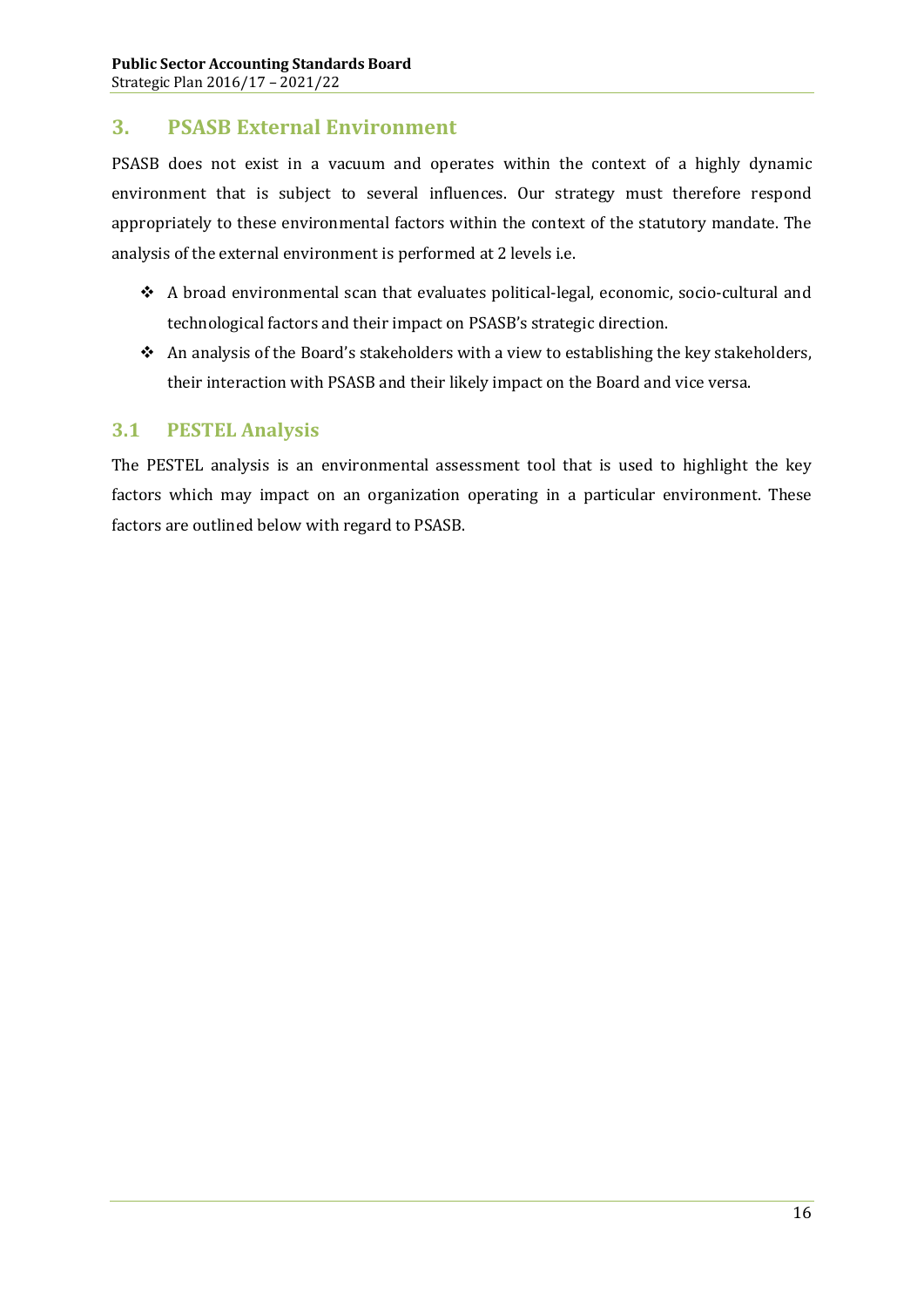#### **Table 2: PSASB's PESTEL Factors**

<span id="page-26-0"></span>

| <b>Environmental</b><br><b>Factor</b>       | <b>Political-Legal</b>                                                                                                                                                                                                                                                                                                                                                                                                                                                       | Economic                                                                                                                                                                                                                                                                                                                                                                                                                                                                         | Socio-Cultural                                                                                                                                                                                                                                                                                                                                                                                                        | <b>Technology</b>                                                                                                                                                                                                                                                                                                                           |
|---------------------------------------------|------------------------------------------------------------------------------------------------------------------------------------------------------------------------------------------------------------------------------------------------------------------------------------------------------------------------------------------------------------------------------------------------------------------------------------------------------------------------------|----------------------------------------------------------------------------------------------------------------------------------------------------------------------------------------------------------------------------------------------------------------------------------------------------------------------------------------------------------------------------------------------------------------------------------------------------------------------------------|-----------------------------------------------------------------------------------------------------------------------------------------------------------------------------------------------------------------------------------------------------------------------------------------------------------------------------------------------------------------------------------------------------------------------|---------------------------------------------------------------------------------------------------------------------------------------------------------------------------------------------------------------------------------------------------------------------------------------------------------------------------------------------|
| <b>Critical Factors for</b><br><b>PSASB</b> | International standards for internal<br>$\bullet$<br>audit and financial reports;<br>Introduction and implementation of<br>PFM regulations;<br>Political instability due to electoral<br>politics;<br>Change in administration due to<br>elections;<br>Continued implementation of<br>$\bullet$<br>devolution and other Constitutional<br>structures;<br>Linkages with other PFM<br>$\bullet$<br>institutions<br>Gaps in PFM Act with regard to<br>$\bullet$<br>PSASB setup. | <b>Economic and fiscal policy</b><br>adopted by Government<br>including taxation levels;<br>Levels of support from external<br>donors;<br>Appropriateness of investment<br>policies;<br>Government monetary policies<br>e.g. inflation targets adopted etc.<br>Level of key economic indicators<br>$\bullet$<br>e.g. interest rates, inflation rates,<br>exchange rates etc.<br><b>Ongoing East African</b><br>Community and other regional<br>economic integration initiatives. | Historical<br>$\bullet$<br>mismanagement of public<br>resources<br>Demographic changes<br>which requires new<br>strategies in disclosure<br>and dissemination of use<br>of public funds e.g.<br>millennials do not<br>necessarily read written<br>reports;<br><b>Increasing education</b><br>levels increase the levels<br>of literacy and general<br>awareness and demand<br>for accountability and<br>transparency. | <b>Utilisation of IFMIS in</b><br>Government financial<br>management;<br>New and emerging<br>communication channels<br>for disseminating<br>information e.g. social<br>media etc.<br>High cost of implementing<br>technology in Public<br>Sector business<br>processes;<br>Automation of<br><b>Government processes</b><br>e.g. procurement |
| <b>Impact on PSASB</b>                      | Change in policy direction may<br>$\bullet$<br>impact on standards adopted;<br>Clarity of PSASB's role in a new<br>$\bullet$<br>institutional and legal framework;<br>Management of key PFM<br>$\bullet$<br>stakeholders to foster cooperation,<br>avoid duplication and enhance<br>independence.                                                                                                                                                                            | Level of budgetary support<br>$\bullet$<br>provided to PSASB by<br>Government and/or<br>development partners.<br>Integration may require changes<br>$\bullet$<br>/ harmonization of accounting<br>standards;                                                                                                                                                                                                                                                                     | Requirement for<br>$\bullet$<br>increased disclosure,<br>clarity of information;<br>Enhanced need for timely<br>$\bullet$<br>and quality governance<br>reports;<br>Awareness of PSASB and<br>$\bullet$<br>role in enhancing PFM<br>good practices.                                                                                                                                                                    | <b>Emerging disruptive</b><br>technology means PSASB<br>must be agile and<br>innovative;<br>Potential scope for<br>dissemination of<br>information is widened;<br><b>Automation of financial</b><br>reporting;                                                                                                                              |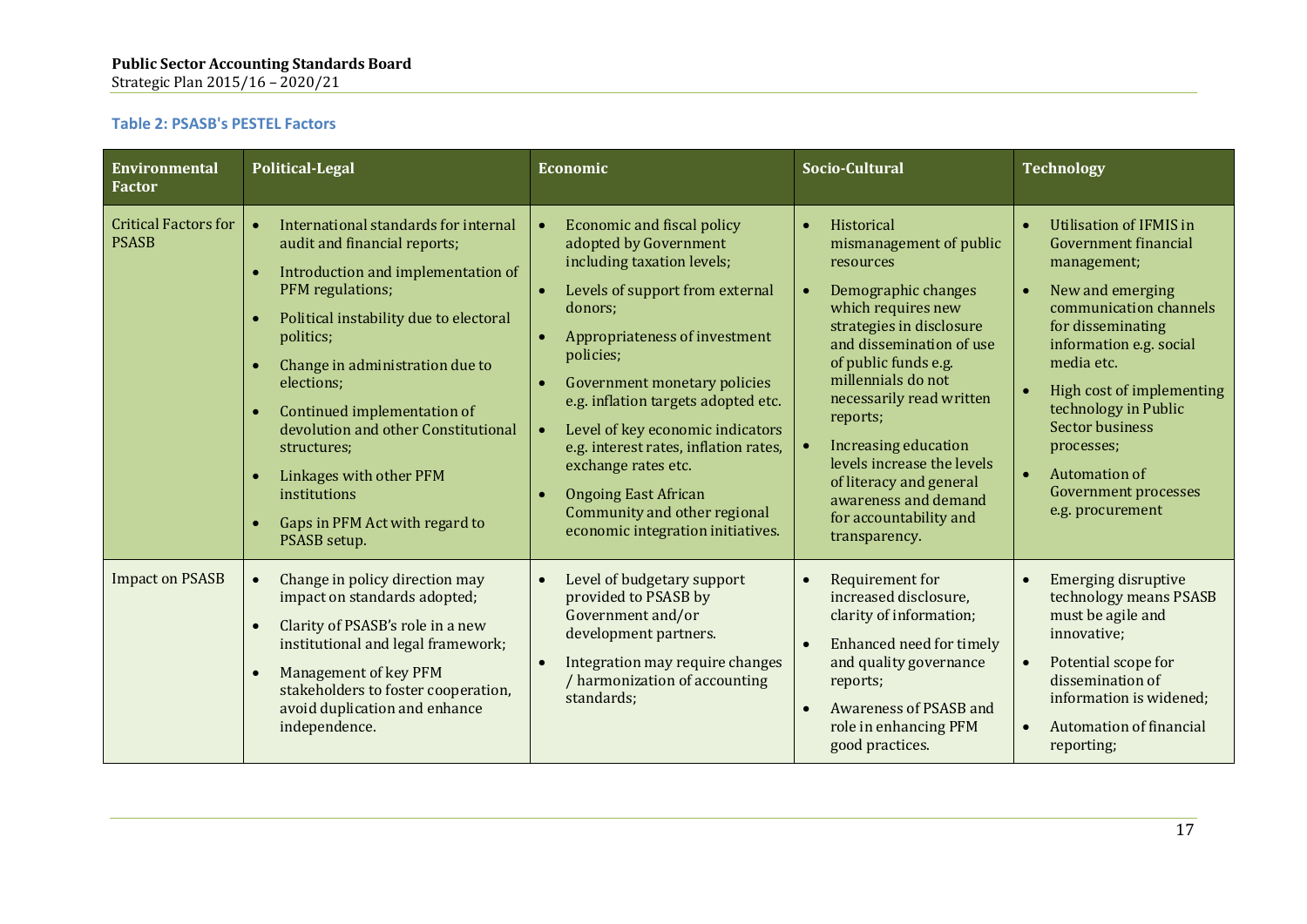# **3.2 Stakeholder Analysis**

PSASB operates within the wider Public Sector financial management ecosystem which is characterised by a number of institutions and organisations. These form the key stakeholders for the Board. The Board's stakeholders may be categorized by the nature of the crossrelationship between the entity and the PSASB. PSASB's stakeholders are illustrated in the diagram below:



#### **Figure 1: PSASB Stakeholders**

As illustrated in the diagram above, PSASB's stakeholders can be grouped into 4 tiers.

<span id="page-27-1"></span><span id="page-27-0"></span>

| <b>Tier</b> | <b>Types of</b><br><b>Stakeholders</b> | <b>Expectations from PSASB</b>                                                                        | Influence<br>over<br><b>PSASB</b> | <b>PSASB's</b><br>influence over<br>the stakeholder |
|-------------|----------------------------------------|-------------------------------------------------------------------------------------------------------|-----------------------------------|-----------------------------------------------------|
| Tier 1      | Reporting<br>Entities                  | Provision of adequate and<br>best practice in financial<br>reporting and internal audit<br>standards; | High                              | High                                                |

#### **Table 3: PSASB Stakeholder Analysis**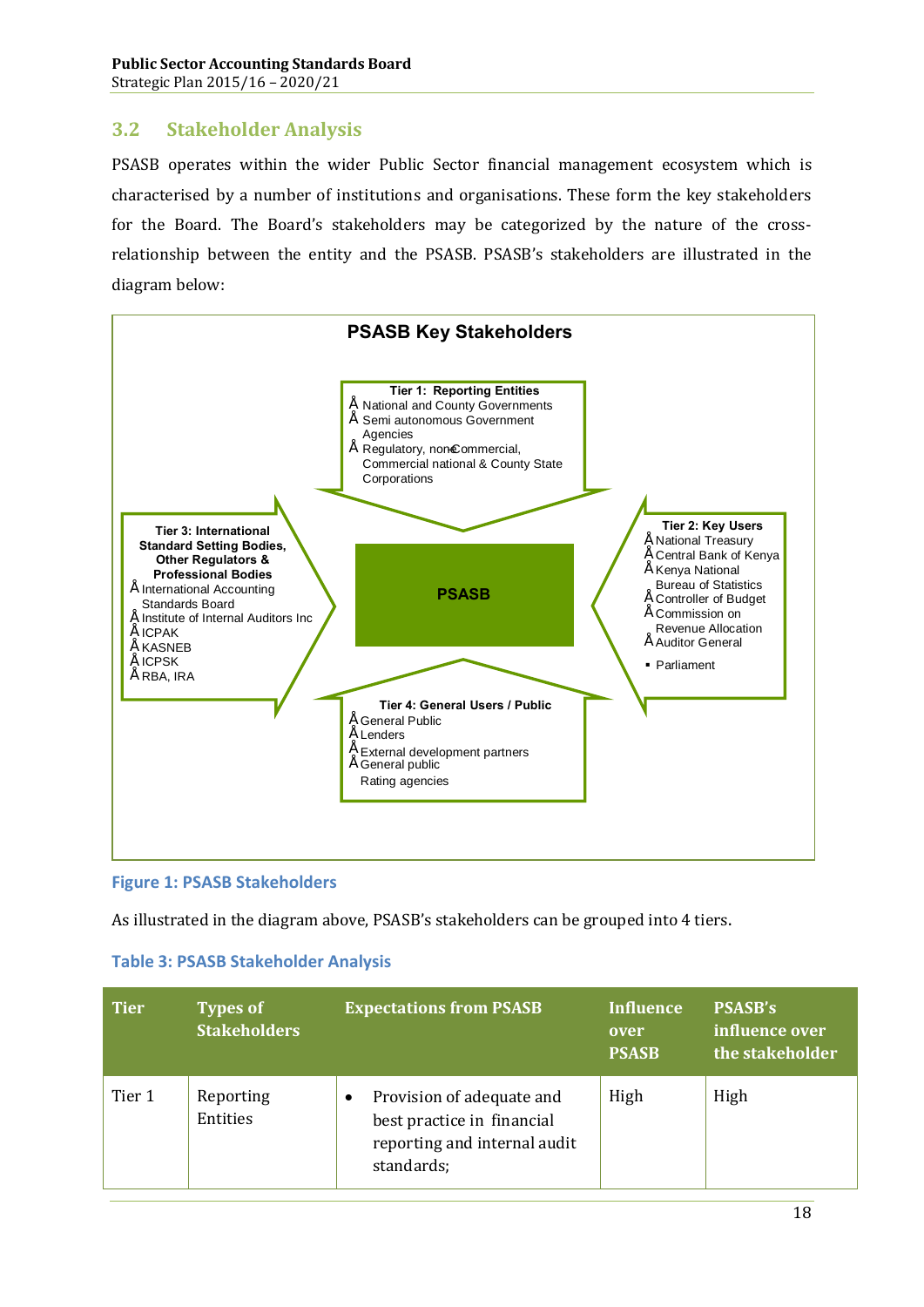#### **Public Sector Accounting Standards Board**

Strategic Plan 2016/17 – 2021/22

| <b>Tier</b>       | <b>Types of</b><br><b>Stakeholders</b>                                                                                                                                           | <b>Expectations from PSASB</b>                                                                                                                                                                                                                                                                                                | <b>Influence</b><br>over<br><b>PSASB</b> | <b>PSASB's</b><br>influence over<br>the stakeholder |
|-------------------|----------------------------------------------------------------------------------------------------------------------------------------------------------------------------------|-------------------------------------------------------------------------------------------------------------------------------------------------------------------------------------------------------------------------------------------------------------------------------------------------------------------------------|------------------------------------------|-----------------------------------------------------|
|                   |                                                                                                                                                                                  | Capacity building to<br>$\bullet$<br>implement recommended<br>standards;<br>Guidance in implementing the<br>$\bullet$<br>standards.                                                                                                                                                                                           |                                          |                                                     |
| Tier 2            | Key users of<br><b>PSASB</b> outputs                                                                                                                                             | Financial reporting templates<br>$\bullet$<br>with relevant data;<br>High quality financial report<br>$\bullet$<br>formats;                                                                                                                                                                                                   | High                                     | High                                                |
| Tier <sub>3</sub> | International<br>financial<br>reporting and<br>internal audit<br>standard setting<br>bodies,<br>professional<br>institutes (local<br>and<br>international),<br>other regulators. | Feedback on draft<br>$\bullet$<br>international financial<br>reporting standards, internal<br>audit standards or Public<br>Sector audit standards;<br>Knowledge sharing and<br>$\bullet$<br>lessons learnt on<br>implementation of standards;<br>Guidance on any<br>$\bullet$<br>customisation of<br>international standards; | High                                     | Medium                                              |
| Tier <sub>4</sub> | General financial<br>reporting output<br>users                                                                                                                                   | Timely and high quality<br>$\bullet$<br>financial reports that include<br>relevant and appropriate<br>data.                                                                                                                                                                                                                   | Medium                                   | Low                                                 |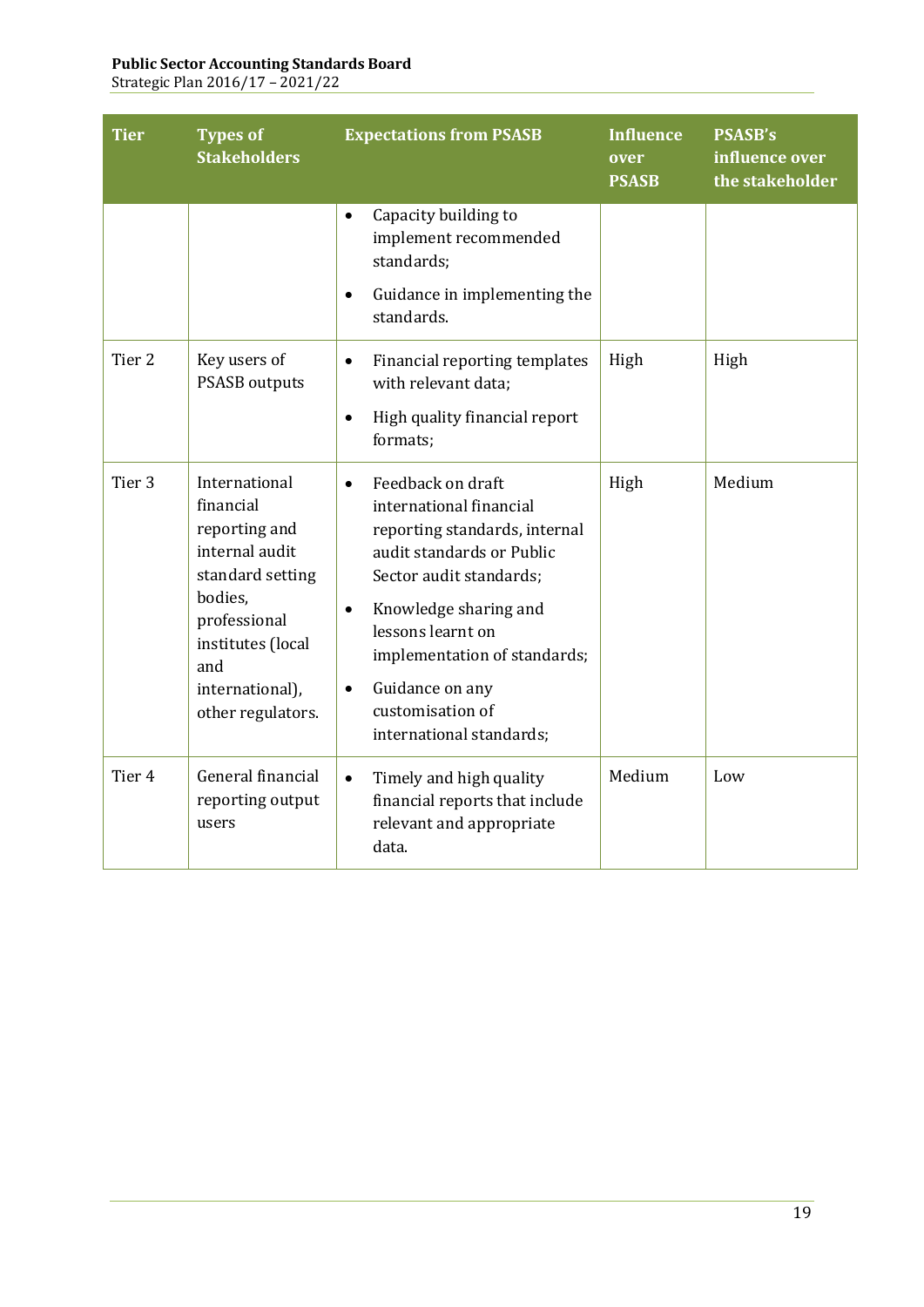# **4. SWOT Analysis**

The SWOT analysis identifies:

- a. **Strengths:** The areas of key internal capabilities that PSASB can take and build on in implementing its strategic plans;
- b. **Weaknesses:** The areas in which the organization needs to improve and which should be addressed in the strategic plan;
- c. **Opportunities:** Areas in the external environment that represent opportunities that PSASB can take advantage of in the next 5 years.
- <span id="page-29-0"></span>d. **Threats:** Areas in the external environment that may pose a strategic threat to PSASB in the next 5 years and for which the Board must mitigate against.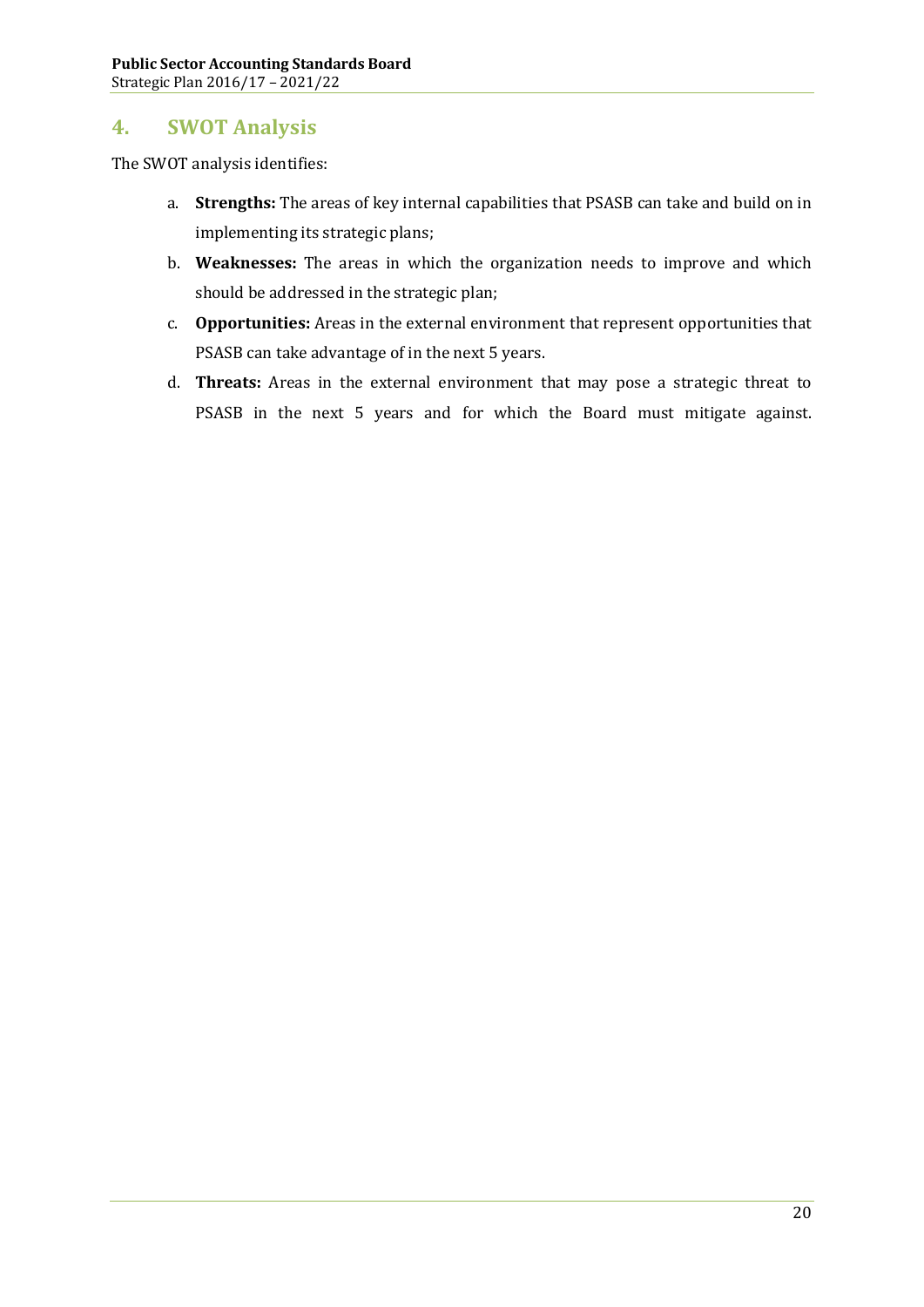#### **Table 4: PSASB SWOT**

<span id="page-30-0"></span>

|           | <b>Strengths</b>                                                                                                                                                                                                         | <b>Weaknesses</b>                                                                                                                                                                                                                                      |
|-----------|--------------------------------------------------------------------------------------------------------------------------------------------------------------------------------------------------------------------------|--------------------------------------------------------------------------------------------------------------------------------------------------------------------------------------------------------------------------------------------------------|
| $\bullet$ | The Board is anchored in its governing statute i.e. the PFM Act 2012<br>(Sections 192 - 195) which provides a solid statutory and legal<br>foundation for the Board.                                                     | The current structure and composition of the Secretariat is lean and<br>relies on part-time staff who have other responsibilities resulting to<br>low output. The current structure is also missing some key skills,<br>competencies and capabilities. |
| $\bullet$ | The Board composition has an appropriate diversity of technical<br>skills as well as range of nominating agencies representing a cross<br>section of key stakeholders required to execute its functions and<br>mandates. | The current governance structures provide for a perception that the<br>Board is not a fully independent entity - it is based at the National<br>Treasury, staffed with part-time NT staff.                                                             |
|           | The Board has established solid relationships and strong links with<br>all its key stakeholders resulting in goodwill and support in                                                                                     | The Board has lengthy and bureaucratic processes due to its reliance<br>on Government processes that are long and bureaucratic.                                                                                                                        |
|           | executing its mandate.<br>The Board has highly committed and engaged members and<br>Secretariat.                                                                                                                         | There are certain gaps in its governing statute e.g. on skills required,<br>on representation of some stakeholders, on lack of rotation of Board<br>member terms.                                                                                      |
|           | The Board has received extensive support from the National<br>Treasury including support processes, office space, and funding.                                                                                           | There is a broad lack of awareness of the Board's existence, its<br>function and mandate among key stakeholders.                                                                                                                                       |
|           | International standards for financial reporting in the Public Sector<br>and internal audit already exist so PSASB does not have to deploy<br>resources to develop standards for Kenya.                                   | The Board is currently relying on limited office space and physical<br>infrastructure provided by the NT, this is inadequate.                                                                                                                          |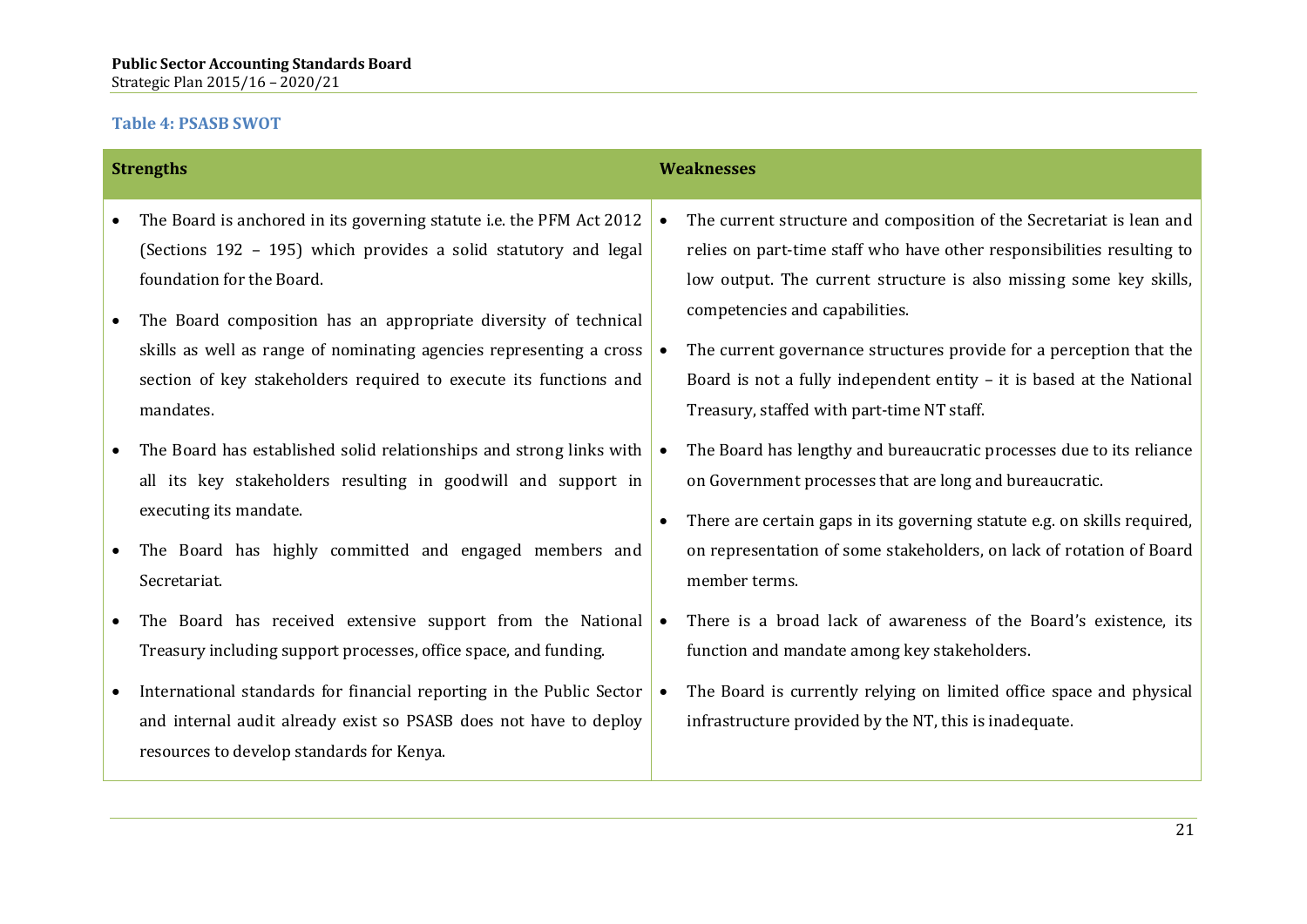| <b>Opportunities</b>                                                                                                                                                                                                           | <b>Threats</b>                                                                                                                                                                   |  |  |
|--------------------------------------------------------------------------------------------------------------------------------------------------------------------------------------------------------------------------------|----------------------------------------------------------------------------------------------------------------------------------------------------------------------------------|--|--|
| Goodwill from key external stakeholders including development<br>partners, National Treasury and other critical external entities.                                                                                             | Reduced funding due to pressures on Government funds e.g. due to<br>$\bullet$<br>increased funding requirements.                                                                 |  |  |
| There is a gap between existing financial reporting capabilities in the<br>reporting entities and the agreed standards - opportunity to<br>significantly improve the Public Sectors financial reporting and<br>internal audit. | Possibility of unfavourable legislation that may encroach on the<br>$\bullet$<br>Board's existing mandate.<br>Adverse publicity with regard to public misuse of funds results in |  |  |
| Leverage on ICT in Kenya and the Public Sector in particular to:<br>disseminate PSASB's prescribed standards, execute key functions,<br>automate reporting and communicate PSASB's mandate.                                    | loss of confidence in financial reports;<br>Adverse or competitive relationships with other regulators or public<br>financial management actors.                                 |  |  |
| Technical expertise in accounting profession is readily available.                                                                                                                                                             | Perceived lack of independence of the Board which may impact<br>negatively on its credibility.                                                                                   |  |  |
| Availability of international standards and standard setting bodies<br>with broad knowledge networks and research resources;                                                                                                   | Inadequate technical capacity within implementing agencies.                                                                                                                      |  |  |
| Public demand for timely and transparent financial reporting.                                                                                                                                                                  | Weak and / or inadequate underlying systems used by implementers<br>which may impact on ability to adhere to standards e.g. low uptake of                                        |  |  |
| Regulatory and constitutional requirements for robust public<br>financial management;                                                                                                                                          | IFMIS, manual systems etc.<br>Change management challenges in implementation of standards by<br>some reporting entities.                                                         |  |  |
|                                                                                                                                                                                                                                |                                                                                                                                                                                  |  |  |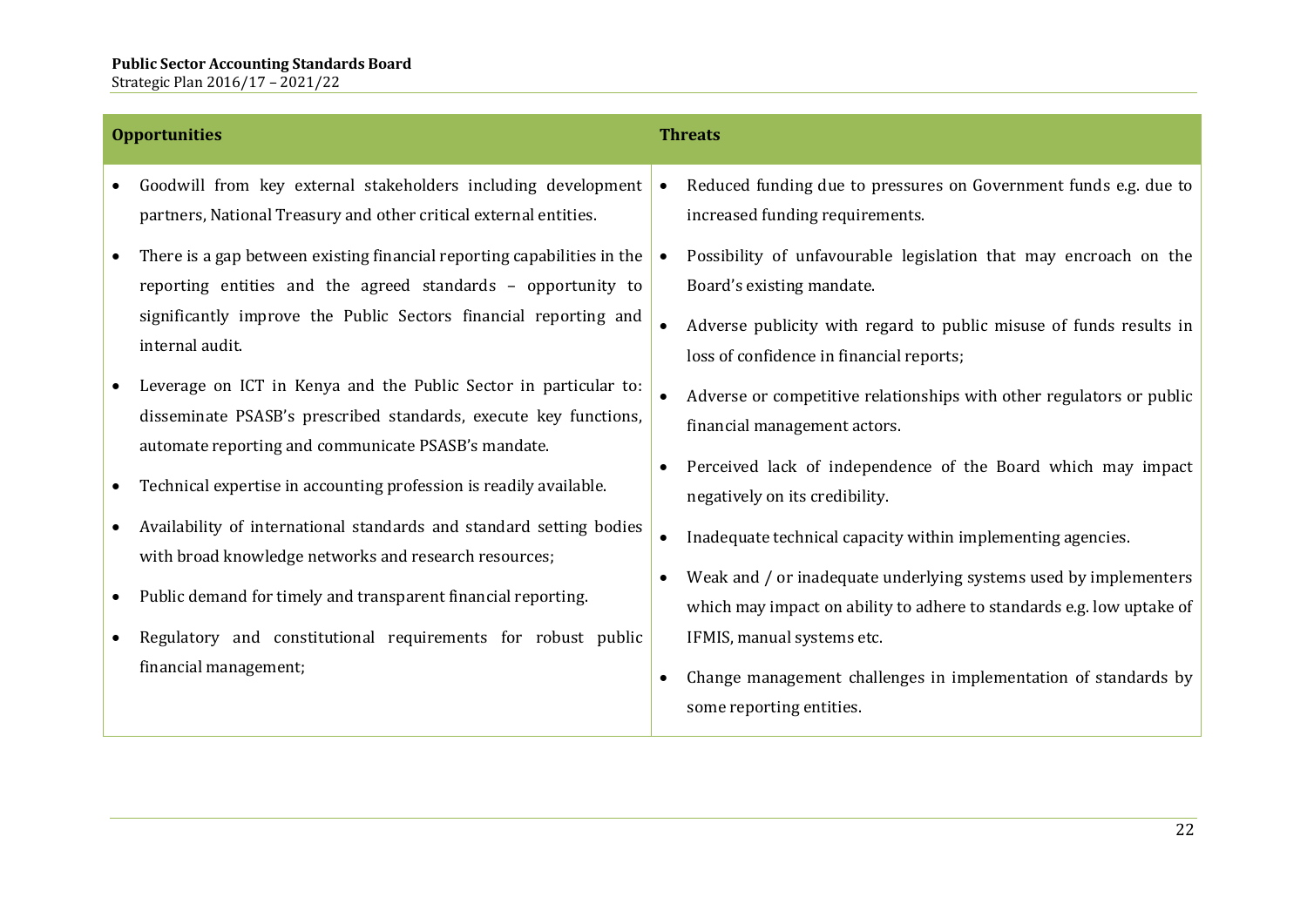# <span id="page-32-0"></span>*STRATEGIC DIRECTION*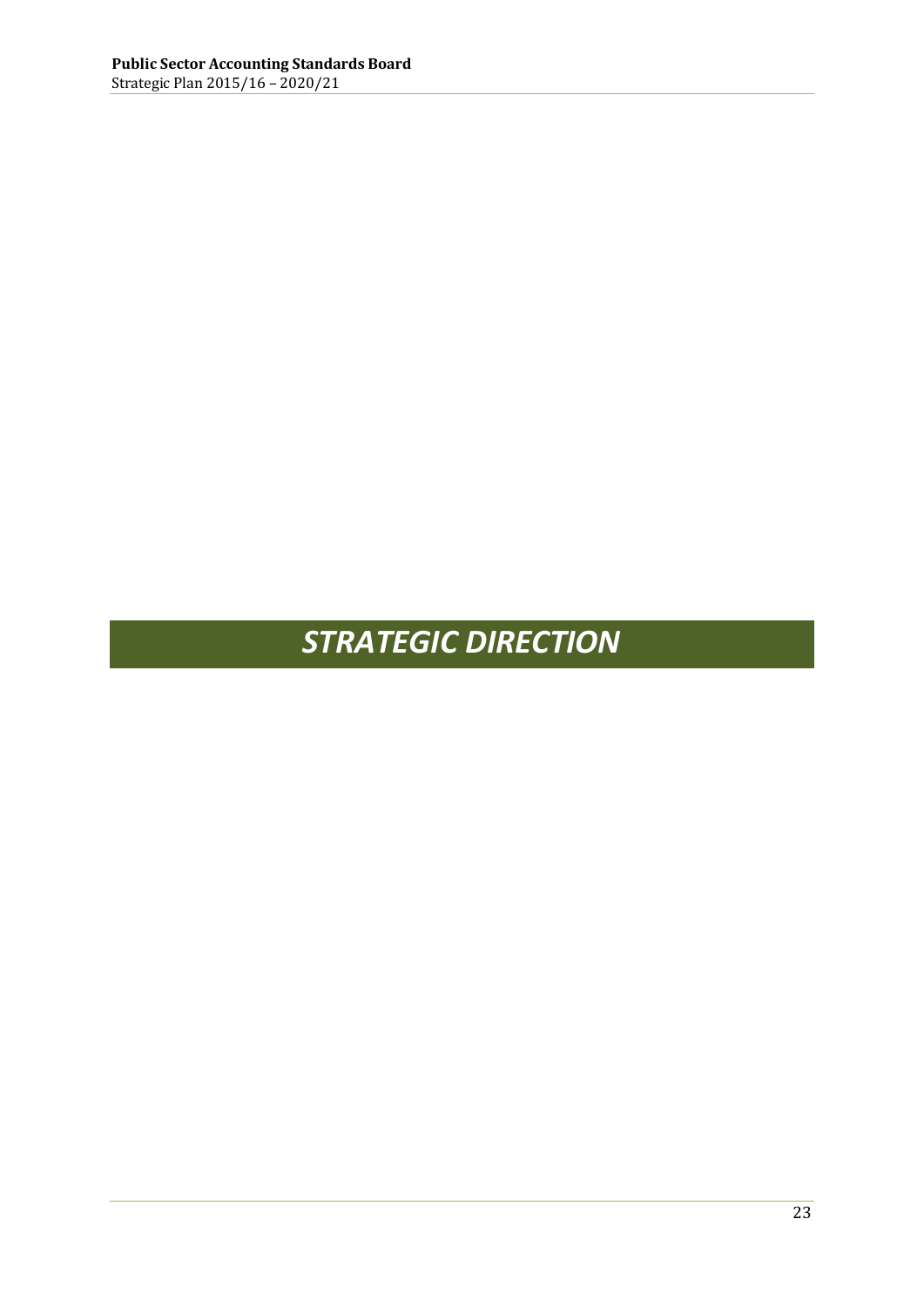# **5. PSASB Vision, Mission, and Values**

The strategic direction adopted by the Board for the next 5 years is based on the defined vision and mission of PSASB and is implemented through the strategic objectives. In developing the strategic direction of PSASB some of the key considerations included:

- · What is PSASB's mandate?
- What are PSASB's key functions?
- · What is PSASB's relationship and interlinkage with the wider PFM legal and institutional ecosystem?
- · What does PSASB aspire to achieve in the next 5 years?
- · How do PSASB members, secretariat and key stakeholders view as a successful organisation?

## **5.1 Our Vision**

The vision of an organisation is defined as *'an idealized view of a desirable and potentially achievable future state i.e. where or what the organization would like to be in the future'.* PSASB's vision is intended to be:

- · Attainable enough to establish buy in by key stakeholders who will eventually help attain it;
- Clear and compelling;
- · Inspirational to tap people's physical and emotional energy;
- · Traverse all levels of the Organization, and
- · Articulate and adequately focused to be realizable.

The vision of PSASB is:

# **"Safeguarding public interest through setting reliable and quality financial and internal auditing standards"**

The intent behind this vision is to recognize that PSASB is a key player in promoting sound public financial management in Kenya, that the organization is committed to enhancing transparency and integrity in financial reporting. PSASB also strives to promote good governance practices through its own operation as an institution as well as through its financial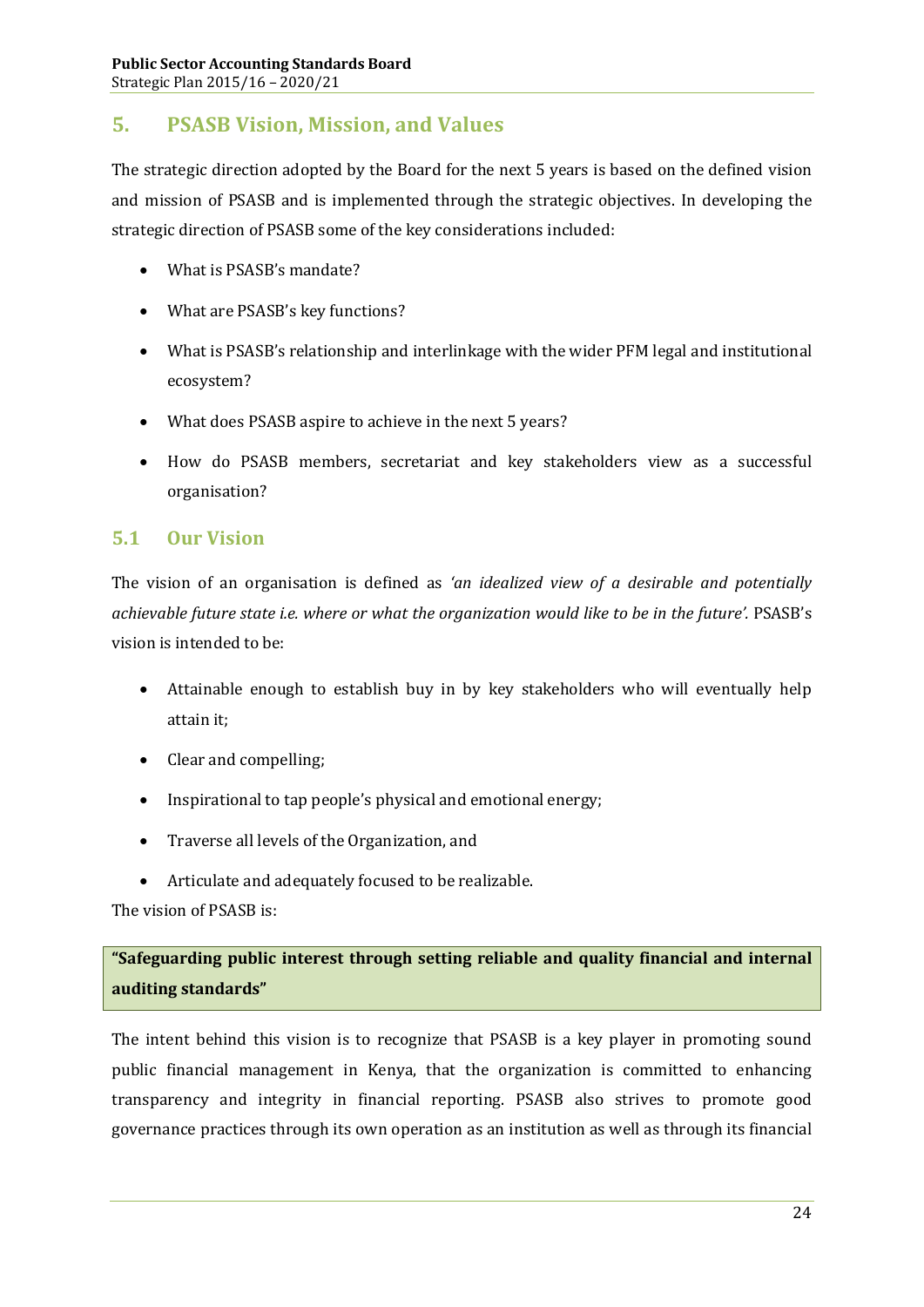reporting and internal audit standards. PSASB also envisages itself as a driver for an effective internal control environment in the Public Sector.

# **5.2 Our Mission**

The mission statement describes what the organisation does, who it does it for, why it does it and how it does it. The mission provides a simple and easily communicated summary of the purpose of PSASB. The mission statement of PSASB is:

# **To promote sound financial reporting and internal auditing standards for transparency and accountability in the Public Sector**

# **5.3 Our Values**

Core values are the ideals and enduring principles that underpin an organization's performance and culture. PSASB's core values are:

- **1. Integrity:** Honest, ethical, and forthright behavior in relationships with all stakeholders.
- **2. Objectivity:** Impartial decisions informed by credible research and thorough deliberations, including due consideration of the views of all stakeholders and the work of other standards setters.
- **3. Transparency:** An open process that encourages and values public participation in setting Public Sector standards.
- **4. Thought leadership:** Centre of excellence in Public Sector standard setting
- **5. Consultative**: inclusivity and engaging all stakeholders
- **6. Team work:** Our teams work in close collaboration with each other.
- **7. Professionalism:** Recognizing that we must uphold professional accounting and internal audit conduct and ethics in all our activities.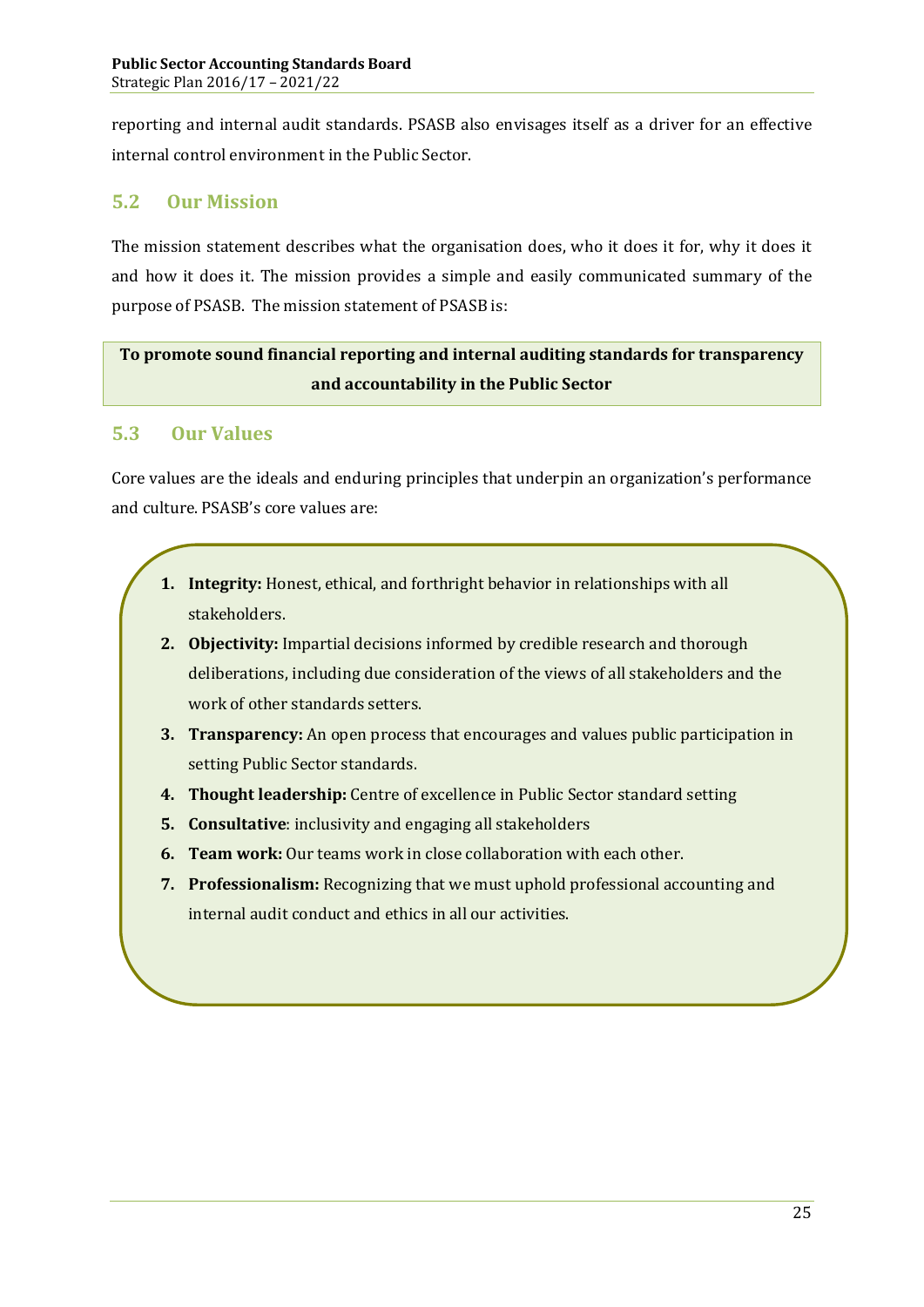# **6. Strategic Pillars and Objectives**

The attainment of our strategic direction for FY 2015/16 to 2020/21 is organised around 4 strategic pillars each with corresponding strategic objectives, all geared towards attaining the overall vision and mission as articulated in the preceding chapter.

# **6.1 Strategic Pillars**

This strategy is built upon 4 pillars that bring together common thematic areas that are similarly aligned. The strategic pillars enable:

- · Logical flow and alignment in the definition of strategic objectives, so that common objectives are grouped together under appropriate pillars;
- · Ease of definition and reporting on tasks and activities to be undertaken in implementing this plan;
- Facilitate monitoring and evaluation of implementation of strategy as owners can be assigned to each pillar and activities easily tracked;
- · Enable definition of an organization structure that is aligned to the strategic pillars ensuring that the organisations functions are organised in a manner that promotes attainment of the strategic direction.

PSASB's four strategic pillars are summarised below.

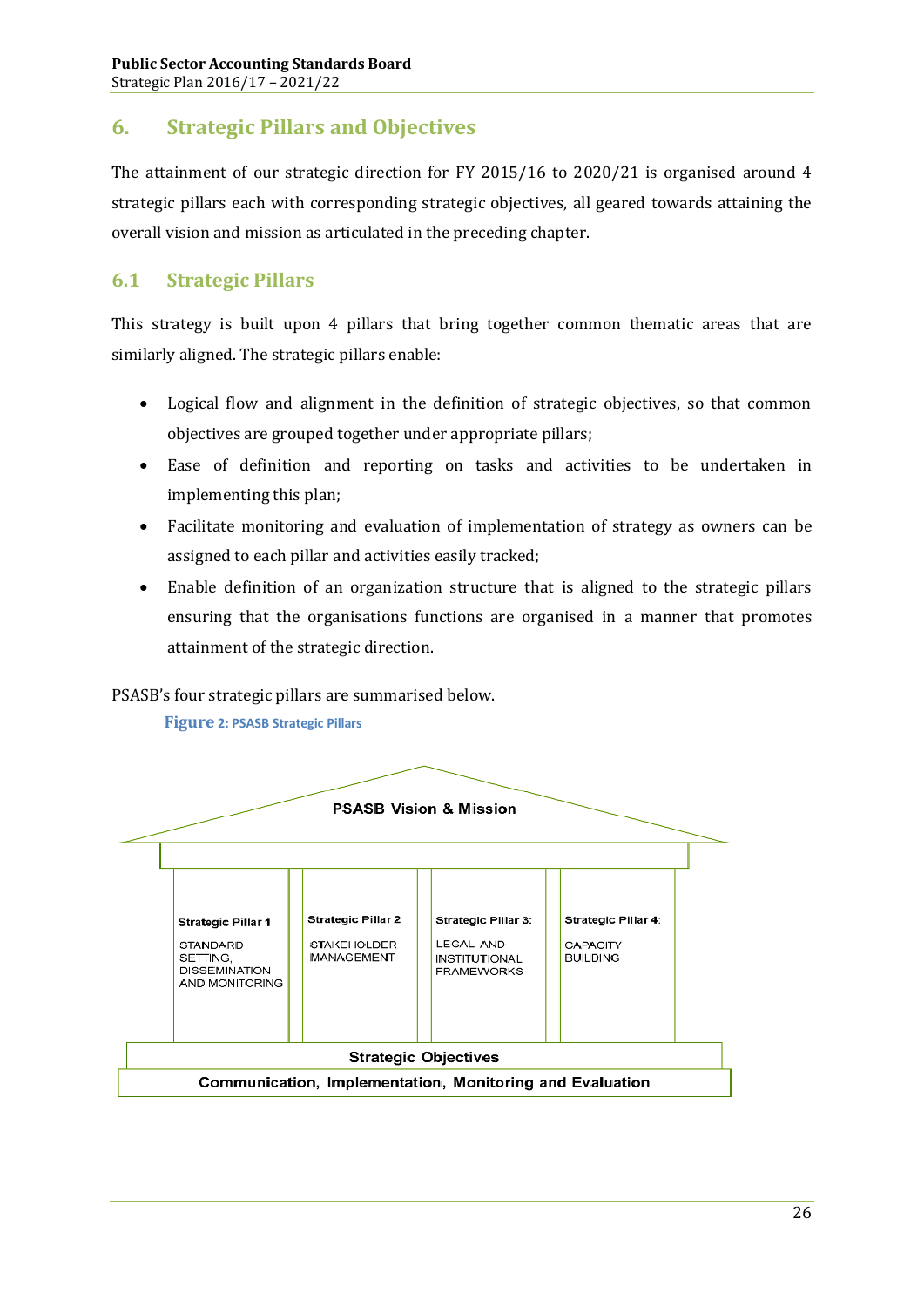The strategic pillars and their respective objectives are outlined below.

### **Pillar 1: Standard Setting, Dissemination and Monitoring for Financial Reporting and Internal Audit**

This pillar of the strategic plan focuses on the core responsibilities of the PSASB as laid out in the PFM Act, Section 194. The pillar recognises that PSASB is tasked with setting standards for financial reporting and internal audit frameworks for all Public Sector entities in Kenya. PSASB has selected a phased approach aimed at ensuring that Public Sector entities utilize the appropriate international standards which may be IPSAS accrual or IFRS depending on the nature of the entity. The phasing is necessary as currently a variety of basis for financial reporting are being used whereas the internal audit frameworks need a complete realignment to internationally recognised best practices. To that end, this pillar is therefore focused on standard setting for both financial reports as well as internal audit, in line with PSASB's statutory mandate. The critical objectives to be met during the 5 year period are outlined below along with the proposed key performance indicators.

|              | <b>Strategic Objective</b>                                                            | <b>Key Performance Indicator (s)</b>                                                                          |
|--------------|---------------------------------------------------------------------------------------|---------------------------------------------------------------------------------------------------------------|
| $\mathbf{1}$ | To prescribe effective financial<br>reporting standards                               | financial<br>Existence of<br>updated<br>reporting standards;                                                  |
|              |                                                                                       | % Scope / coverage of reporting<br>by<br>financial<br>entities<br>reporting<br>standards                      |
| $\mathbf{2}$ | To prescribe effective internal audit<br>standards                                    | Existence of updated internal audit<br>$\bullet$<br>standards;                                                |
|              |                                                                                       | % Scope / coverage of reporting<br>entities by internal audit standards                                       |
| 3            | <b>Effective dissemination of financial</b><br>reporting and internal audit standards | Awareness levels by reporting entities<br>$\bullet$<br>of financial reporting and internal audit<br>standards |
| 4            | Monitor the implementation of<br>financial reporting and internal audit               | No. or % of varied audit opinions<br>$\bullet$<br>Risk ratings of entities                                    |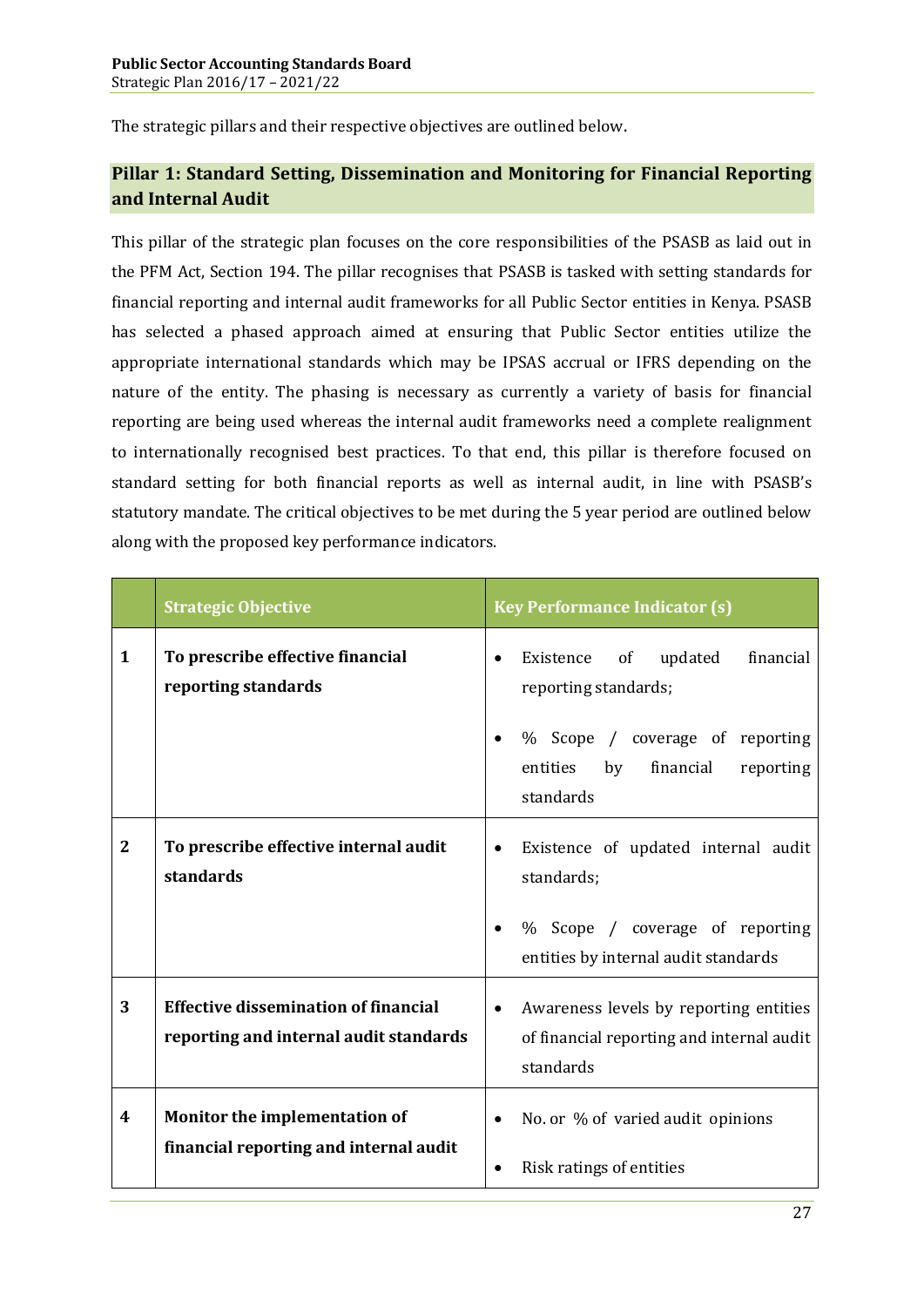|   | <b>Strategic Objective</b>                                                                                              | <b>Key Performance Indicator (s)</b>                                                                                                                                                                                                                             |
|---|-------------------------------------------------------------------------------------------------------------------------|------------------------------------------------------------------------------------------------------------------------------------------------------------------------------------------------------------------------------------------------------------------|
|   | standards                                                                                                               | Score on independent evaluation of<br>internal audit functions                                                                                                                                                                                                   |
| 5 | Carry out research and development to<br>support best practice standard<br>adoption, dissemination<br>and<br>monitoring | Level of research output (e.g. No. of<br>$\bullet$<br>exposure drafts commented on; No. of<br>research papers issued etc.)<br>External recognition of research (e.g.<br>no of papers published in reputable<br>journals, industry / professional<br>awards etc.) |

### **Strategic Pillar 2: Stakeholder Engagement**

This strategic pillar groups together all strategies, tasks and action plans related to the engagement of stakeholders by PSASB. Having recognised that PSASB's success is highly correlated to successful engagement of its stakeholders, this pillar details the objectives to be attained in the successful engagement of our key stakeholders. The key objective of this strategic pillar is to successfully communicate and engage with all our key stakeholders using appropriate and relevant strategies.

The key objectives under this pillar are detailed in the table below along with their key performance indicators i.e. the measures of success.

| <b>Strategic Objective</b>                                                     | <b>Key Performance Indicator (s)</b>                                                                                                                                                   |
|--------------------------------------------------------------------------------|----------------------------------------------------------------------------------------------------------------------------------------------------------------------------------------|
| Engage and consult with all<br>key stakeholders for<br>effective relationships | No. of quality stakeholder interactions p.a.<br>$\bullet$<br>% Perception rating of PSASB by key stakeholder<br>Brand / awareness rating of PSASB (a % that is<br>externally measured) |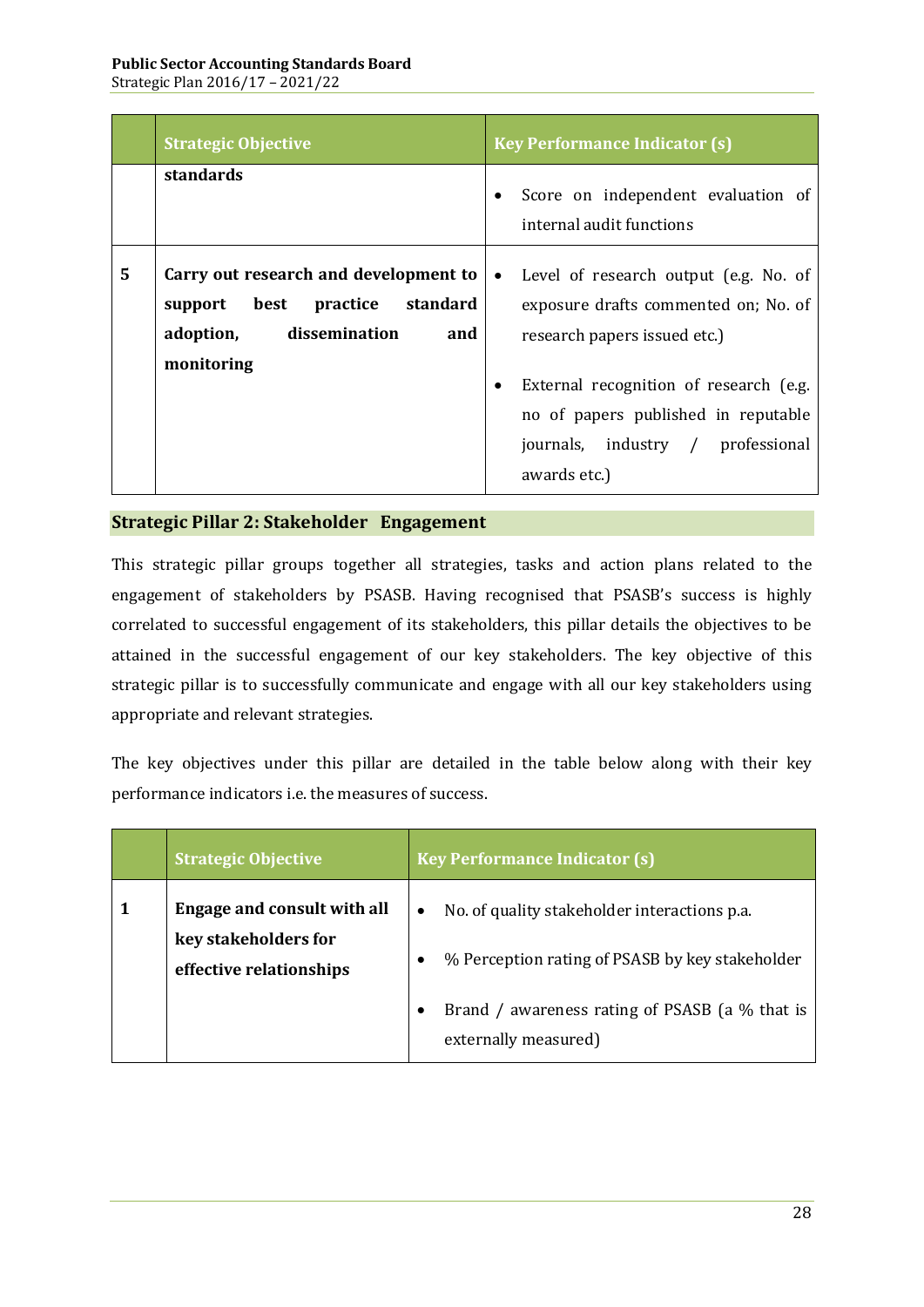| $\mathbf{2}$ | Develop and manage<br>information sharing with<br>key stakeholders | etc.)         | No. of publications<br>disseminated (e.g. annual reports, press briefings | $\sqrt{ }$ |            | external information |  |
|--------------|--------------------------------------------------------------------|---------------|---------------------------------------------------------------------------|------------|------------|----------------------|--|
|              |                                                                    | $\frac{0}{0}$ | of knowledge<br>implemented.                                              |            | management | strategy             |  |

### **Pillar 3: Legal and Institutional Frameworks**

PSASB as a setter of the financial reporting standards has a critical role in the successful development of effective public financial management in Kenya. The mandate and functions of the Board as established in the PFM Act, 2012 have a solid legal foundation. The aim of this pillar is to:

- · Ensure that the Board continues to be appropriately grounded in the Law and aligned to: the Constitution's requirements on financial management; to any emerging dynamics from other newly enacted legislation; as well as to strengthen governance frameworks and where necessary review / enhance the provisions in the PFM Act.
- · At the end of the 5-years the Board is expected to be fully operational and operate independently or quasi-independently of the National Treasury. This pillar envisages that all relevant institutional frameworks have been put in place. These include the management and organization structures of the Secretariat, appropriate Secretariat functions and processes established and a fully-fledged Secretariat is established.

Key objectives under this pillar include:

|   | <b>Strategic Objective</b>                     | <b>Key Performance Indicator (s)</b>                                          |
|---|------------------------------------------------|-------------------------------------------------------------------------------|
| 1 | <b>Effective Board and Committees</b>          | Board attendance rates<br>$\bullet$                                           |
|   |                                                | Results of independent<br>Board<br>$\bullet$<br>evaluation                    |
|   |                                                | Feedback from entities on PSASB<br>$\bullet$                                  |
| 2 | <b>Fully-fledged and efficient Secretariat</b> | <sub>of</sub><br>Existence<br>approved<br>$\bullet$<br>organisation structure |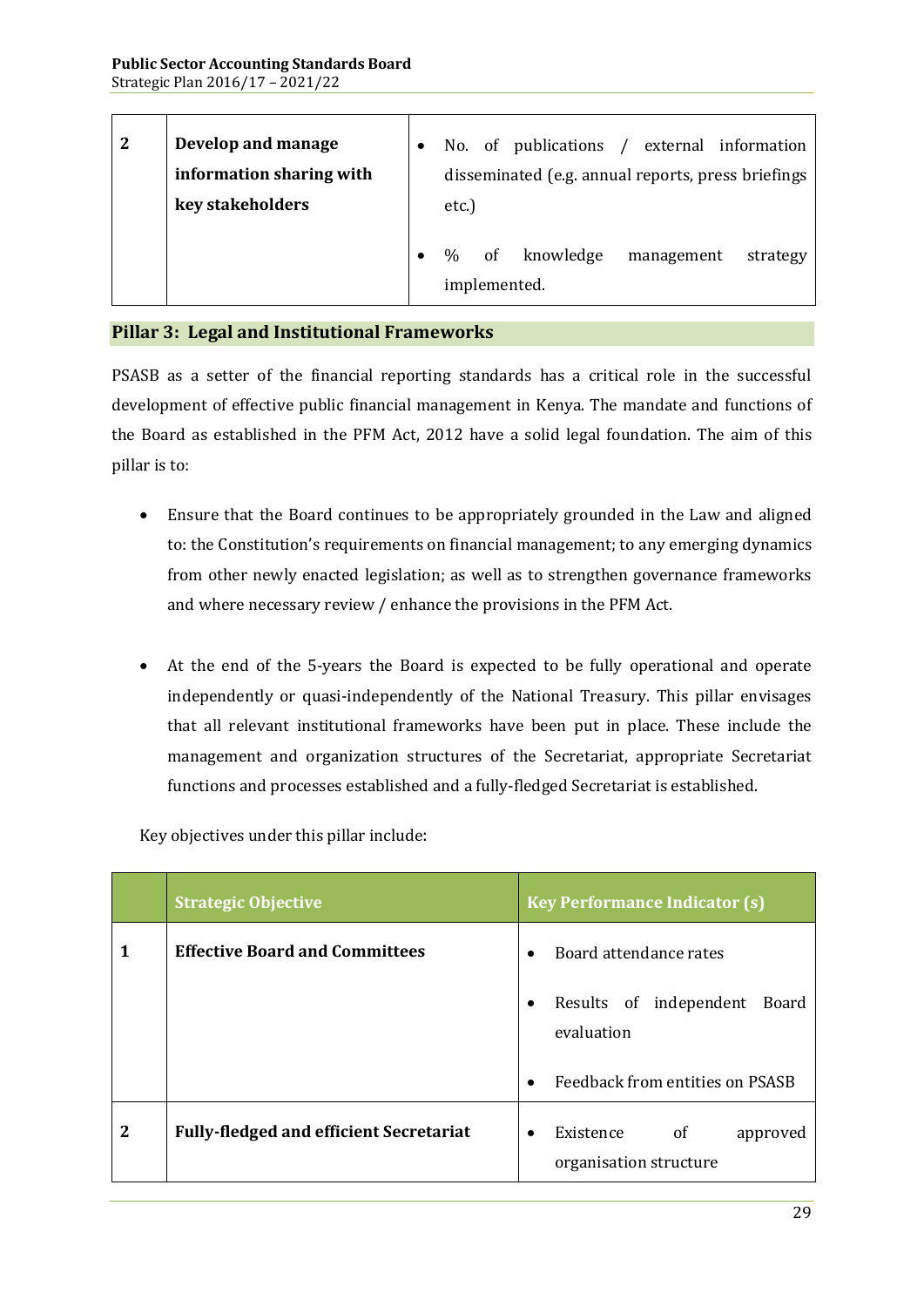Strategic Plan 2016/17 – 2021/22

|   | <b>Strategic Objective</b>               | <b>Key Performance Indicator (s)</b>                                             |
|---|------------------------------------------|----------------------------------------------------------------------------------|
|   |                                          | % of filled positions in the<br>approved organisation structure                  |
|   |                                          | % of<br>positions with job<br>descriptions                                       |
|   |                                          | Process turnaround times<br>VS.<br>target                                        |
|   |                                          | % of staff scoring satisfactory<br>$\bullet$<br>ratings in performance appraisal |
|   |                                          | % completion of work plan p.a.<br>$\bullet$                                      |
|   |                                          | No. of outstanding internal audit<br>queries p.a.                                |
|   |                                          | Audit opinion on PSASB financial<br>$\bullet$<br>reports                         |
| 3 | <b>Strengthening the legal framework</b> | Amendments to PFM Act where<br>$\bullet$<br>necessary                            |
|   |                                          | % of compliance to all legal<br>requirements                                     |

### **Pillar 4: Capacity Building**

The capability of reporting entities to comply with PSASB's requirements in both financial reporting and internal audit will be a significant, measure of the success of the Board in executing its mandate. Based on the experience in FY 2013 to FY 2015, just prior to this plan period, the need for comprehensive capacity building of reporting entities and other critical stakeholders is a fundamental requirement for PSASB to achieve its ambitious reporting targets such as transitioning from a cash basis of accounting to full IPSAS accrual.

This pillar therefore has the following capacity building objectives: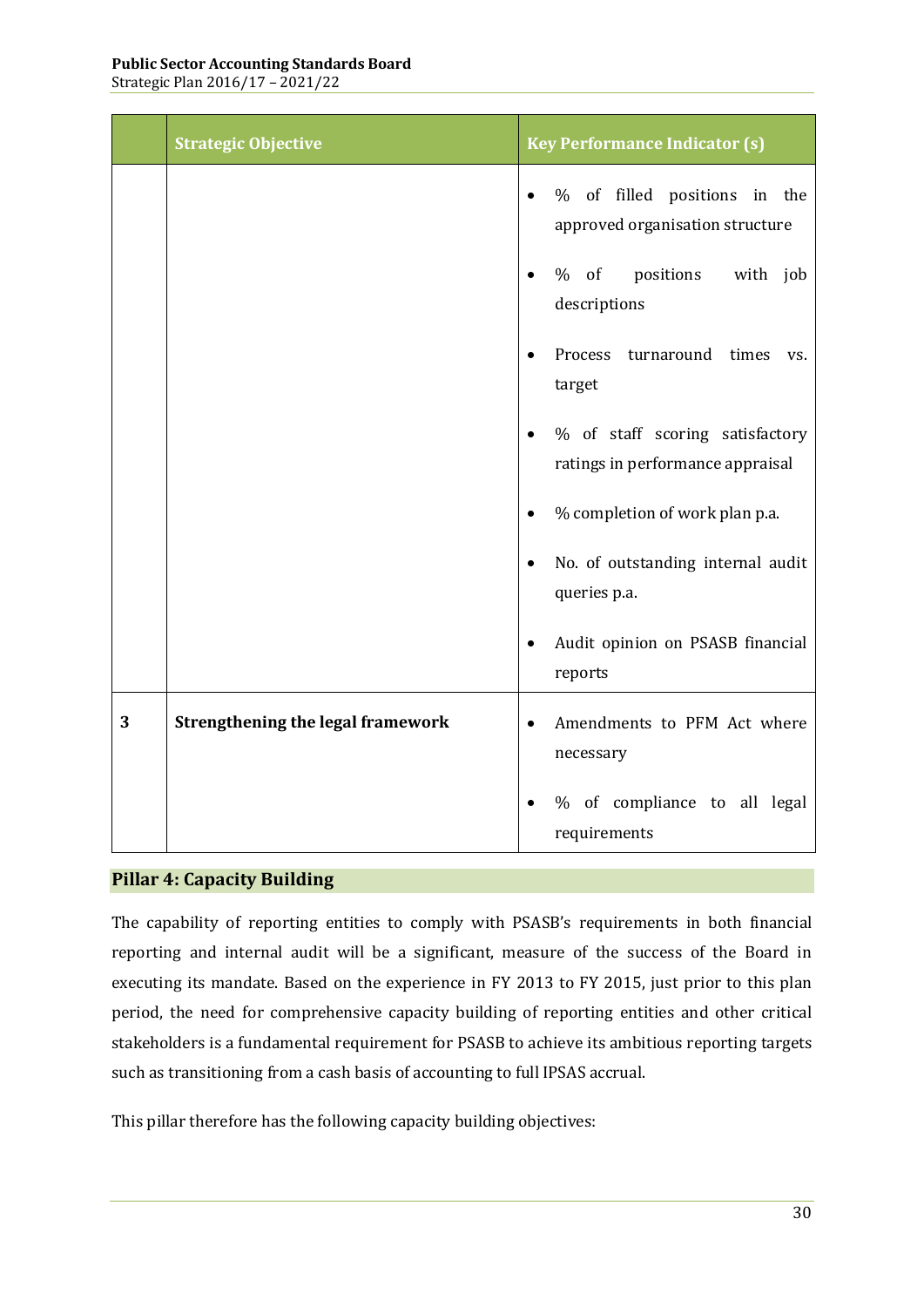|                | <b>Strategic Objective</b>                                                                                                                    | <b>Key Performance Indicator (s)</b>                                                                                                                                                                                                                                                                                                         |
|----------------|-----------------------------------------------------------------------------------------------------------------------------------------------|----------------------------------------------------------------------------------------------------------------------------------------------------------------------------------------------------------------------------------------------------------------------------------------------------------------------------------------------|
| $\mathbf{1}$   | Develop and implement training<br>programme for financial reporting<br>standards and internal audit<br>implementers across the Public Sector. | % of training programme completed;<br>$\bullet$<br>% of training budget utilised vs. total<br>$\bullet$<br>budget<br>No. of training programmes<br>$\bullet$<br>No.<br>of<br>average<br>hours<br>training<br>$\bullet$<br>attained by implementers.<br>Reduction in qualified audit reports<br>Number of accountants and auditors<br>trained |
| $\overline{2}$ | Develop and disseminate appropriate<br>training / capacity building material.                                                                 | Feedback from<br>trainees<br>(%<br>of<br>positive feedback)<br>External, independent quality review<br>$\bullet$<br>scores of training material                                                                                                                                                                                              |
| 3              | <b>Conduct onsite capacity building</b><br>interventions for implementing entities.                                                           | Improved financial reporting and /<br>$\bullet$<br>or internal audit post training<br>No. of onsite interventions achieved<br>% of implementers receiving onsite<br>capacity building.                                                                                                                                                       |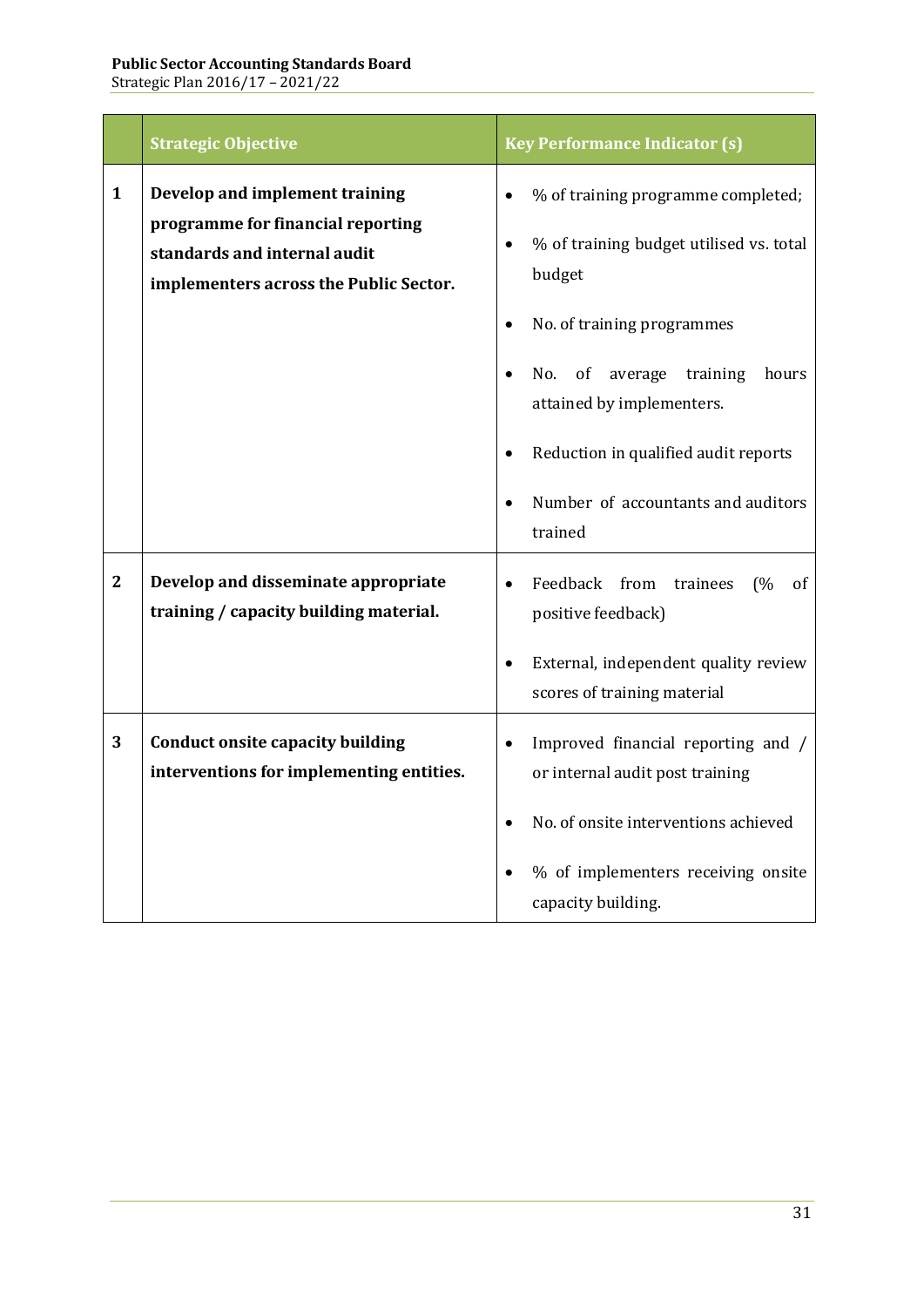## **6.2 Strategic Initiatives**

Each of these strategies will be supported by the implementation of the "strategies" or strategic initiatives. These are outlined in the table below.

### **Table 5: PSASB Strategies**

|     | <b>Strategic Objective</b>                                                        | KPI(s)                                                                                                           | <b>Strategies</b>                                                                                                                               |
|-----|-----------------------------------------------------------------------------------|------------------------------------------------------------------------------------------------------------------|-------------------------------------------------------------------------------------------------------------------------------------------------|
|     |                                                                                   | Pillar 1: Standard Setting, Dissemination and Monitoring for Financial Reporting and Internal Audit              |                                                                                                                                                 |
| 1.1 | To prescribe financial reporting<br>standards                                     | Existence of updated financial reporting<br>$\bullet$<br>standards;                                              | 1. Develop new and / or updated financial reporting<br>templates                                                                                |
|     |                                                                                   | Scope / coverage of reporting entities by<br>financial reporting standards                                       | Develop a roadmap to full IPSAS accrual and / or<br>2.<br>IFRS as may be relevant.                                                              |
| 1.2 | prescribe<br>internal audit $\bullet$<br>To<br>standards                          | internal audit<br>Existence<br>updated<br>of<br>standards;                                                       | Develop new and updated internal audit standards<br>3.<br>and guidelines.                                                                       |
|     |                                                                                   | Scope / coverage of reporting entities by<br>$\bullet$<br>internal audit standards                               |                                                                                                                                                 |
| 1.3 | Effective<br>dissemination<br>financial reporting and internal<br>audit standards | of $\bullet$<br>Awareness levels by reporting entities of<br>financial reporting and internal audit<br>standards | Issue updated and / or new circulars for internal<br>4.<br>audit and financial reporting<br>Utilise multiple channels to publicize new or<br>5. |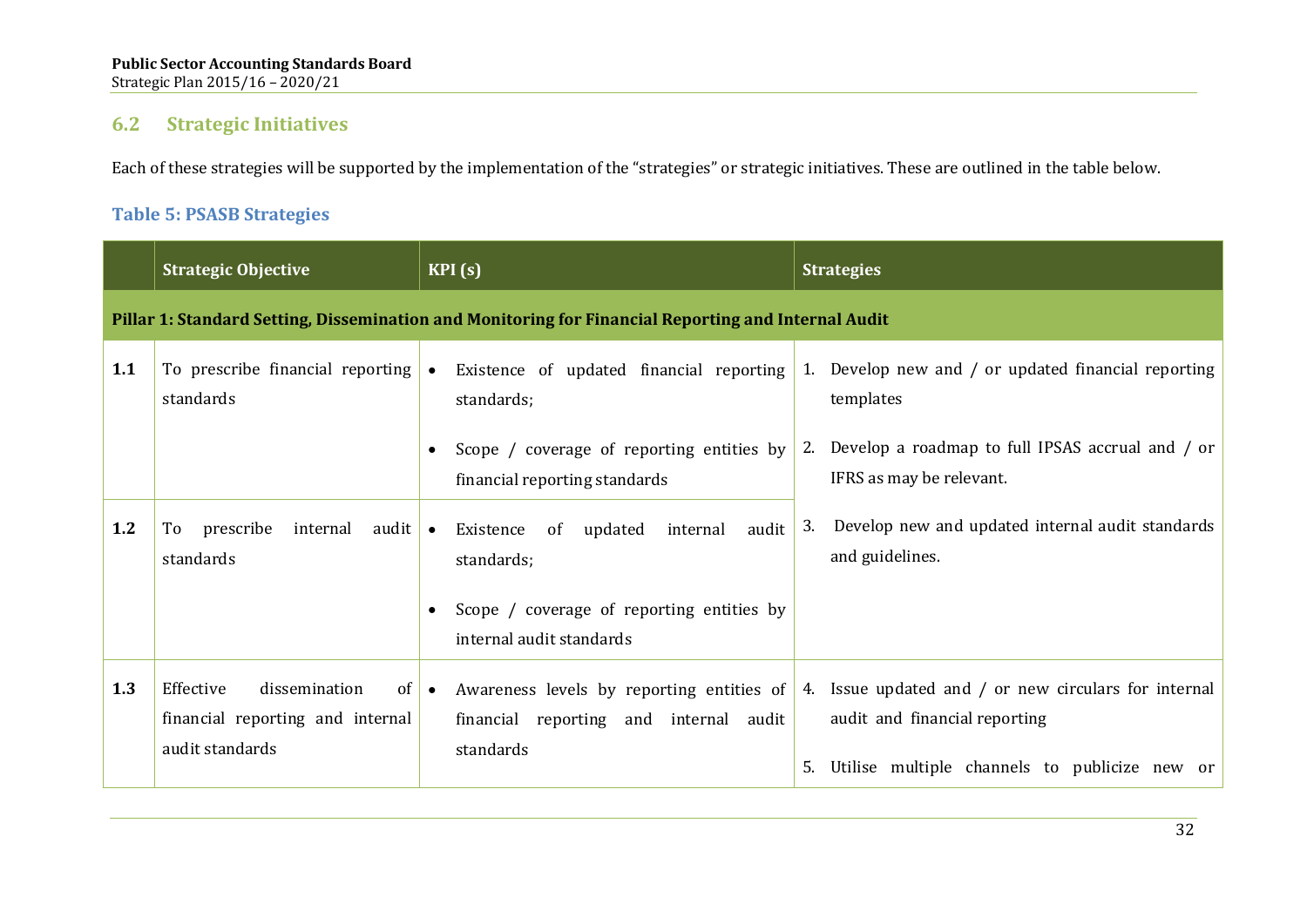|     | <b>Strategic Objective</b>                                                                                                          | KPI(s)                                                                                                                                                                                                                                                                     | <b>Strategies</b>                                                                                                                                                                                                                                                                                                       |
|-----|-------------------------------------------------------------------------------------------------------------------------------------|----------------------------------------------------------------------------------------------------------------------------------------------------------------------------------------------------------------------------------------------------------------------------|-------------------------------------------------------------------------------------------------------------------------------------------------------------------------------------------------------------------------------------------------------------------------------------------------------------------------|
|     |                                                                                                                                     |                                                                                                                                                                                                                                                                            | updated standards<br>6. Carry out awareness survey as and when necessary.                                                                                                                                                                                                                                               |
| 1.4 | Monitor the implementation of<br>financial reporting and internal<br>audit standards                                                | No. or % of varied opinions issued<br>$\bullet$<br>Risk ratings of entities<br>Score on independent evaluation of internal<br>audit functions                                                                                                                              | Review and analysis of Auditor General reports to<br>7.<br>assess compliance;<br>Make recommendations on enhanced compliance<br>8.<br>9. External evaluations through award schemes such<br>as FiRE or COGA.                                                                                                            |
| 1.5 | Carry<br>research<br>out<br>and<br>development to support best<br>standard<br>practice<br>adoption,<br>dissemination and monitoring | Level of research output (e.g. No. of exposure<br>$\bullet$<br>drafts commented on; No. of research papers<br>issued etc.)<br>External recognition of research (e.g. no of<br>$\bullet$<br>papers published in reputable journals,<br>industry / professional awards etc.) | 10. Review and contribute to exposure drafts issued by<br>international standard setters.<br>11. Develop research concepts in relevant PSASB<br>functional areas<br>12. Establish resource centre or library<br>13. Collaborate with other researchers and institutions<br>14. Conduct benchmarking of PSASB activities |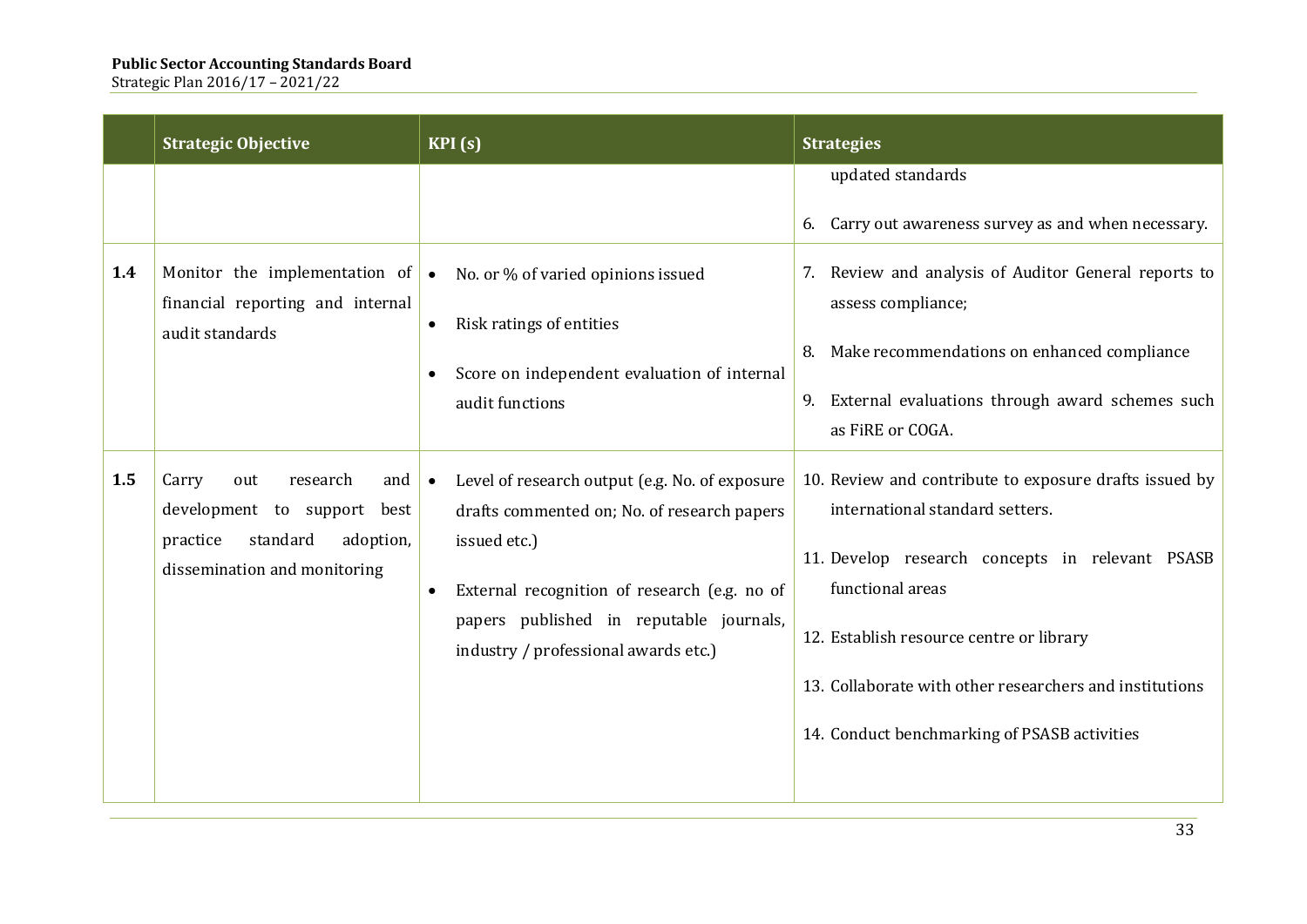|     | <b>Strategic Objective</b>                                                           | KPI(s)                                                                                                                                                                                                | <b>Strategies</b>                                                                                                                                                                                                                                                                                                                                                                                                                                       |
|-----|--------------------------------------------------------------------------------------|-------------------------------------------------------------------------------------------------------------------------------------------------------------------------------------------------------|---------------------------------------------------------------------------------------------------------------------------------------------------------------------------------------------------------------------------------------------------------------------------------------------------------------------------------------------------------------------------------------------------------------------------------------------------------|
|     | Pillar 2: Stakeholder Engagement                                                     |                                                                                                                                                                                                       |                                                                                                                                                                                                                                                                                                                                                                                                                                                         |
| 2.1 | Engage and consult with all key<br>stakeholders<br>for<br>effective<br>relationships | No. of quality stakeholder interactions p.a.;<br>$\bullet$<br>% Perception rating of PSASB by key<br>$\bullet$<br>stakeholder<br>Brand / awareness rating of PSASB (% that<br>is externally measured) | 15. Develop an integrated communication<br>policy to<br>include: public relations plan, brand identity (logo<br>etc.), media strategy, and targeted communication<br>plan for key stakeholders.<br>16. Develop a stakeholder interaction calendar<br>including a variety of events: meetings, media<br>briefings etc.<br>17. Implement the multi-channel communication plan<br>18. Develop MOUs with critical stakeholders for<br>structured engagement |
| 2.2 | Develop and manage information<br>sharing with key stakeholders                      | No. of publications / external information<br>$\bullet$<br>disseminated (e.g. annual reports, press<br>briefings etc.)<br>of knowledge management strategy<br>$\%$<br>implemented.                    | 19. Develop an information sharing portal<br>20. Develop a publication calendar                                                                                                                                                                                                                                                                                                                                                                         |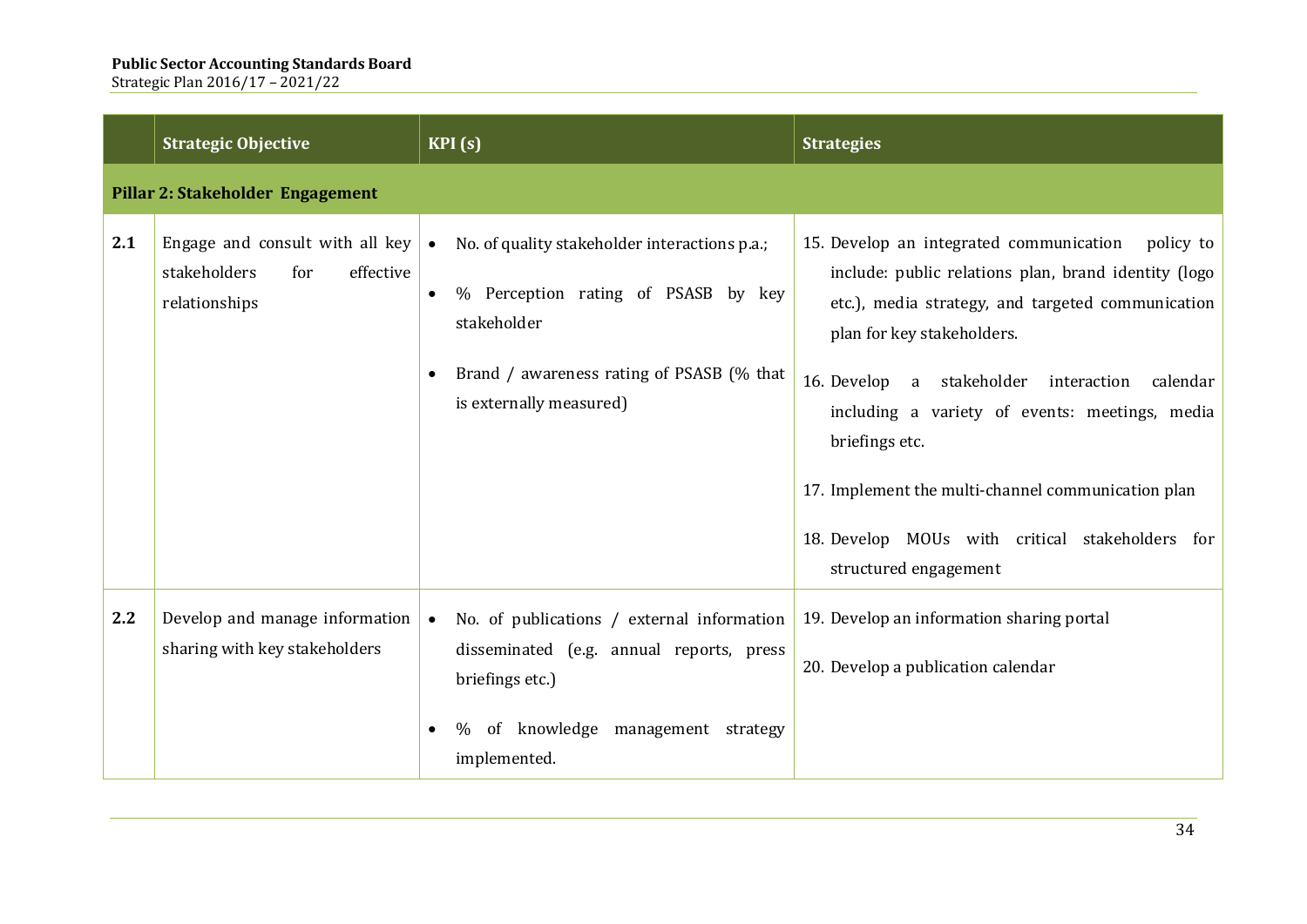|     | <b>Strategic Objective</b>                                             | KPI(s)                                                                                                                                                                                                                                                                 | <b>Strategies</b>                                                                                                                                                                                                                                                                         |
|-----|------------------------------------------------------------------------|------------------------------------------------------------------------------------------------------------------------------------------------------------------------------------------------------------------------------------------------------------------------|-------------------------------------------------------------------------------------------------------------------------------------------------------------------------------------------------------------------------------------------------------------------------------------------|
|     | <b>Pillar 3: Legal and Institutional Frameworks</b>                    |                                                                                                                                                                                                                                                                        |                                                                                                                                                                                                                                                                                           |
| 3.1 | <b>Effective</b><br><b>Board</b><br>and $\bullet$<br><b>Committees</b> | Board attendance rates<br>Results of independent Board evaluation<br>No. of adverse feedback from entities on<br><b>PSASB</b><br>Budget reports of actual vs. budget<br>expenditure and receipts                                                                       | 21. Hold annual Board evaluations (independent)<br>22. Hold formal Board induction<br>23. Develop and implement a training and capacity<br>building plan<br>24. Entrench "mwongozo" guidelines                                                                                            |
| 3.2 | <b>Fully-fledged and efficient</b><br><b>Secretariat</b>               | Existence of approved organisation structure<br>% of filled positions in the approved<br>organisation structure<br>% of positions with job descriptions<br>% of staff scoring satisfactory ratings in<br>performance appraisal<br>% of automated (or manual) processes | 25. Develop and implement a training and capacity<br>building plan for secretariat<br>26. Fully establish Secretariat offices<br>27. Develop and receive approval for organisation<br>structure<br>28. Develop and execute own budget<br>29. Define and operationalise business processes |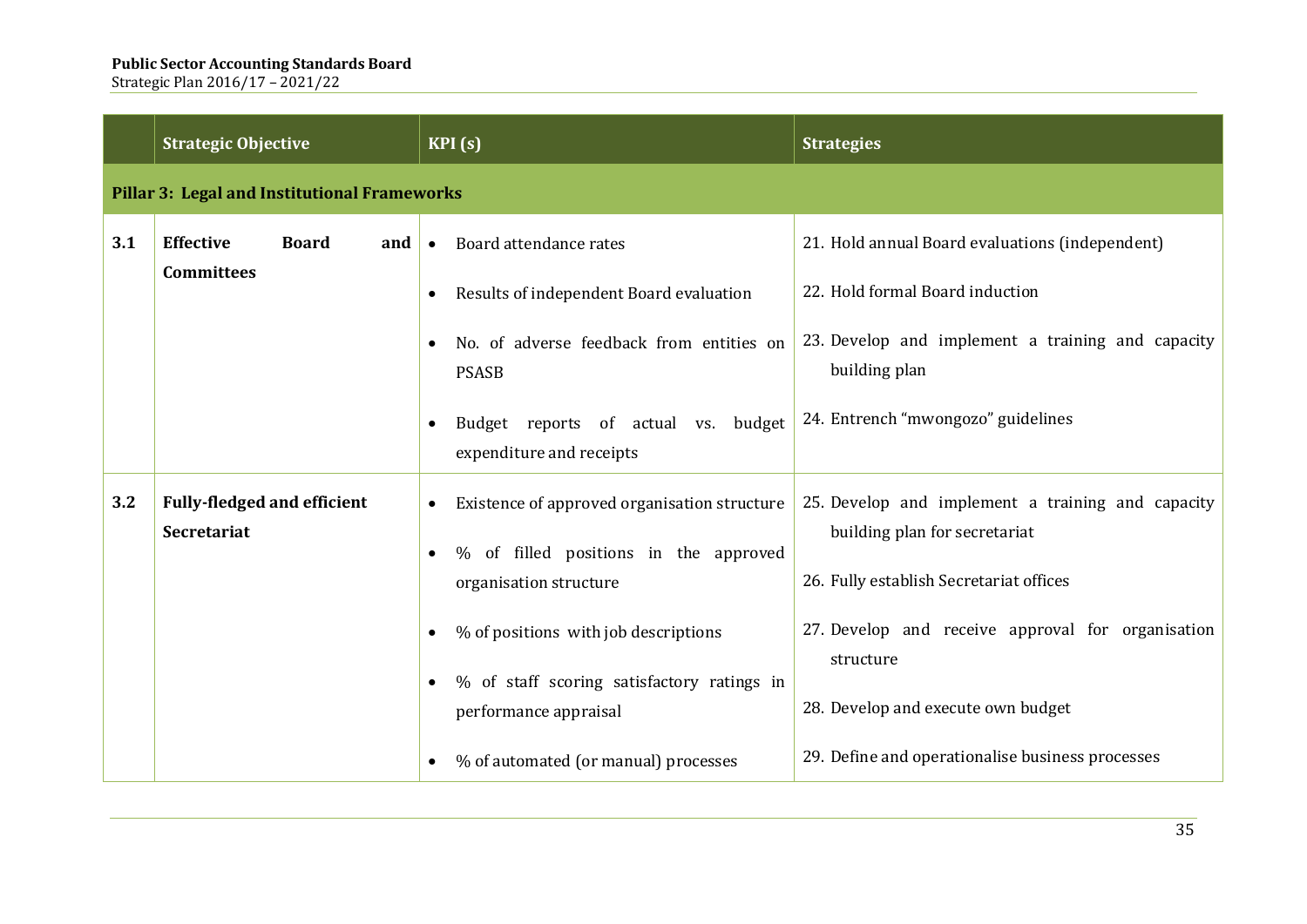|                                    | <b>Strategic Objective</b>                                      | KPI(s)                                                      | <b>Strategies</b>                                       |
|------------------------------------|-----------------------------------------------------------------|-------------------------------------------------------------|---------------------------------------------------------|
|                                    |                                                                 | % completion of work plan p.a.<br>$\bullet$                 | 30. Document Secretariat policies and procedures.       |
|                                    |                                                                 | No. of outstanding internal audit queries p.a.<br>$\bullet$ |                                                         |
|                                    |                                                                 | Audit opinion on PSASB financial reports<br>$\bullet$       |                                                         |
| 3.3                                | Strengthening<br>the<br>legal                                   | Amendments to PFM Act where necessary<br>$\bullet$          | 31. Amendments to PFM Act                               |
|                                    | framework                                                       | % of compliance to all legal requirements<br>$\bullet$      | 32. Active contribution of legal frameworks that impact |
|                                    |                                                                 |                                                             | on PSASB mandate and functions.                         |
| <b>Pillar 4: Capacity Building</b> |                                                                 |                                                             |                                                         |
| 4.1                                | Develop and implement training<br>financial<br>for<br>programme | % of training programme completed;<br>$\bullet$             | 33. Develop annual training programme                   |
|                                    | reporting standards and internal                                | % of training budget utilised vs. total budget<br>٠         | 34. Conduct training interventions                      |
|                                    | audit implementers across the<br>Public Sector.                 | No. of training programmes<br>$\bullet$                     | 35. Evaluate training outcomes                          |
|                                    |                                                                 | No. of average training hours attained by                   |                                                         |
|                                    |                                                                 | implementers.                                               |                                                         |
|                                    |                                                                 | Number of Accountants and Auditors trained                  |                                                         |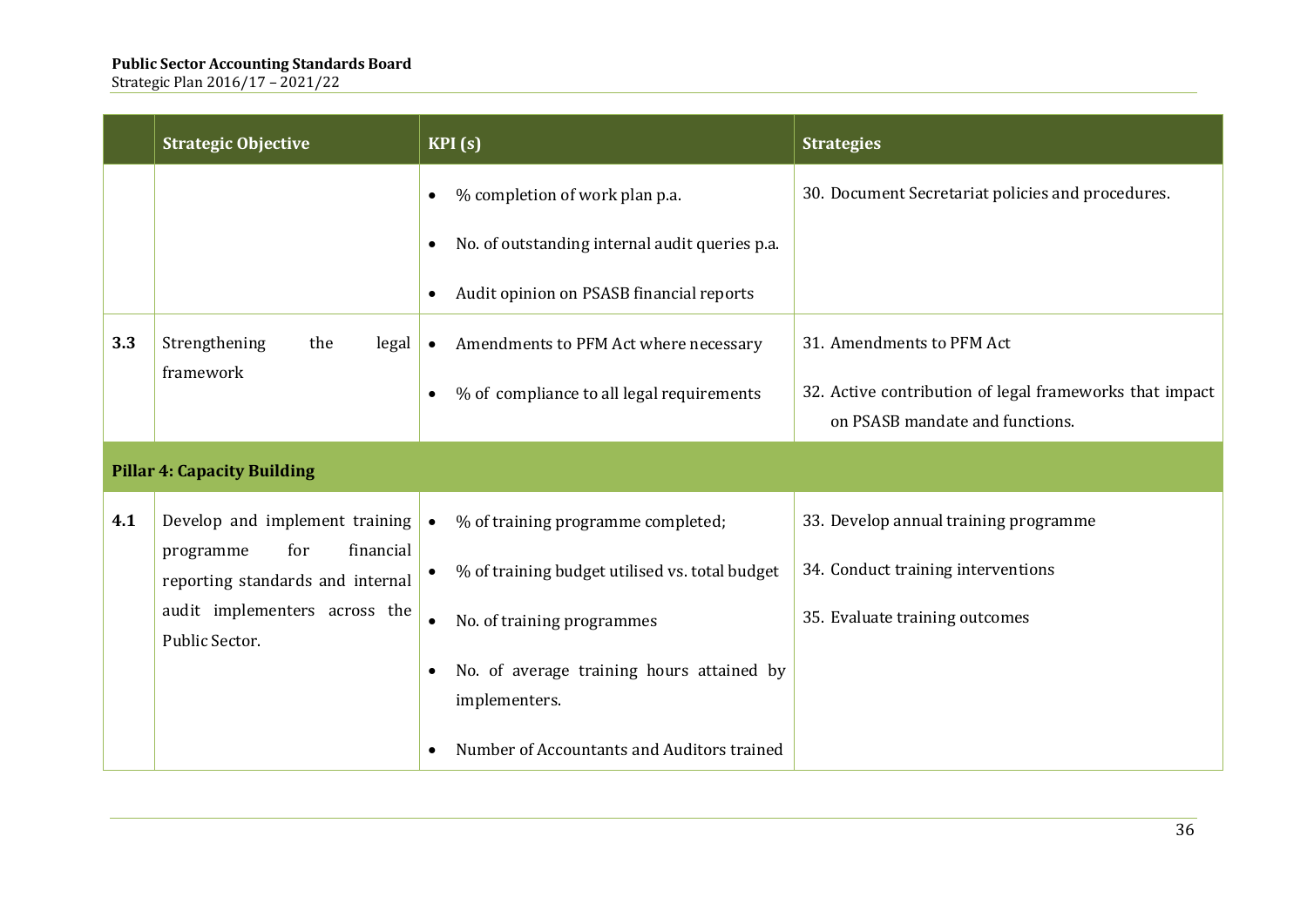|     | <b>Strategic Objective</b>                                                             | KPI(s)                                                                                                                                                                            | <b>Strategies</b>                                                                                                                                                                                                                                                                                    |
|-----|----------------------------------------------------------------------------------------|-----------------------------------------------------------------------------------------------------------------------------------------------------------------------------------|------------------------------------------------------------------------------------------------------------------------------------------------------------------------------------------------------------------------------------------------------------------------------------------------------|
|     |                                                                                        | Reduction in qualified audit reports                                                                                                                                              |                                                                                                                                                                                                                                                                                                      |
| 4.2 | Develop<br>disseminate<br>and<br>appropriate training / capacity<br>building material. | Feedback from trainees (% of positive<br>$\bullet$<br>feedback)<br>External, independent quality review scores<br>of training material                                            | 36. Develop appropriate training material/curriculum<br>37. Develop<br>building<br>capacity<br>plan<br>outlining<br>interventions e.g.<br>documented guidelines<br>on<br>conducting training, benchmark training<br>38. Evaluate and independently assess quality of<br>training material/curriculum |
| 4.3 | Conduct onsite capacity building<br>interventions for implementing<br>entities.        | Improved financial reporting and internal<br>$\bullet$<br>audit post training<br>No. of onsite interventions achieved<br>% of implementers receiving onsite capacity<br>building. | 39. Develop channel appropriate training and / or<br>awareness material e.g. brochures, blog posts etc.<br>40. Develop and implement remote learning channel e.g.<br>through e-learning                                                                                                              |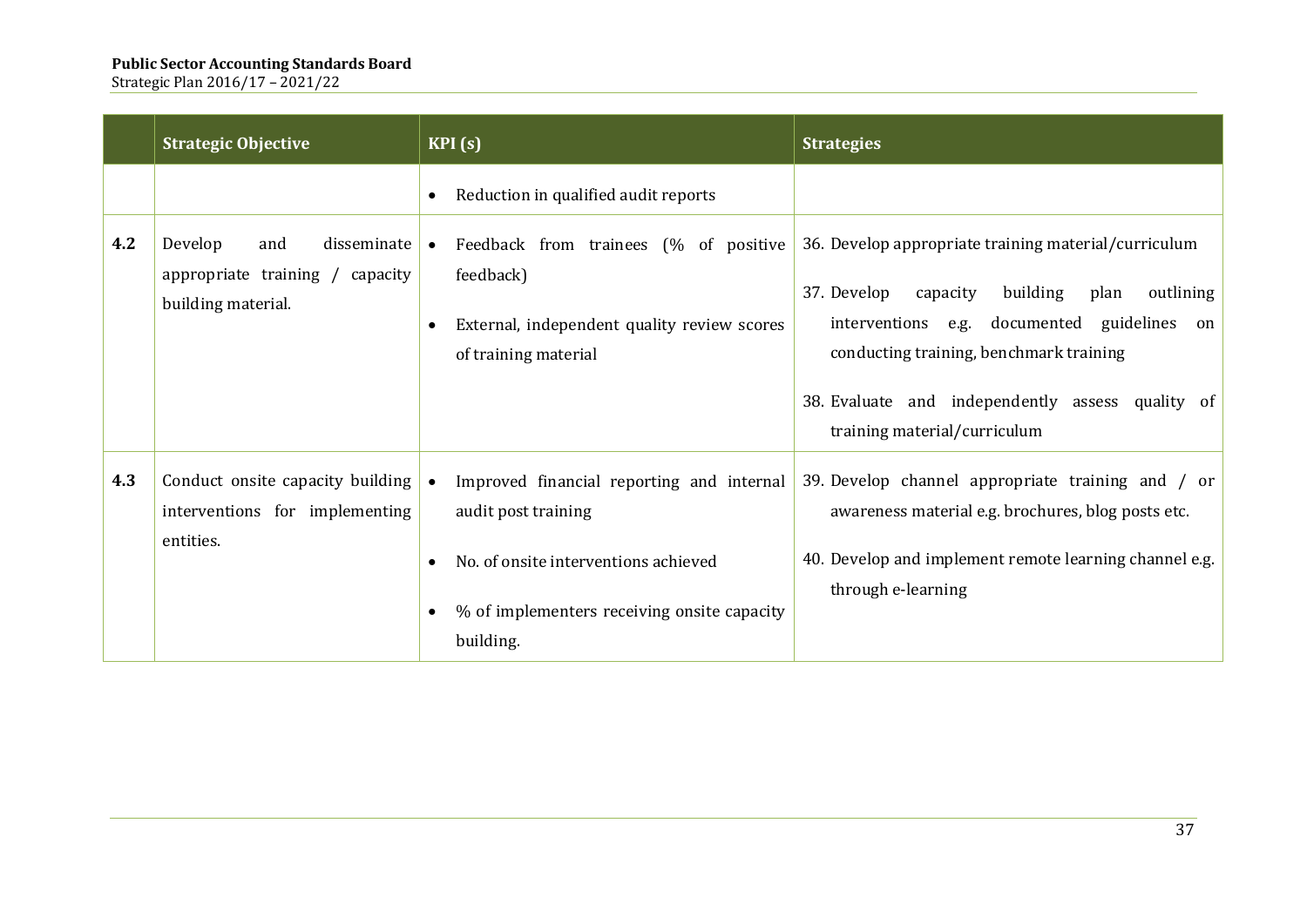# **6.3 Year 1 Implementation Plan**

**Annexe 2** of this strategic plan outlines the action plans that will be undertaken in Year 1 of the strategic plan (FY 2015/16) in the implementation of the strategies detailed in the preceding section. This implementation plan indicates: the action plans to be undertaken under each strategic pillar and objective; the responsibility for executing those actions and the expected timing of the tasks (mapped in Quarters throughout the first year of the strategy). This provides a roadmap for the first year of the strategy (i.e. the business plan) and will be rolled forward in each subsequent year of the plan period.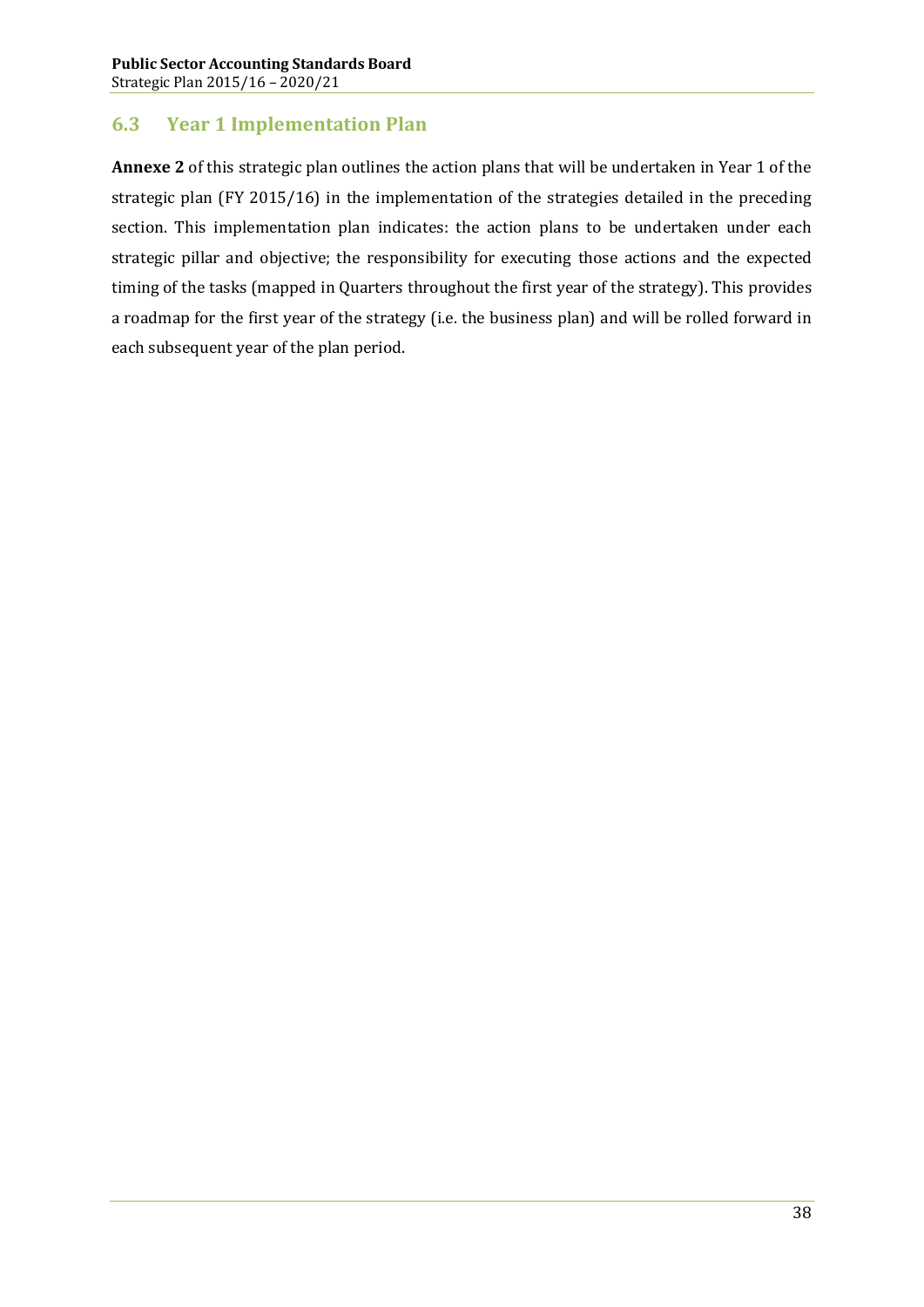# **7. Management and Organization Structure**

Attainment of the strategic objectives and successful implementation of the strategies outlined in the preceding sections is based on the rollout of an updated management and organisation structure that is aligned to the strategic pillars, vision and mission of PSASB. This section outlines out proposed management and organisation structure to be implemented.

# **7.1 Organisation Structure**

The proposed organisation structure is intended to ensure that it is:

- 1. Reflective of all of PSASB's functions as outlined in Section 194 of the PFM Act with regard to both financial reporting and internal audit.
- 2. Operating as an independent and credible standard setter in whom various stakeholders may confidently expect objective standards for financial reporting and internal audit.
- 3. Promotes transparency and accountability through its governance, organisation and management structures.
- 4. Fully aligned to the strategic objectives as defined in the four strategic pillars:
	- a. Standard setting, dissemination and monitoring: encompasses technical expertise that will be required in this area and supported by appropriate reporting structures.
	- b. Stakeholder engagement the structure enables information flow and sharing and is able to continuously manage and maintain PSASB's public profile.
	- c. Legal and institutional frameworks: is aligned to the requirements of the PFM Act and at a higher level those of the Constitution of Kenya and encourages efficient institutional processes.
	- d. Capacity building: allows for innovative capacity building and knowledge transfer programmes to be developed and implemented throughout the Public Sector.
- 5. Lean staff to ensure no overlap of activities and elimination of inefficiency and bureaucracy.
- 6. Allows for effective governance and decision making in line with good practices in governance.
- 7. Enables the utilisation of technology where possible.

Based on the foregoing, the organisation structure that is proposed for implementation during this plan period is as illustrated below.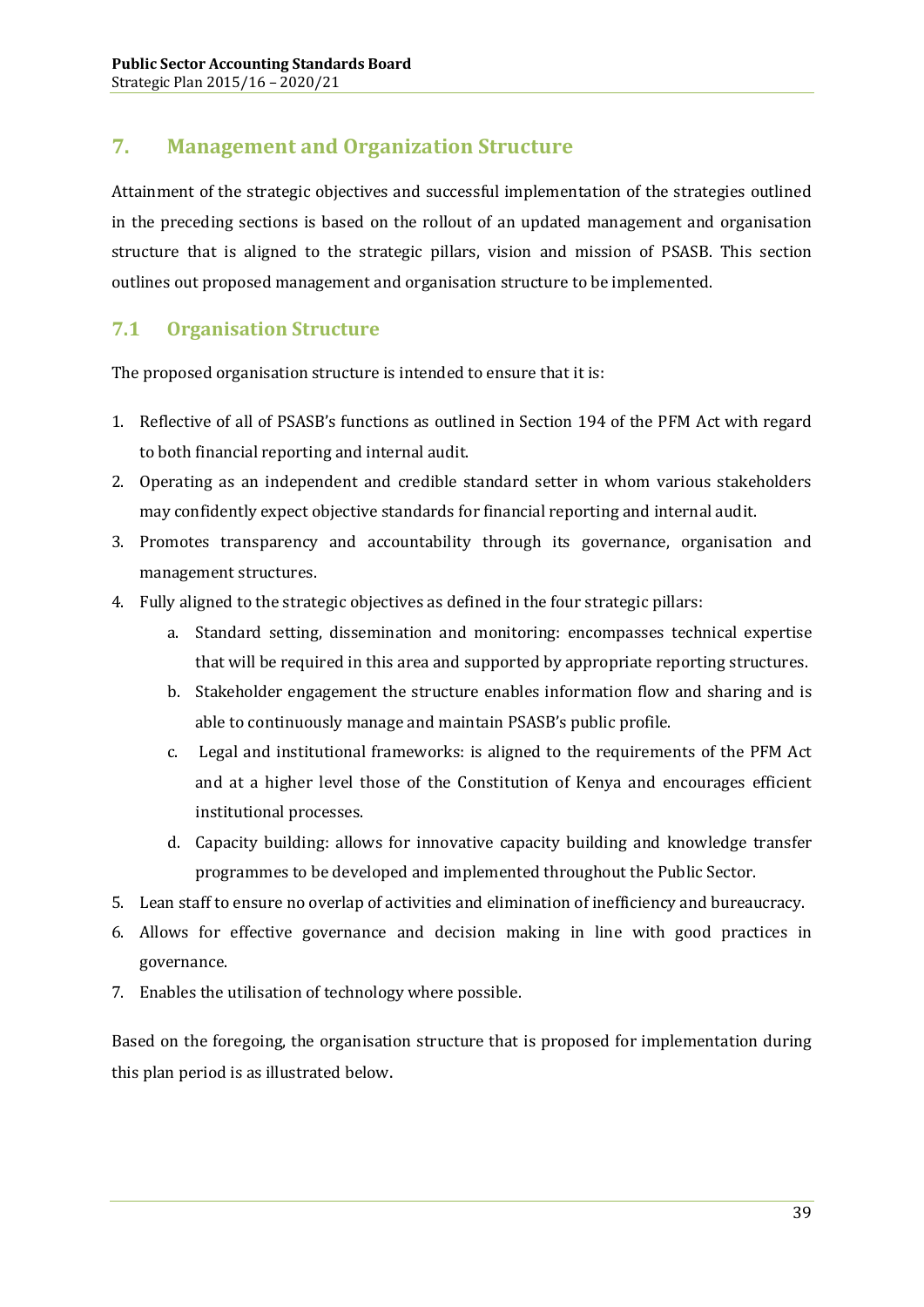### **Figure 3: PSASB Proposed Organisation Structure**

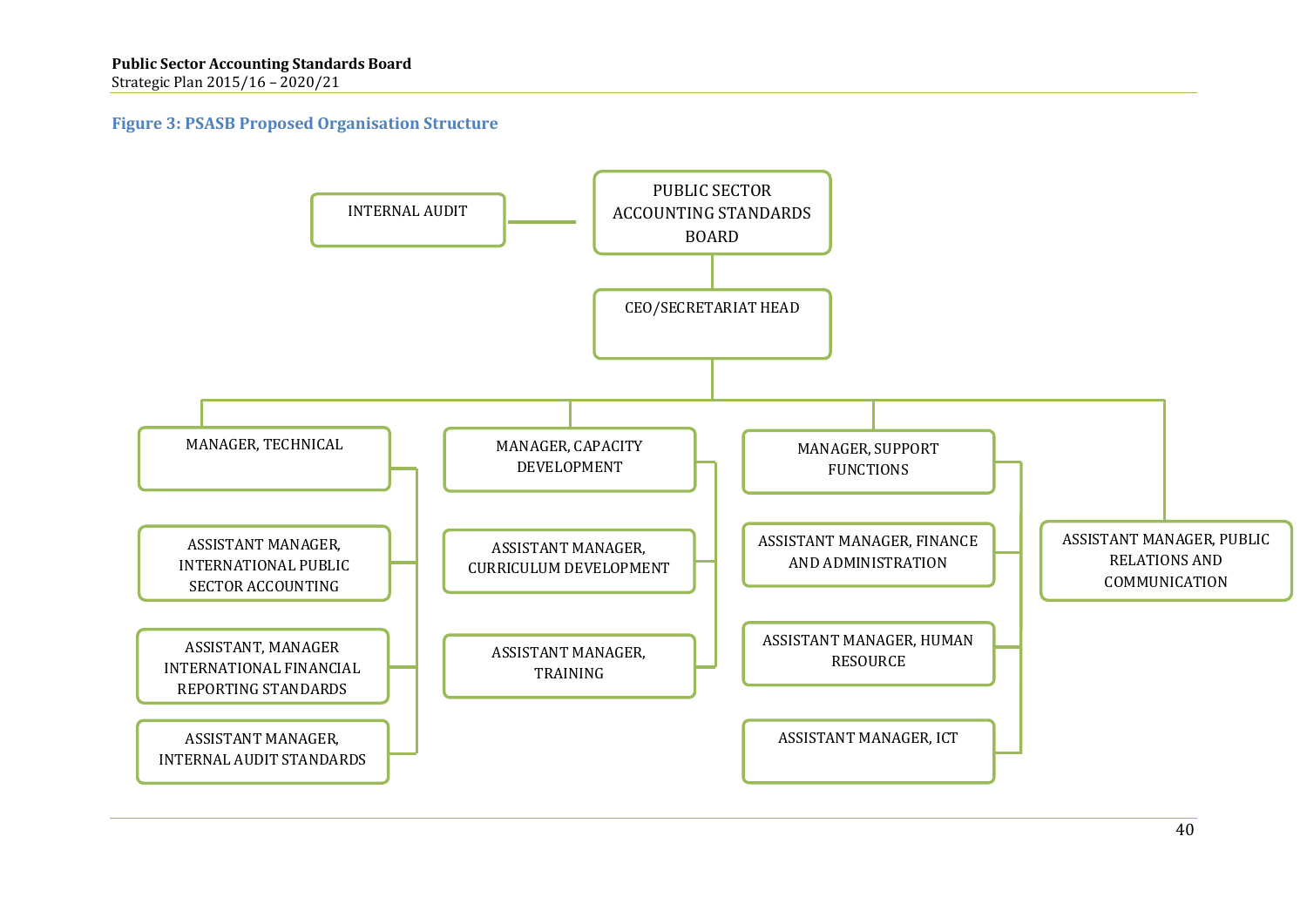Each of the main departments in the organisation and management structure are briefly described below.

## **7.2 Management Structures**

### **CEO/Secretariat Head**

The office of the CEO is answerable to the Chair of the PSASB and is responsible for the planning development and implementation of the Board's strategic mandate for Public Sector accounting, reporting and internal audit standards for the Kenya Government and government run entities.

### **Technical Unit**

The Technical unit will be headed by the Manager, Technical. The unit is responsible for carrying out research to inform the development and continuous improvement of the accounting, reporting and internal audit standards. The unit will be responsible for partnering with relevant research institutions and experts to design, implement and publish relevant research.

The unit will also be responsible for contributing to the domestic and international debate on relevant topics and to influence the Public Sector Accounting Standards Board of Kenya, International Accounting Standards Board and the International Public Sector Accounting Standards Board and therefore the content and quality of IFRS and IPSAS through seminars, workshops and other learning forums.

The unit will be responsible to inform the Board on research findings and analysis useful for educating and training the Board and staff. The unit will also play a monitoring role to ensure that the standards are effectively adopted and utilised by all reporting entities and recommend any necessary actions for improvement.

### **Capacity Development Unit**

The capacity building unit will be headed by the Manager, Capacity Development. The unit will be responsible for the standards curriculum development and training programmes design and execution, ensuring that all relevant stakeholders are adequately equipped with skills and knowledge for the effective implementation of Public Sector accounting, reporting and internal audit standards.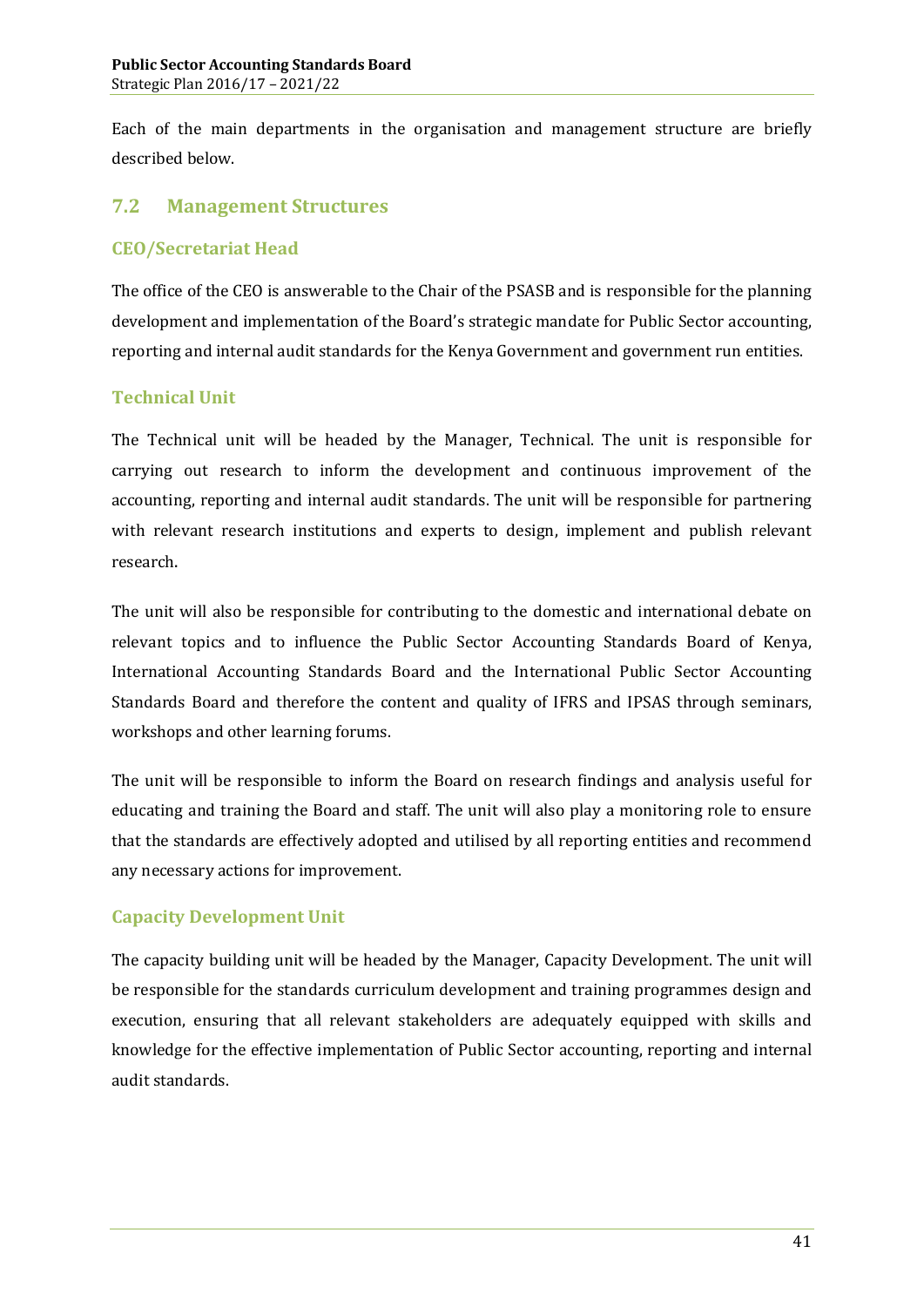They will be responsible for identifying training and capacity development gaps and developing plans to address those needs. The unit will constantly evaluate the training and learning effectiveness and recommend improvement measures to the Board.

### **Support Functions Unit**

The support functions unit will be headed by the Manager, Support Functions. The unit will be responsible for planning and executing of financial, administrative and human resource functions in support of the PSASB and the Secretariat's mandates. The unit will advise the Board on best practice to be adopted in financial, administrative and human resource management in order to effectively and efficiently fulfil its statutory and strategic mandates of development and implementation of Public Sector accounting, reporting and audit standards. The unit will also have oversight of procurement related functions related to the Secretariat in addition to ensuring that both PSASB core mandate functions and the support functions have sufficient ICT support for effective and efficient execution.

### **Internal Audit**

The Internal Audit function will be responsible for assessing and reporting on the adequacy of internal controls and in the identification and management of risk within the Secretariat. Due to the Secretariat's size, this function can initially be outsourced to an external entity to perform.

### **Staff Establishment**

The total proposed staff numbers are **23** to fully operationalize the Secretariat. The detailed listing of the roles, their grade and salaries are provided in (REF: Appendix 4 – PSASB staffing cost schedule).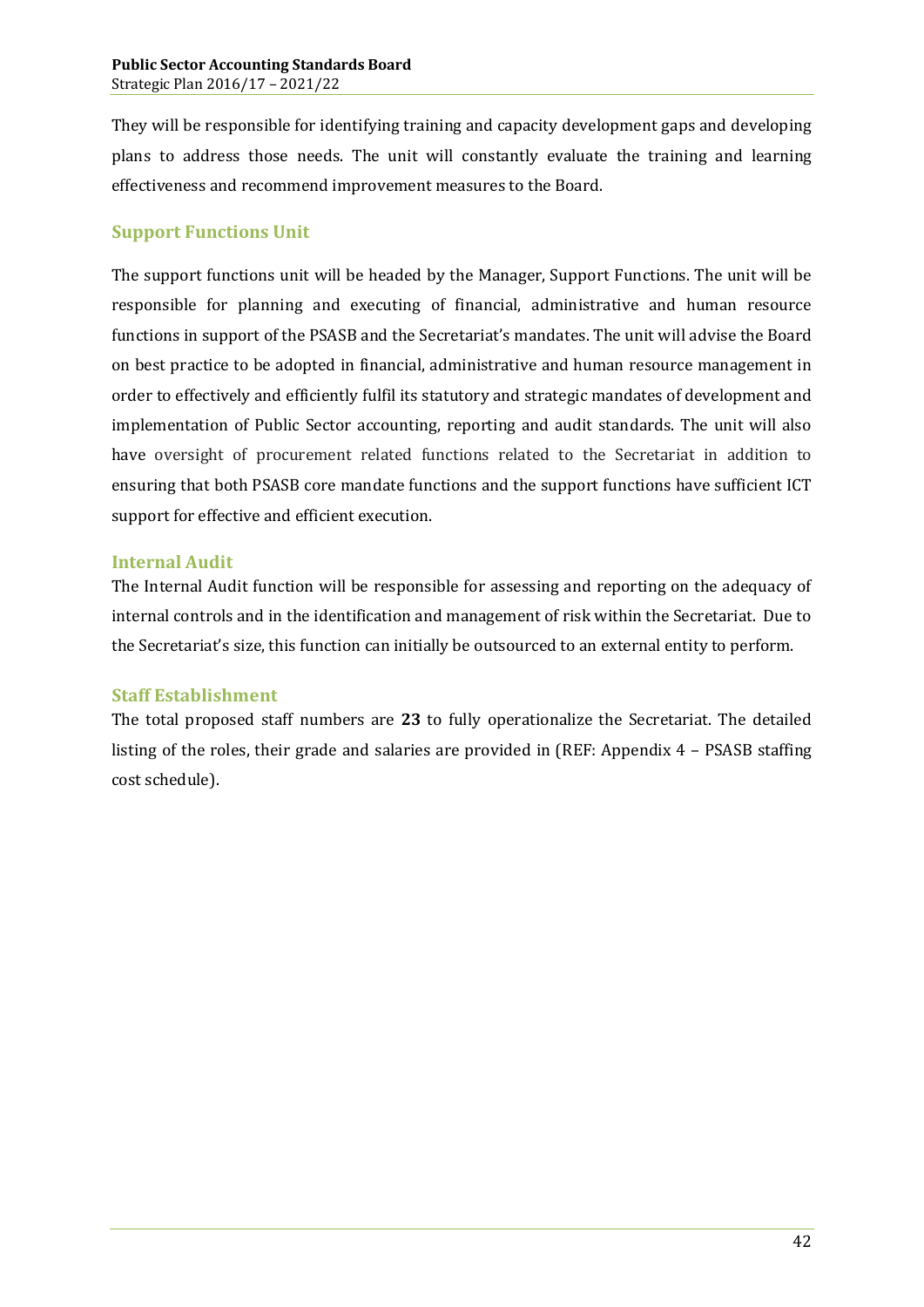# **8. Training and Capacity Building Plan**

A high level training and capacity building plan will be developed to support the implementation of the PSASB strategic plan. Key training and capacity building areas include, amongst others:

- · Training in governance for Board members;
- · Training in accounting standards ;
- · Training in internal audit standards;
- · Training in research on emerging trends in International Public Sector accounting standards;
- · Training in report writing and publishing of annual reports and other materials;
- Training in policy development;
- · Training in quality assurance on the standards for the Board and the Secretariat;
- · Investment skills for public entities ; and
- · Stakeholder engagement and communication.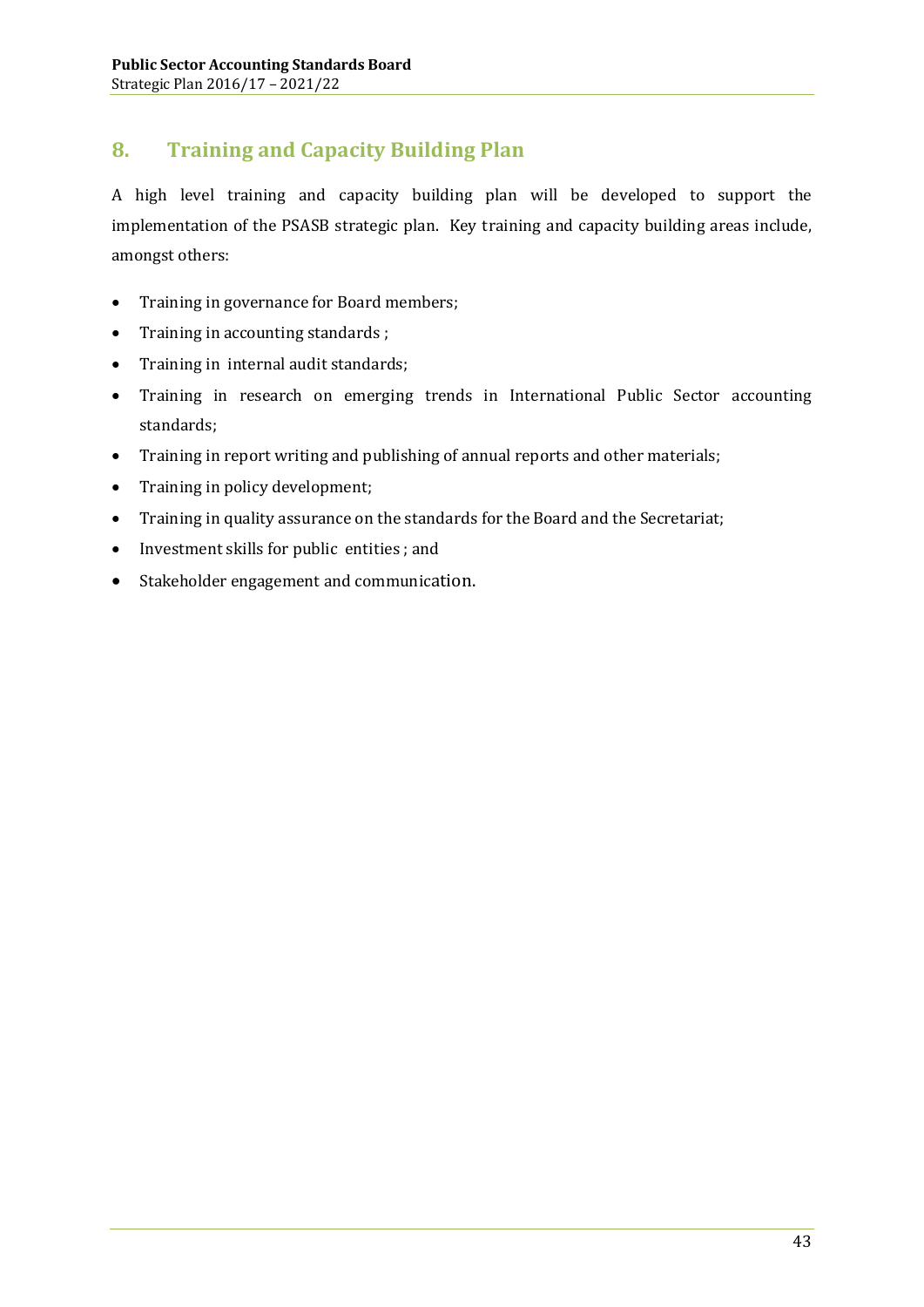## **8.1 In House Training Programmes**

### **Technical Skills**

### **Table 6: Proposed PSASB training and capacity building plan – technical skills**

|              | <b>Technical training</b>                                  | <b>Objective</b>                                                                                                                                                                                          | <b>Target group</b>                                                                                                    | <b>Timeline</b>                                                                                                            | <b>Resources required</b>                                                                                 |
|--------------|------------------------------------------------------------|-----------------------------------------------------------------------------------------------------------------------------------------------------------------------------------------------------------|------------------------------------------------------------------------------------------------------------------------|----------------------------------------------------------------------------------------------------------------------------|-----------------------------------------------------------------------------------------------------------|
| $\mathbf{A}$ | <b>Public Sector accounting</b><br>and reporting standards | The objective of this<br>training is to enhance<br>knowledge and<br>competencies for<br>public accounting and<br>reporting standards<br>including IFRS, IPSAS<br>and the financial<br>reporting templates | <b>National and County</b><br><b>Government reporting</b><br>entities                                                  | January 2016 and June<br>every year                                                                                        | In-house training<br>programmes and<br><b>Technical Assistance</b>                                        |
| $\bf{B}$     | <b>Internal audit standards</b>                            | The objective of this<br>training is to equip<br>with relevant<br>knowledge and skills<br>for effective internal<br>audit implementation                                                                  | PSASB internal audit<br>Committee and<br>internal audit staff in<br>the secretariat                                    | July-December 2016                                                                                                         | In-house training<br>programmes and<br><b>Technical Assistance</b>                                        |
| $\mathbf{C}$ | <b>IFMIS</b>                                               | The objective of this<br>training is to equip all<br>users with relevant<br>knowledge about the<br>systems available for<br>accounting and<br>reporting                                                   | All accountants and in<br>particular those<br>responsible for<br>accounting and<br>development of<br>financial reports | March 2016 - March<br>2017<br>Thereafter trainings will<br>be undertaken as and<br>when necessary due to<br>system changes | <b>Combination of IFMIS</b><br>Academy and in-house<br>training programmes<br>and Technical<br>Assistance |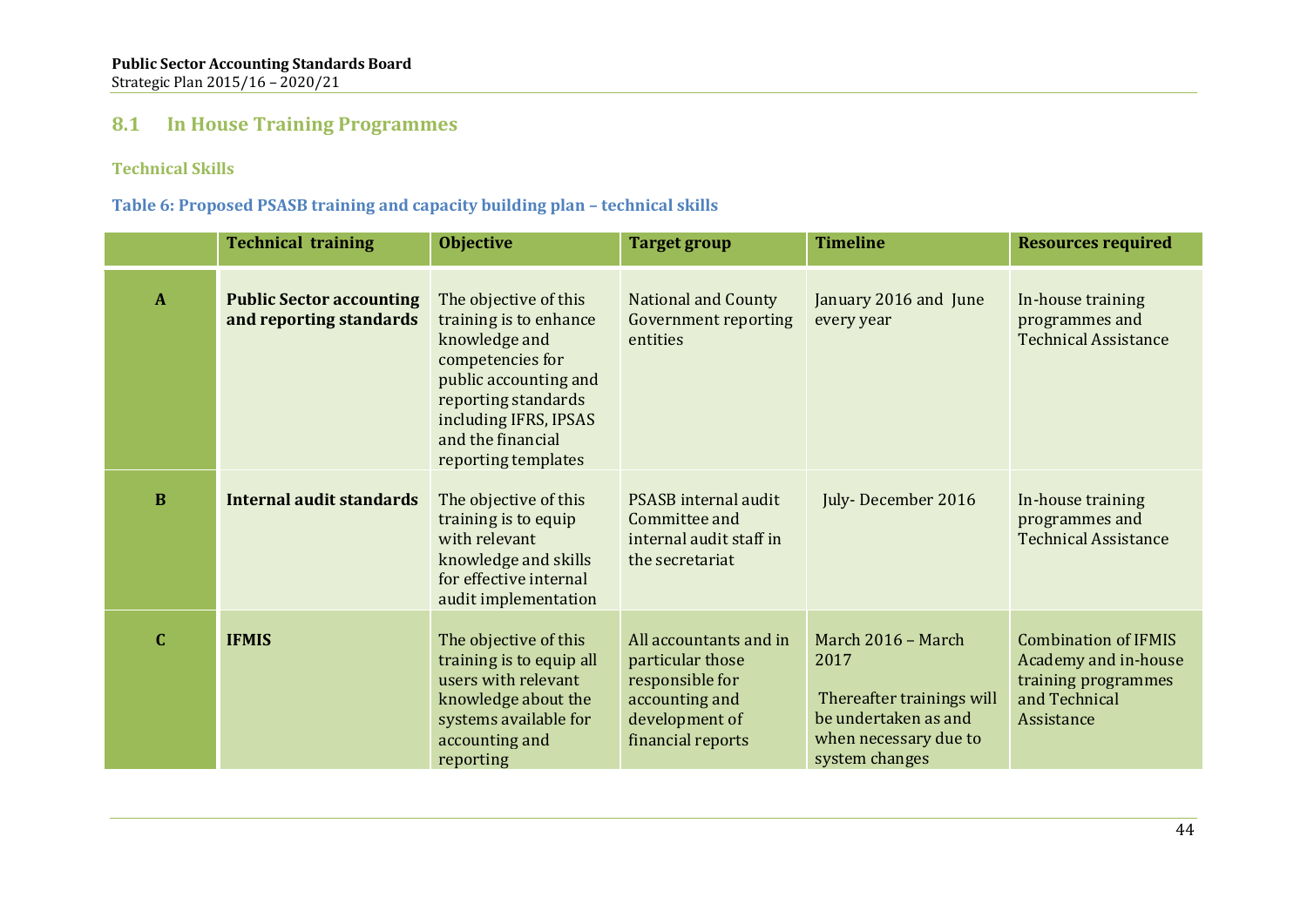|                                                                                                                                                                                                   | <b>Technical training</b>                                                           | <b>Objective</b>                                                                                                                                                          | <b>Target group</b>                                                                                    | <b>Timeline</b>                                                                             | <b>Resources required</b>                                       |
|---------------------------------------------------------------------------------------------------------------------------------------------------------------------------------------------------|-------------------------------------------------------------------------------------|---------------------------------------------------------------------------------------------------------------------------------------------------------------------------|--------------------------------------------------------------------------------------------------------|---------------------------------------------------------------------------------------------|-----------------------------------------------------------------|
| D                                                                                                                                                                                                 | <b>Research and</b><br>development                                                  | The objective of this<br>training is to equip<br>with technical research<br>knowledge and skills<br>on emerging trends in<br><b>Public Sector</b><br>accounting standards | <b>PSASB</b> research<br>committee and<br>research and<br>development unit staff<br>at the Secretariat | July 2016 - June 2017<br>Thereafter training will<br>be conducted as and<br>when necessary. | <b>External trainers</b>                                        |
| ${\bf E}$                                                                                                                                                                                         | <b>Report writing and</b><br>publishing of annual<br>reports and other<br>materials | The objective of this<br>training is to enhance<br>report writing and<br>publishing skills                                                                                | Secretariat                                                                                            | January 2017 - June<br>2017                                                                 | <b>External training and</b><br>internal technical<br>support   |
| F                                                                                                                                                                                                 | <b>Standards</b><br>benchmarking                                                    | The objective of this<br>training is to equip the<br>Board and technical<br>staff with relevant<br>standards' bench<br>marking knowledge<br>and skills                    | <b>Board and Secretariat</b>                                                                           | Continuous                                                                                  | <b>External training and</b><br>bench marking<br>exposure tours |
| $\mathbf G$<br>The objective of this<br><b>Standards quality</b><br>training is to equip<br>assurance<br>participants with<br>relevant knowledge<br>and skills for standards<br>quality assurance |                                                                                     | <b>Board and Secretariat</b>                                                                                                                                              | October 2017- March<br>2018                                                                            | <b>External expert training</b>                                                             |                                                                 |
| H                                                                                                                                                                                                 | <b>Policy development</b>                                                           | The objective of this<br>training is to equip<br>participants with                                                                                                        | <b>Board and Secretariat</b>                                                                           | June 2018 - September<br>2018                                                               | <b>External expert training</b>                                 |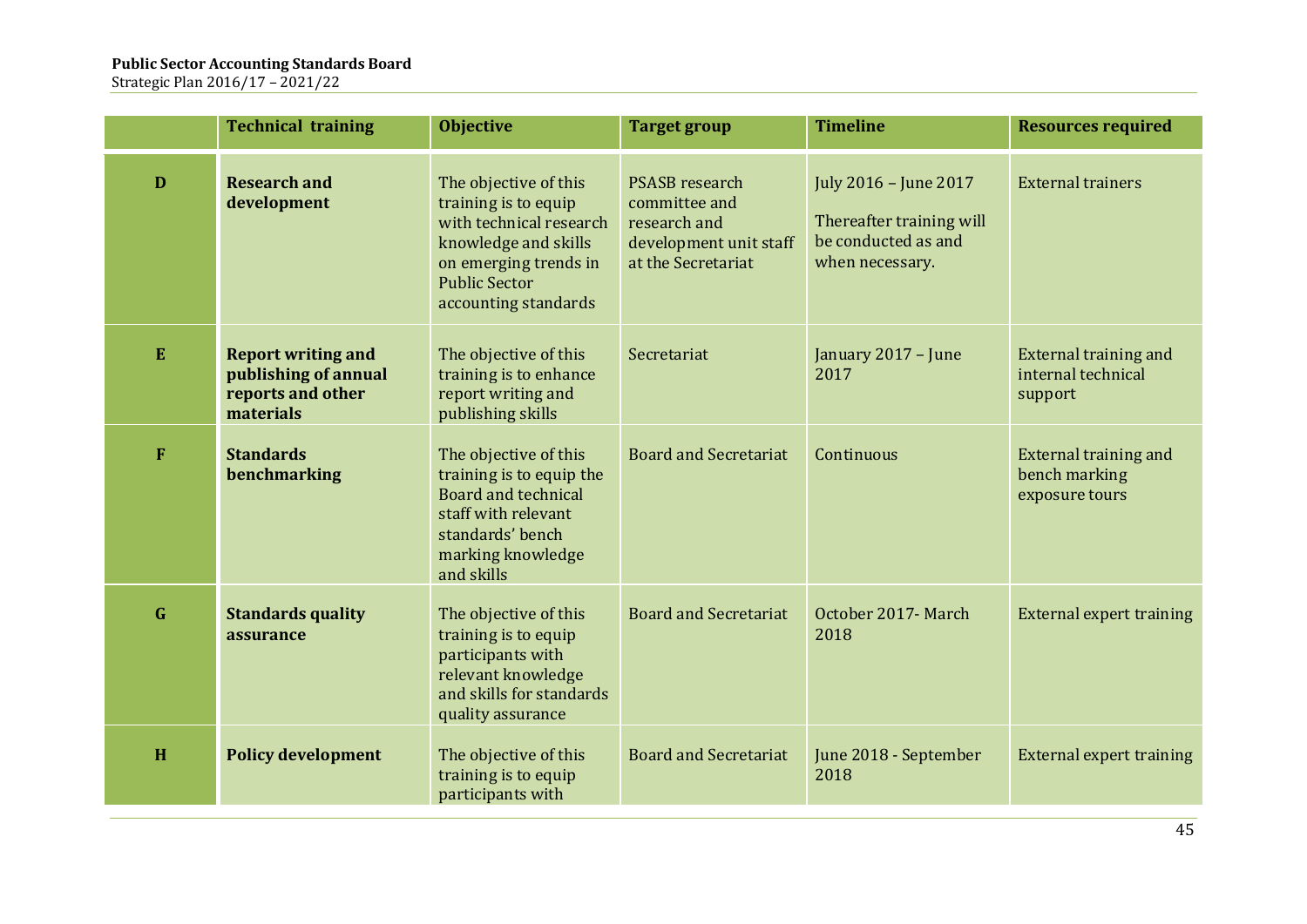Strategic Plan 2016/17 – 2021/22

| <b>Technical training</b> | <b>Objective</b>                                                              | <b>Target group</b> | <b>Timeline</b> | <b>Resources required</b> |
|---------------------------|-------------------------------------------------------------------------------|---------------------|-----------------|---------------------------|
|                           | relevant financial<br>standards policy<br>development<br>knowledge and skills |                     |                 |                           |

## **Soft skills – internal**

|              | <b>Soft skills training</b>                 | <b>Objective</b>                                                                                                                                                                                         | <b>Target group</b>                                                                                         | <b>Timelines</b>            | <b>Resources required</b>                                                             |
|--------------|---------------------------------------------|----------------------------------------------------------------------------------------------------------------------------------------------------------------------------------------------------------|-------------------------------------------------------------------------------------------------------------|-----------------------------|---------------------------------------------------------------------------------------|
| $\mathbf{A}$ | Governance                                  | The objective of this training is<br>to enhance Governance<br>capabilities for Board members<br>in order to effectively fulfil their<br>mandate                                                          | <b>Board members</b>                                                                                        | July - June 2017            | <b>Combination of expert</b><br>training, exposure<br>tours and executive<br>coaching |
| $\bf{B}$     | Leadership<br>development                   | The objective of the training is to<br>enhance the leadership<br>effectiveness of the senior<br>management team                                                                                          | Secretariat:<br>CEO/Secretariat<br>Head<br>Unit managers<br>$\bullet$<br>Assistant<br>$\bullet$<br>managers | March 2016 - June 2018      | <b>External training</b>                                                              |
| $\mathbf C$  | <b>Project management</b><br>and monitoring | The objective of the training is to<br>equip senior managers with<br>skills and competencies on<br>project management for effective<br>implementation, monitoring and<br>learning of financial standards | Secretariat:<br>CEO/Secretariat<br>$\bullet$<br>Head<br>Unit managers<br>Assistant<br>managers              | October 2016 - June<br>2018 | <b>External expert</b><br>trainers                                                    |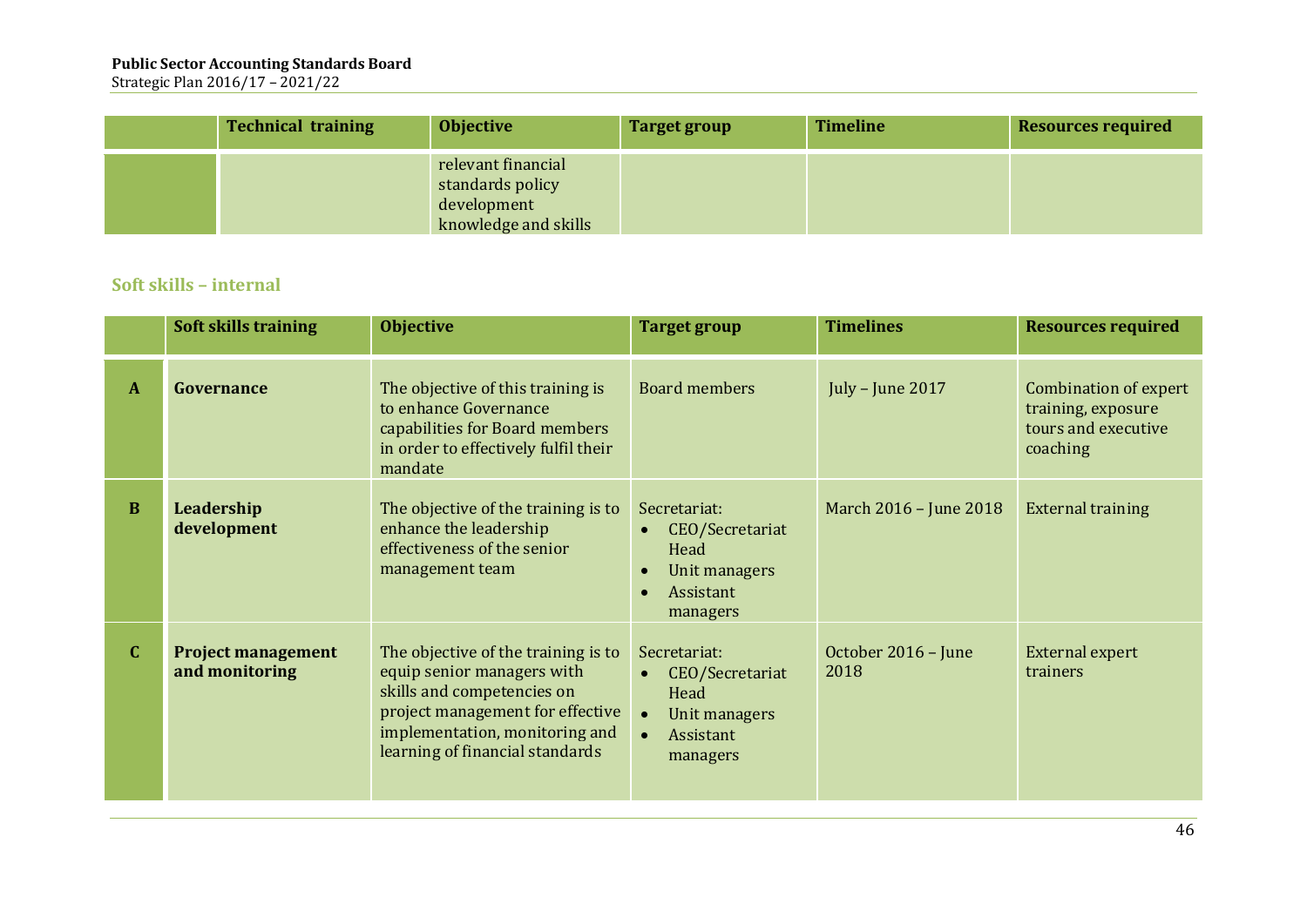Strategic Plan 2016/17 – 2021/22

|   | <b>Soft skills training</b>                 | <b>Objective</b>                                                                                                                                                                              | <b>Target group</b>                                                                                         | <b>Timelines</b>            | <b>Resources required</b>                        |
|---|---------------------------------------------|-----------------------------------------------------------------------------------------------------------------------------------------------------------------------------------------------|-------------------------------------------------------------------------------------------------------------|-----------------------------|--------------------------------------------------|
| D | <b>Change management</b>                    | The objective of the training is to<br>equip senior managers with<br>skills to successfully lead and<br>manage change for the effective<br>implementation of financial<br>reporting standards | Secretariat:<br>CEO/Secretariat<br>$\bullet$<br>Head<br>Unit managers<br>$\bullet$<br>Assistant<br>managers | January 2016 - June<br>2018 | In-house training with<br>support of Consultants |
| E | <b>Team building</b>                        | The team building programme is<br>intended to build cohesion and<br>unity amongst the staff.                                                                                                  | All staff                                                                                                   | June 2016 - June 2018       | External trainer                                 |
| F | <b>Performance and</b><br>reward management | The objective of this training is<br>to sensitize staff on performance<br>management, the process, tools<br>and support available                                                             | All staff                                                                                                   | June 2016 - June 2018       | <b>External trainer</b>                          |

### **8.2 Stakeholder Training Programmes**

.

| <b>Technical training</b> | <b>Objective</b>                                                                                                                                           | <b>Target group</b>                                                                 | <b>Timeline</b>             | <b>Resources required</b> |
|---------------------------|------------------------------------------------------------------------------------------------------------------------------------------------------------|-------------------------------------------------------------------------------------|-----------------------------|---------------------------|
| <b>Investment skills</b>  | Equip participants with relevant<br>skills and knowledge on<br>investment best practices for<br>the effective management of<br>investment of project funds | National and County<br><b>Government entities</b><br>running commercial<br>projects | October 2016 - June<br>2018 | <b>External trainers</b>  |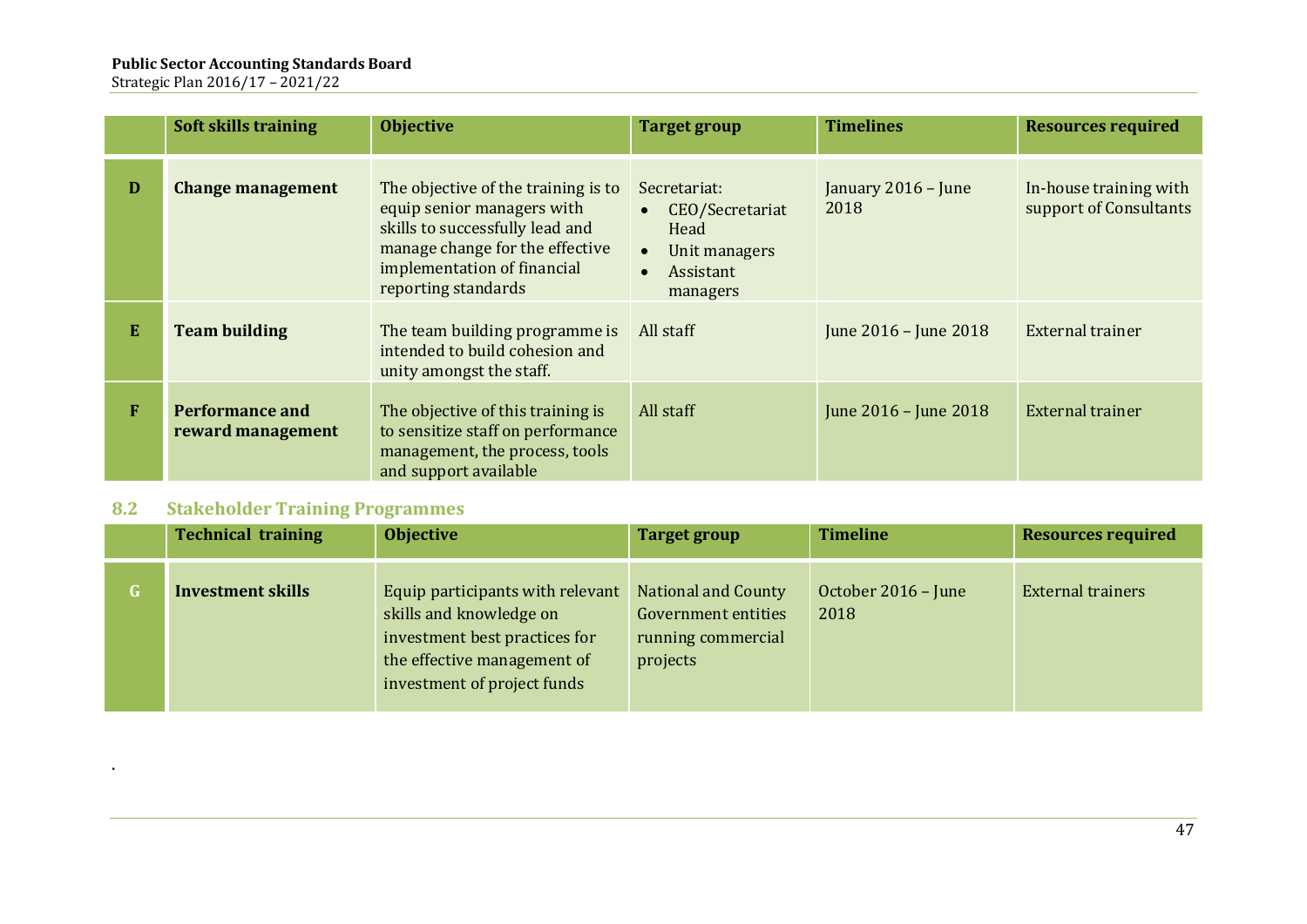# **9. Strategic Monitoring and Control**

This Strategic Plan has clearly defined PSASB's strategic aspirations for the next five years. To ensure that the strategic objectives are achieved, PSASB will develop departmental plans aligned to this overall plan and constantly revisit the strategies, action plans, responsibilities and time frames. In addition, departmental work plans will be cascaded to individual work plans which will be linked to company's performance management system.

## **9.1 Communicating and cascading the Strategic Plan**

The success of this strategic plan is heavily reliant on the buy in from the key internal and external stakeholders of PSASB who will be involved in elements of execution. To that end, effective communicating and cascading of the strategic plan will be supported by:

- · Extensive validation of the strategic plan prior to finalization to ensure that multiple stakeholder views are incorporated.
- · A formal launch of the strategic plan to ensure maximum coverage and awareness of the Plan's contents and the general PSASB mandate and functions.
- · A detailed internal rollout of the strategic plan covering the Board and Secretariat to ensure that roles and responsibilities vis-a-vis the strategic plan are well understood.
- · An external communication campaign to raise awareness among our key external stakeholders on the Plan's contents and their envisaged role. This may be through one on one meeting or broader stakeholder forums.
- · Linking the strategic plan pillars, objectives and key performance indicators to departmental / functional performance goals and consequently to individual performance goals so as to maximize alignment.

# **9.2 Monitoring**

Monitoring is the consistent periodic review of the implementation of the strategic plan to establish the extent to which input deliveries, work schedules, other required actions and targeted outputs are proceeding according to plan, so that timely action can be taken to correct deficiencies. Specifically,

· Overall responsibility for implementation of the Strategic Plan will be with the Strategy and Governance committee of the Board who will report to the full Board on the progress of implementation on a quarterly basis.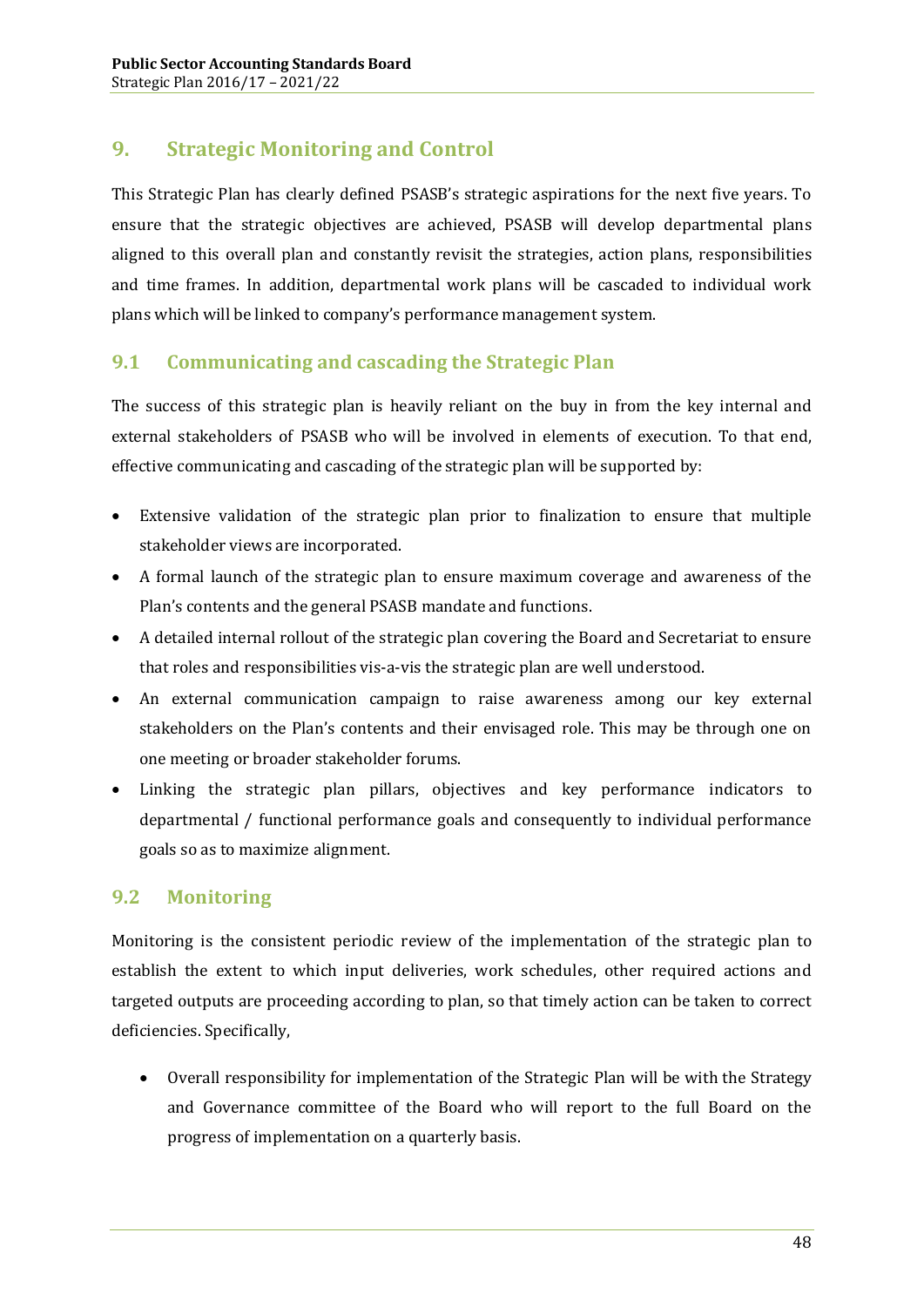- The Head of the Secretariat is responsible for the overall implementation of the business plan and for day to day monitoring of plan implementation.
- · The managers of each section or unit are charged with achieving their respective strategic pillars.
- The Support Services function will monitor the implementation of the plan and provide results to management for decision-making.

The status of the implementation, including progress towards each of the overall strategic goals, will be reported regularly and on an annual basis to the Board.

# **9.3 Evaluation**

Evaluation will be used to determine systematically and objectively as possible, the relevance, effectiveness and efficiency, of strategic plan in the light of specified objectives for achieving the targeted performance. We will also endeavour to carry out a mid-term review and an end term review of the strategy to be conducted by external parties.

- · The midterm evaluation will be used to verify whether the plan is on the right track and provide information for corrective action of observed deficiencies, including the revision of objectives, strategies or activities.
- · The final evaluation will assess the achievement of the activities of the plan, identify and document the success or failure together with any other outcomes.

During implementation, a periodic review of actual results will be conducted to determine performance. These will be compared against the targets as outlined in the *Results Framework (Annexe 3)* The results and conclusions will also help identify whether resources are being used properly and if the strategy is on track for achievement. The section or unit heads will be expected to keep track of implementation in their areas and report to the Head of the Secretariat of any major variances together with corrective actions taken or necessary.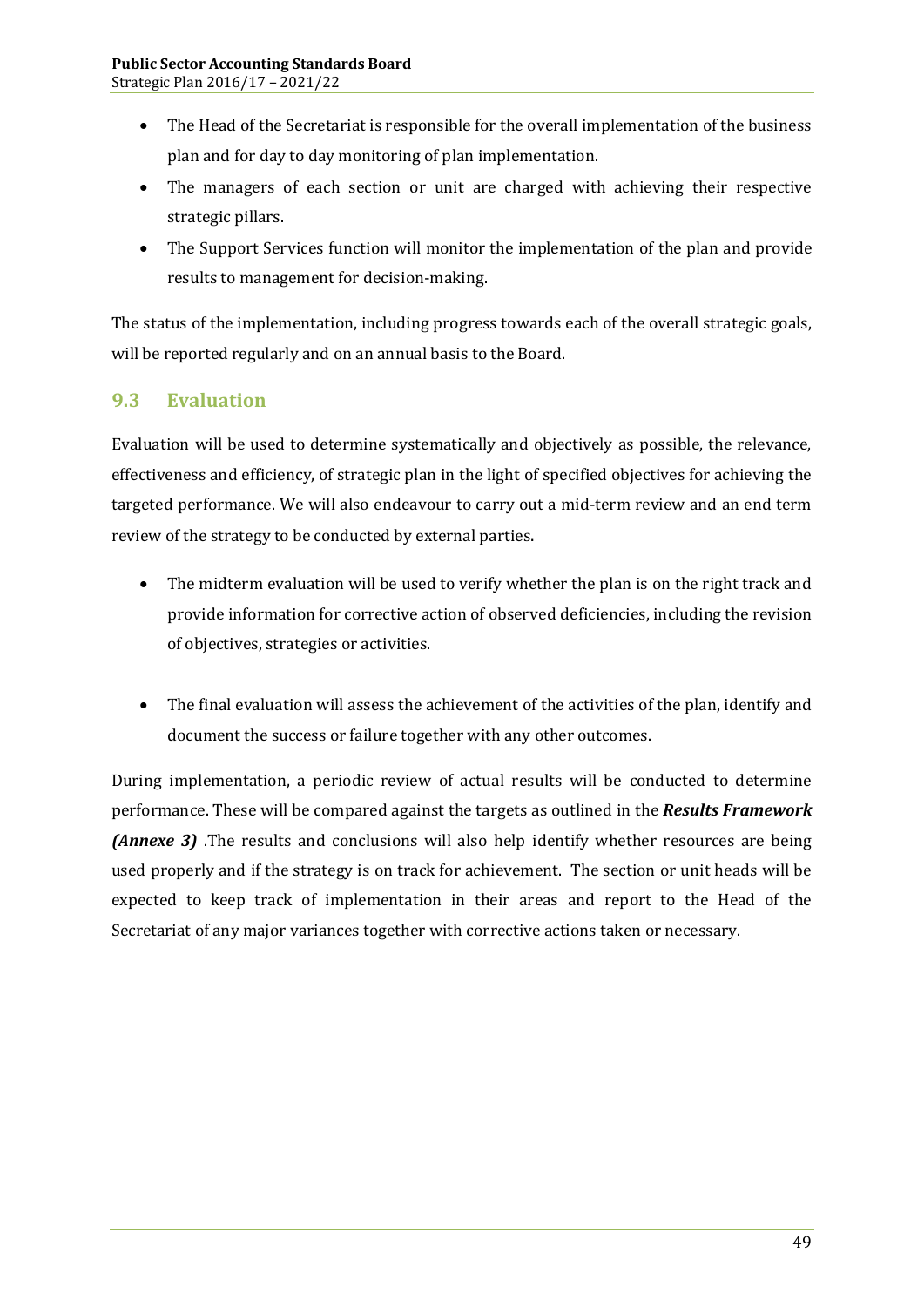# **10. Conclusion**

This strategic plan is important to enable PSASB to successfully establish itself as envisaged in the PFM Act. To that end, care must be taken to ensure certain critical factors are in place for successful outcomes to be reached. These include:

- · Availing the necessary resources to execute on the plan. Resources include financial, staffing, skills, physical infrastructure among others;
- · Continuous review and update of the strategic plan in the event of significant changes in the environment. The plan should be implemented in a dynamic and flexible manner;
- · An assessment of the risks that may be encountered during implementation and ensuring that these are mitigated against;
- · The full commitment and engagement of the Board and Secretariat to the execution of these strategies;
- Support from key stakeholders;
- · Timely implementation of action plans;
- · Effective communication and cascading of the strategic plan to Departmental work plans and individual performance appraisals;
- · Develop some change management strategies to accompany implementation of the strategic plan so as to minimise resistance and maximise buy in from all stakeholders.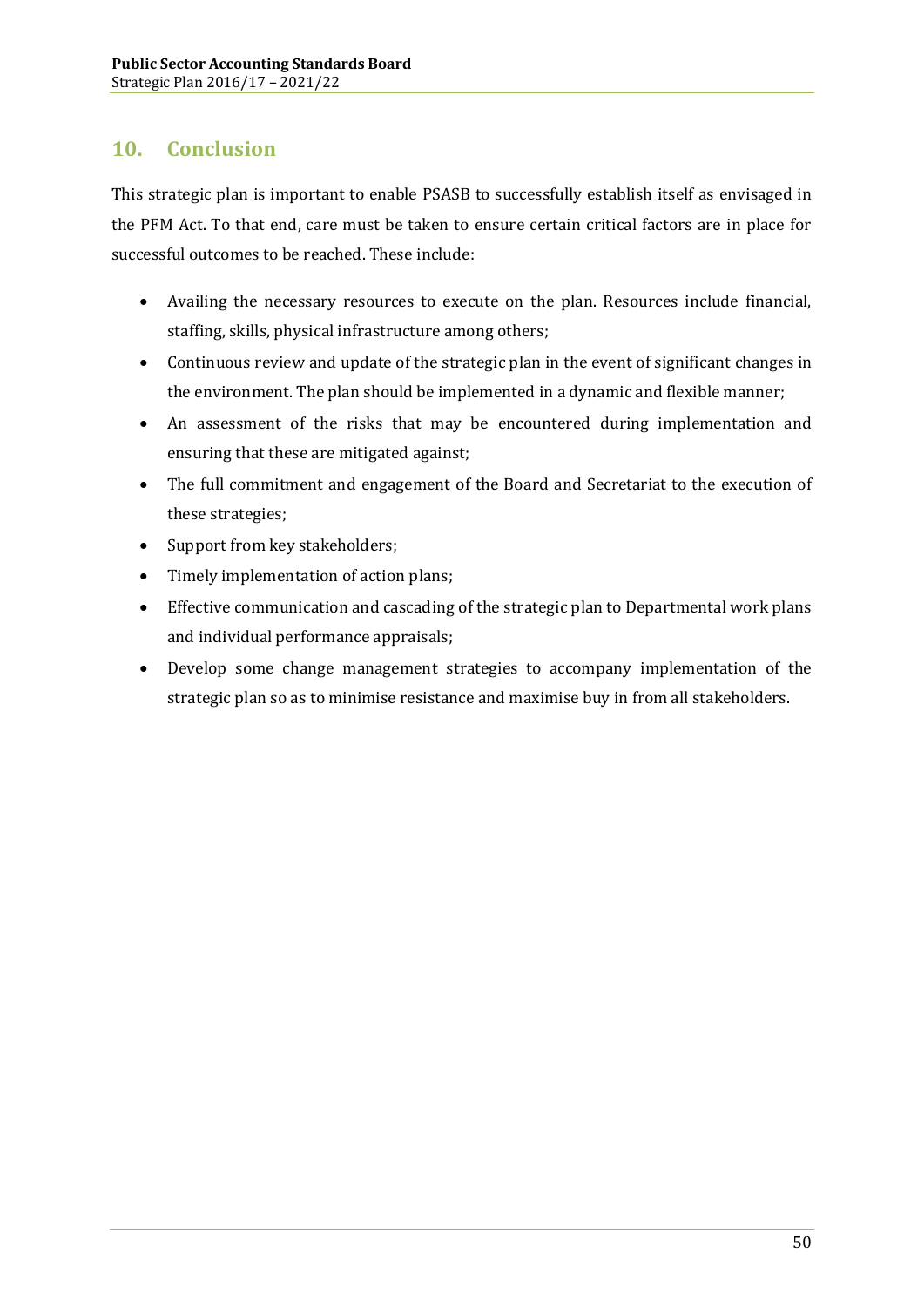# **Appendix 1: Stakeholder Interviews**

These are the key stakeholders who were interviewed as part of developing the strategic plan and organisation structure.

| $\#$ | <b>Key Informant</b>     | <b>Designation/Department</b>                                                                                                                               |
|------|--------------------------|-------------------------------------------------------------------------------------------------------------------------------------------------------------|
| 1.   | <b>Bernard Ndungu</b>    | Chairman, PSASB                                                                                                                                             |
| 2.   | Macklin Ogolla           | Board member representing Controller of Budget                                                                                                              |
| 3.   | <b>Esther Maiyo</b>      | Board member representing Capital Markets Authority and<br>Chair of the Internal Audit Committee                                                            |
| 4.   | Humphrey Wanyama         | Board member representing Office of the Auditor General                                                                                                     |
| 5.   | Anne Owuor               | Board member representing Institute of Certified Public<br>Accountants of Kenya (ICPAK) and Chair of the National and<br><b>County Government Committee</b> |
| 6.   | <b>Charles Cheruiyot</b> | Board member representing Institute of Internal Auditors and<br>member of the Audit and Governance Committee                                                |
| 7.   | Sophie Moturi            | Board member representing Association of Professional<br>Societies of East Africa                                                                           |
| 8.   | Lazarus Kimang'a         | Board Member representing Institute of Certified Public<br>Secretaries (ICPSK) and Chair of the Governance and Strategy<br>Committee                        |
| 9.   | Peter Kioko              | CEO, Institute of Internal Auditors of Kenya                                                                                                                |
| 10.  | Patrick Abachi           | Head of the Secretariat                                                                                                                                     |
| 11.  | Mary Wanyonyi            | Secretariat member                                                                                                                                          |
| 12.  | Phoebe Ndonye            | Head of Accounting Unit Ministry of Energy                                                                                                                  |
| 13.  | Reuben Orwaru            | Technical Assistance - Secretariat                                                                                                                          |
| 14.  | Cheryl Majiwa            | Secretariat member                                                                                                                                          |
| 15.  | Paul Chege               | Technical Assistance - Secretariat                                                                                                                          |
| 16.  | James Kasure             | Director of Fiscal Affairs, CRA                                                                                                                             |
| 17.  | Mark Wambugu             | Senior Analyst, CRA                                                                                                                                         |
| 18.  | James Nyongesa           | Chief Officer, Mombasa County Economic Planning and Finance<br>Executive                                                                                    |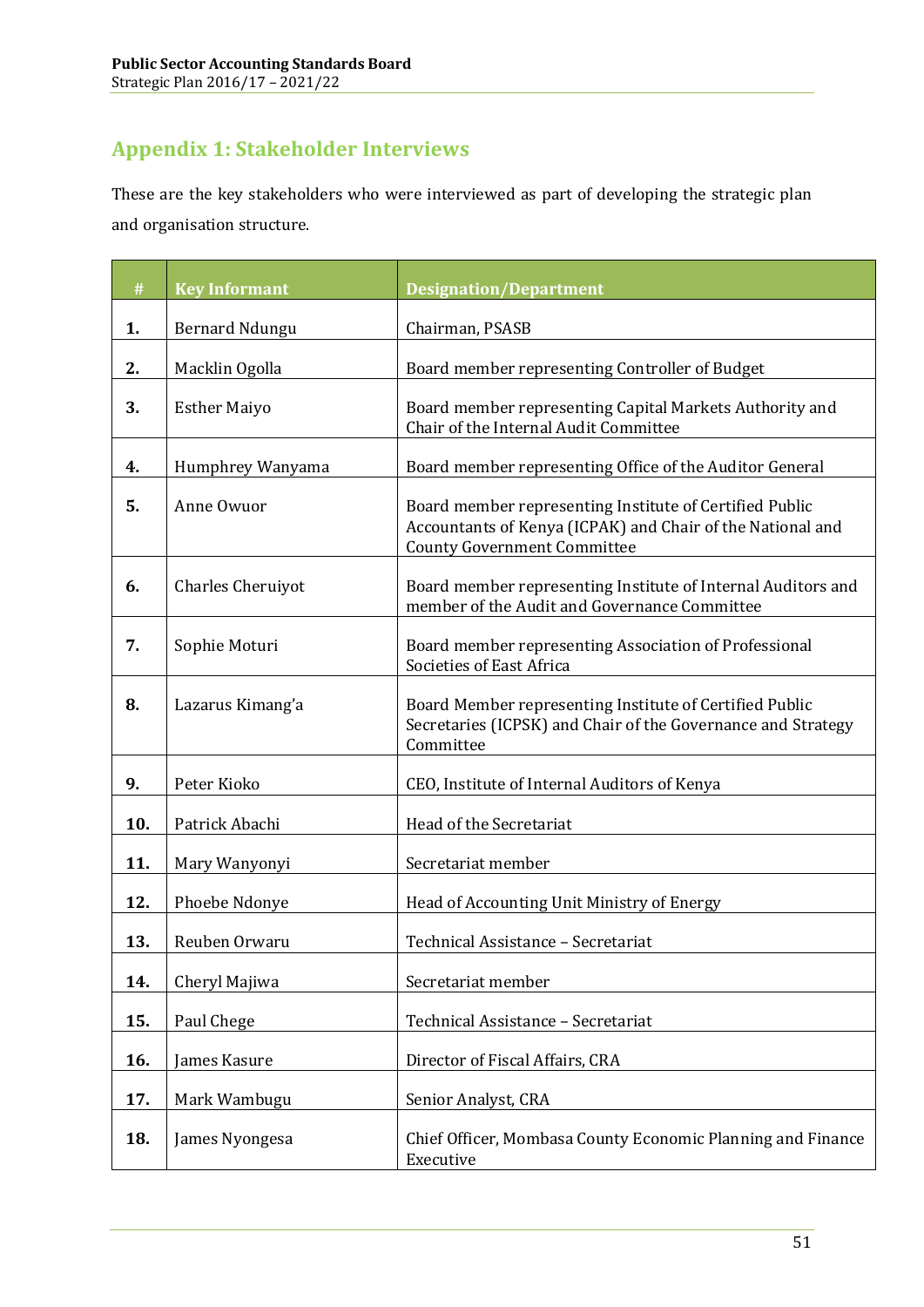| #   | <b>Key Informant</b> | <b>Designation/Department</b>       |
|-----|----------------------|-------------------------------------|
| 19. | Alfayo Mogaka        | <b>Internal Auditor General</b>     |
| 20. | Julius Kilinda       | <b>National Sub-county Treasury</b> |
| 21. | Anne Chege           | <b>IFMIS</b>                        |
| 22. | Onderi Ontweka       | <b>Budget Department</b>            |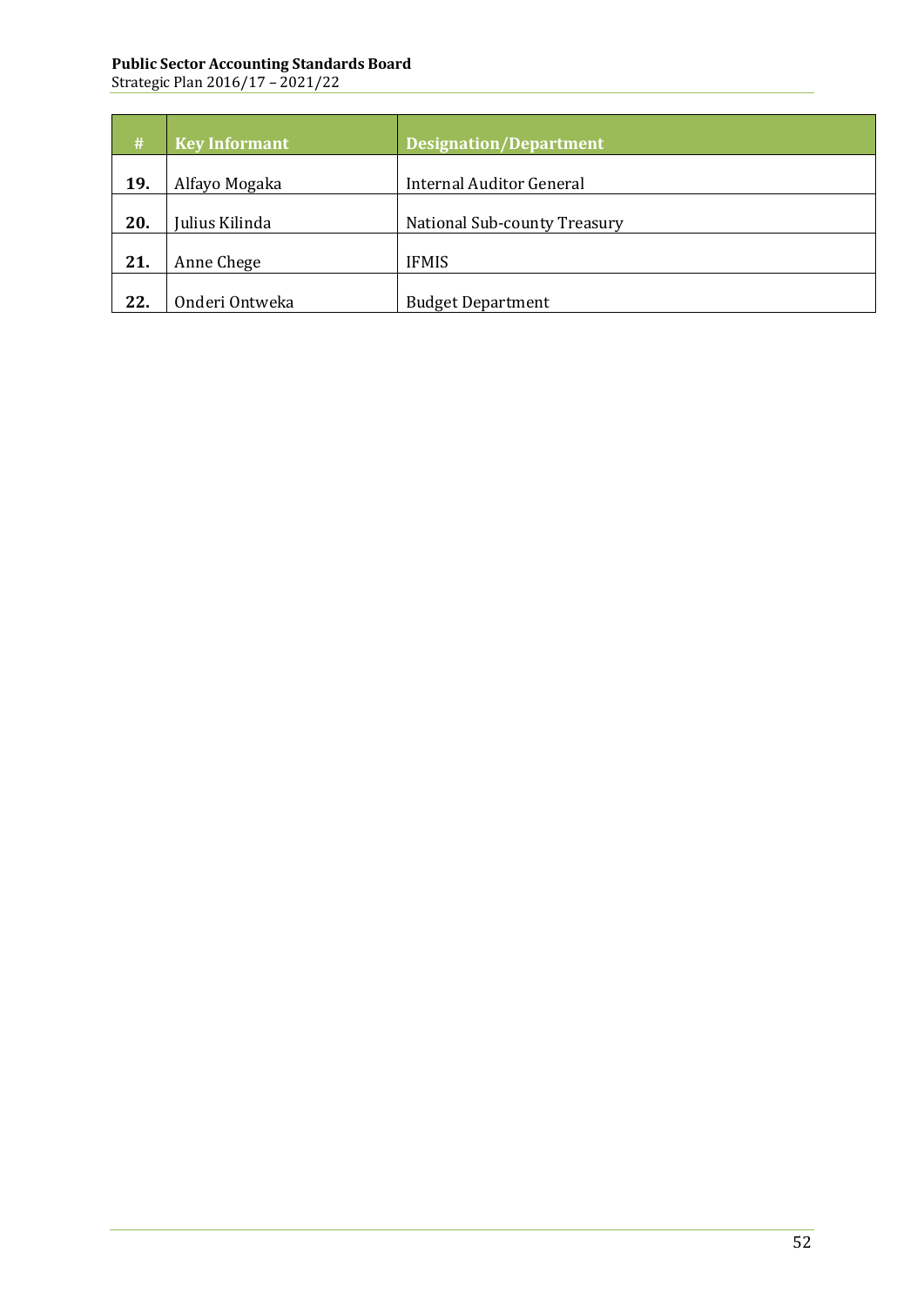# **Appendix 2: Implementation Plan**

**Table 7: Implementation Plan FY 2015/16**

|     | <b>Strategic Objective</b>                                                        | KPI(S)                                                                                                                                                                                                  | <b>Strategies</b>                                                                                                                                                                                                                                                                                                                                                                                                                                                 | <b>Year 1 Action Plans</b>                                                                                                                                                                                                                                                                                                                          | <b>By When</b>                                                                                                                                                             |  |  |  |
|-----|-----------------------------------------------------------------------------------|---------------------------------------------------------------------------------------------------------------------------------------------------------------------------------------------------------|-------------------------------------------------------------------------------------------------------------------------------------------------------------------------------------------------------------------------------------------------------------------------------------------------------------------------------------------------------------------------------------------------------------------------------------------------------------------|-----------------------------------------------------------------------------------------------------------------------------------------------------------------------------------------------------------------------------------------------------------------------------------------------------------------------------------------------------|----------------------------------------------------------------------------------------------------------------------------------------------------------------------------|--|--|--|
|     | Pillar 1: Stakeholder Management (Responsibility: CEO / Head of Secretariat)      |                                                                                                                                                                                                         |                                                                                                                                                                                                                                                                                                                                                                                                                                                                   |                                                                                                                                                                                                                                                                                                                                                     |                                                                                                                                                                            |  |  |  |
| 1.1 | Engage and consult<br>with all key<br>stakeholders for<br>effective relationships | No. of quality<br>stakeholder<br>interactions p.a.;<br>% Perception rating of<br>$\bullet$<br>PSASB by key<br>stakeholder<br>Brand / awareness<br>rating of PSASB (%<br>that is externally<br>measured) | Develop an integrated<br>1.<br>communication plan to<br>include: public relations<br>plan, brand identity (logo<br>etc.), media strategy, and<br>targeted communication<br>plan for key stakeholders.<br>Develop a stakeholder<br>2.<br>interaction calendar<br>including a variety of events:<br>meetings, media briefings<br>etc.<br>Implement the multi-channel<br>3.<br>communication plan<br>Develop MOUs with critical<br>4.<br>stakeholders for structured | Develop communication<br>$\bullet$<br>plan<br>Commission website and<br>$\bullet$<br>social media<br>communication channels<br>Develop elements of<br>$\bullet$<br>corporate identity i.e. logo,<br>motto<br>Develop stakeholder<br>calendar<br>Design MOUs for<br>discussion with critical<br>stakeholders<br>Agree and sign off MOUs<br>$\bullet$ | Q1<br>$\bullet$<br>Q <sub>2</sub><br>$\bullet$<br>Q <sub>3</sub><br>$\bullet$<br>Q <sub>1</sub><br>$\bullet$<br>Q <sub>2</sub><br>$\bullet$<br>Q <sub>3</sub><br>$\bullet$ |  |  |  |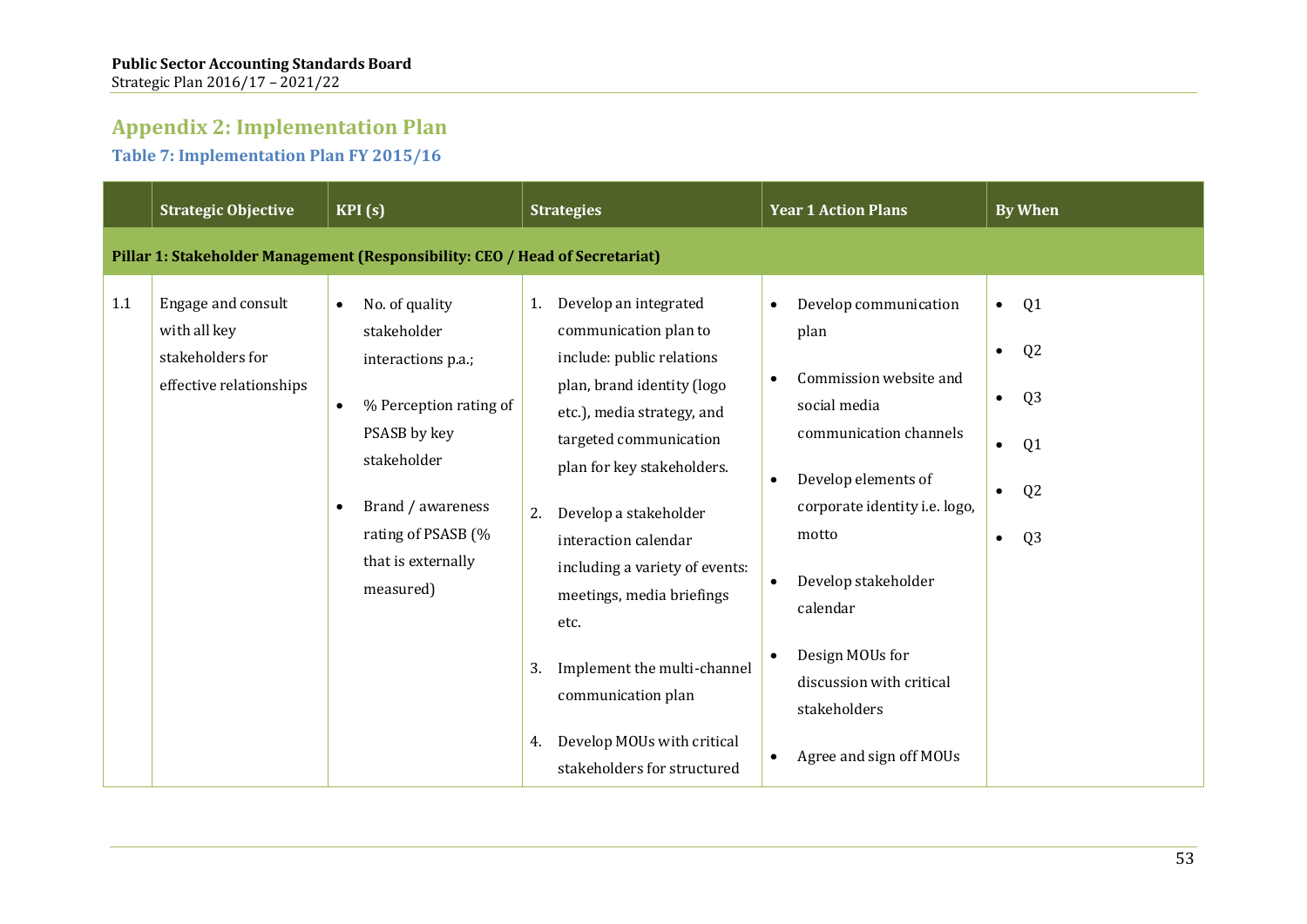|     | <b>Strategic Objective</b>                    | KPI(s)                                                                 | <b>Strategies</b>                                                                                                                               | <b>Year 1 Action Plans</b>                                            | <b>By When</b> |
|-----|-----------------------------------------------|------------------------------------------------------------------------|-------------------------------------------------------------------------------------------------------------------------------------------------|-----------------------------------------------------------------------|----------------|
|     |                                               |                                                                        | engagement                                                                                                                                      |                                                                       |                |
| 1.2 | Develop and manage<br>information sharing     | No. of publications /<br>$\bullet$<br>external information             | Develop an information<br>5.<br>sharing portal                                                                                                  | Design knowledge<br>management processes and                          | Q <sub>3</sub> |
|     | with key stakeholders                         | disseminated (e.g.<br>annual reports, press<br>briefings etc.)         | Develop a publication<br>6.<br>calendar                                                                                                         | policies<br>Develop and disseminate<br>annual report                  | Q4             |
|     |                                               | % of knowledge<br>$\bullet$<br>management strategy<br>implemented.     |                                                                                                                                                 | Develop simple marketing<br>material (brochures)                      | Q2             |
|     |                                               |                                                                        | Pillar 2: Standard Setting, Dissemination and Monitoring for Financial Reporting and Internal Audit (Manager, Standards - Financial Reporting & |                                                                       |                |
|     | <b>Internal Audit respectively)</b>           |                                                                        |                                                                                                                                                 |                                                                       |                |
| 2.1 | To prescribe financial<br>reporting standards | Existence of updated<br>$\bullet$<br>financial reporting<br>standards; | Develop new and / or<br>7.<br>updated financial reporting<br>templates                                                                          | Review existing templates and<br>redesign as necessary                | Q2             |
|     |                                               | Scope / coverage of<br>reporting entities by                           | Develop a roadmap to full<br>8.<br>IPSAS accrual and / or IFRS                                                                                  | Perform environmental scan<br>and determine areas of new<br>standards | Q <sub>1</sub> |
|     |                                               | financial reporting<br>standards                                       | as may be relevant.                                                                                                                             | Develop new templates                                                 | Q <sub>2</sub> |
| 2.2 | To prescribe internal                         | Existence of updated<br>$\bullet$                                      |                                                                                                                                                 | Develop roadmap to full IPSAS                                         | Q4             |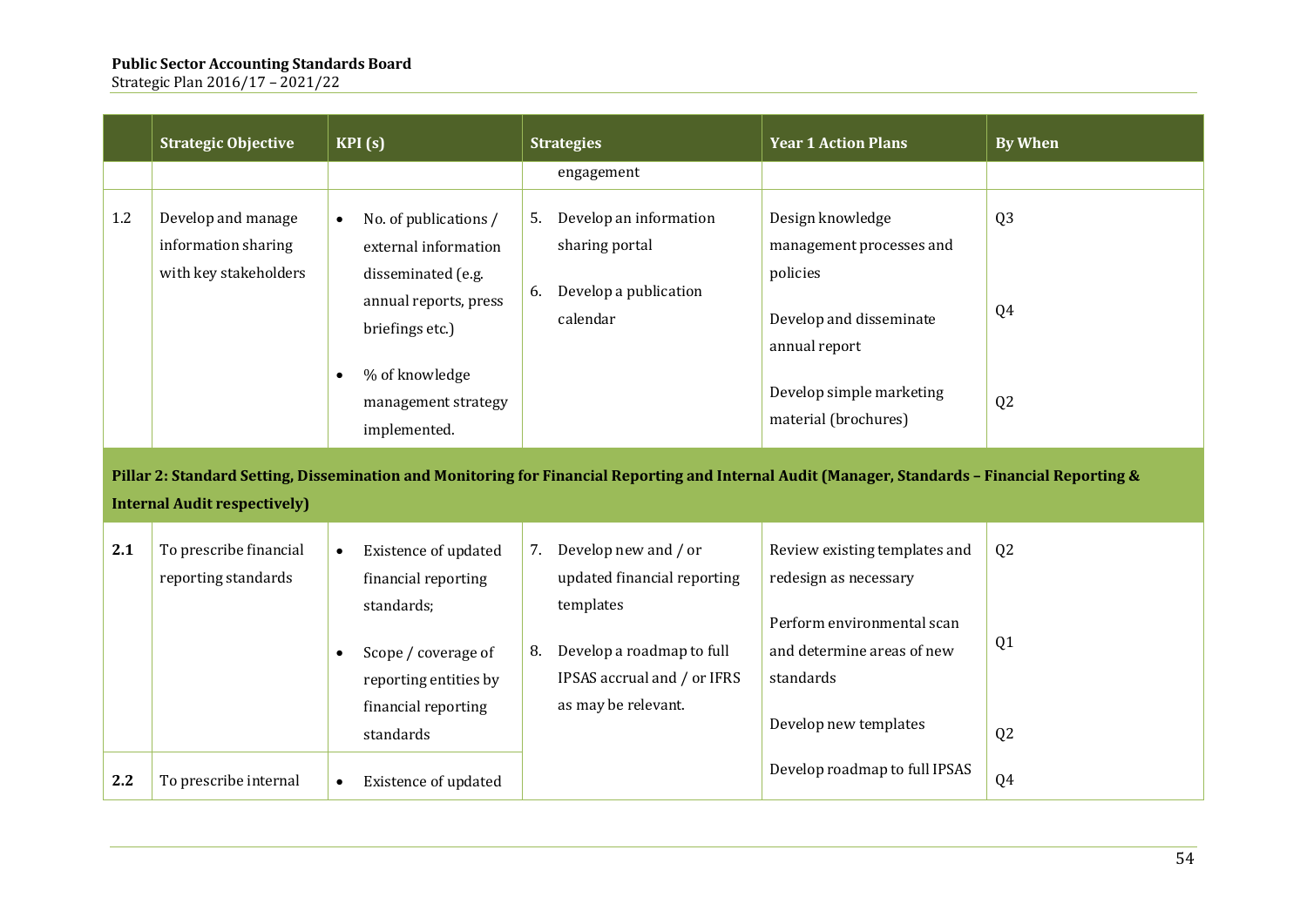|     | <b>Strategic Objective</b>                                                           | KPI(s)                                                                                                                   | <b>Strategies</b>                                                                                                                                                                                         | <b>Year 1 Action Plans</b>                                                                                                                                                                                                                    | <b>By When</b>                   |
|-----|--------------------------------------------------------------------------------------|--------------------------------------------------------------------------------------------------------------------------|-----------------------------------------------------------------------------------------------------------------------------------------------------------------------------------------------------------|-----------------------------------------------------------------------------------------------------------------------------------------------------------------------------------------------------------------------------------------------|----------------------------------|
|     | audit standards                                                                      | internal audit<br>standards;<br>Scope / coverage of<br>$\bullet$<br>reporting entities by<br>internal audit<br>standards |                                                                                                                                                                                                           | accrual                                                                                                                                                                                                                                       |                                  |
| 2.3 | Effective dissemination<br>of financial reporting<br>and internal audit<br>standards | Awareness levels by<br>$\bullet$<br>reporting entities of<br>financial reporting<br>and internal audit<br>standards      | Issue updated and / or new<br>9.<br>circulars for internal audit or<br>financial reporting<br>10. Utilise multiple channels to<br>publicize new or updated<br>standards<br>11. Carry out awareness survey | Develop new / updated<br>circulars for gazettement<br>Circulate gazetted circulars /<br>guidelines<br>Develop dissemination<br>strategy: post on website, on<br>internal intranet, via email and<br>hard copies<br>Conduct external awareness | Q1<br>Q1<br>Q <sub>2</sub><br>Q4 |
|     |                                                                                      |                                                                                                                          |                                                                                                                                                                                                           | survey                                                                                                                                                                                                                                        |                                  |
| 2.4 | Monitor the<br>implementation of<br>financial reporting and                          | No. or % of qualified<br>audit reports                                                                                   | 12. Review and analysis of<br>Auditor General reports to<br>assess compliance;                                                                                                                            | Review and analysis of Auditor<br>General reports to assess<br>compliance;                                                                                                                                                                    | Q <sub>2</sub>                   |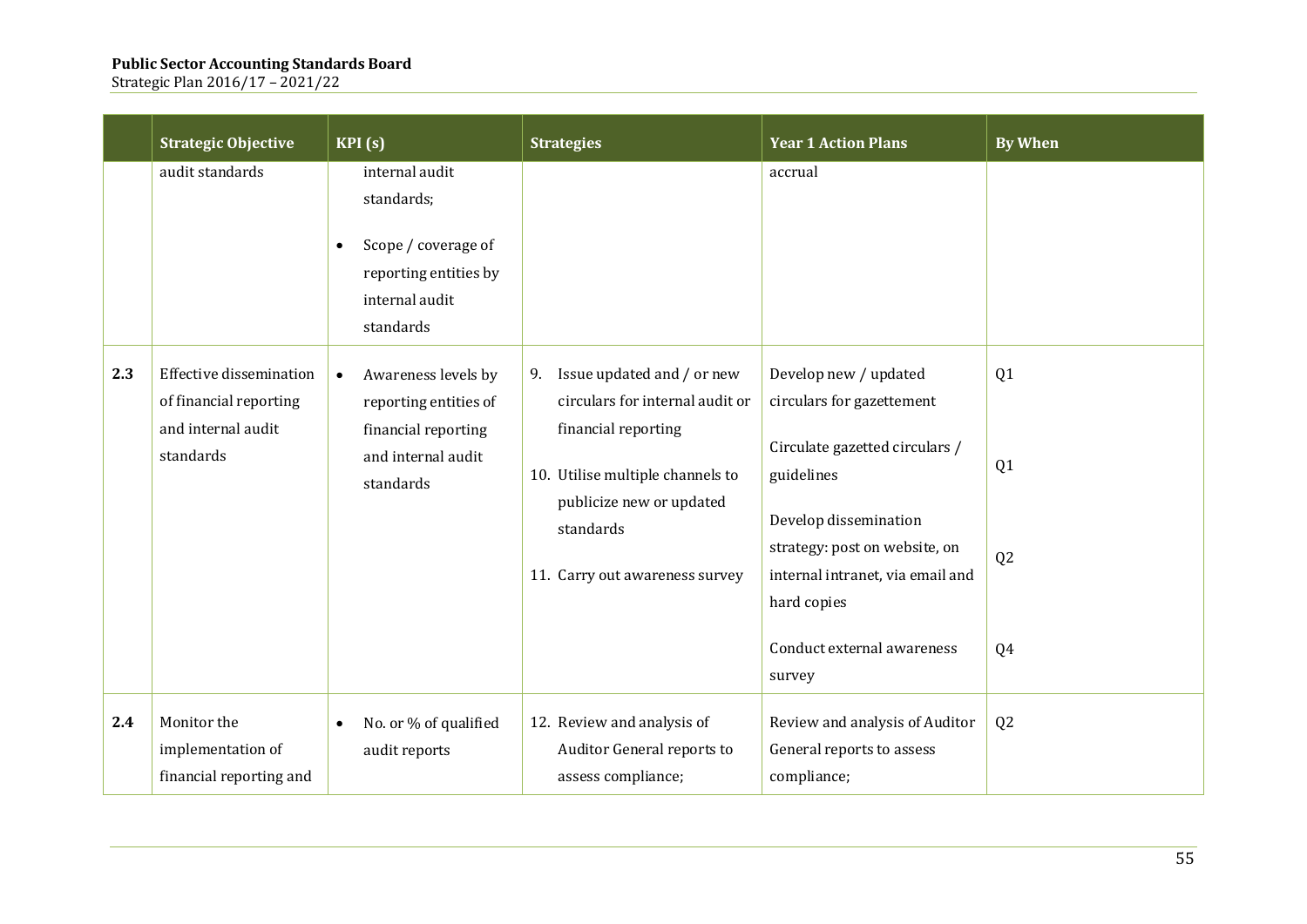|     | <b>Strategic Objective</b>                                                                                                 | $\overline{\text{KPI}}$ (s)                                                                                                                                                                                                                                                               | <b>Strategies</b>                                                                                                                                                                                                                                                                                                                                | <b>Year 1 Action Plans</b>                                                                                                                                                                                                                                                                                                | <b>By When</b>                                |
|-----|----------------------------------------------------------------------------------------------------------------------------|-------------------------------------------------------------------------------------------------------------------------------------------------------------------------------------------------------------------------------------------------------------------------------------------|--------------------------------------------------------------------------------------------------------------------------------------------------------------------------------------------------------------------------------------------------------------------------------------------------------------------------------------------------|---------------------------------------------------------------------------------------------------------------------------------------------------------------------------------------------------------------------------------------------------------------------------------------------------------------------------|-----------------------------------------------|
|     | internal audit<br>standards                                                                                                | Risk ratings of entities<br>$\bullet$<br>Score on independent<br>$\bullet$<br>evaluation of internal<br>audit functions                                                                                                                                                                   | 13. Make recommendations on<br>enhanced compliance<br>14. External evaluations through<br>award schemes such as FiRE<br>or COGA.                                                                                                                                                                                                                 | Make recommendations on<br>enhanced compliance<br>Participate in FiRE and COGA                                                                                                                                                                                                                                            | Q <sub>3</sub><br>Q4                          |
| 2.5 | Carry out research and<br>development to<br>support best practice<br>standard adoption,<br>dissemination and<br>monitoring | Level of research<br>$\bullet$<br>output (e.g. No. of<br>exposure drafts<br>commented on; No. of<br>research papers<br>issued etc.)<br><b>External recognition</b><br>of research (e.g. no of<br>papers published in<br>reputable journals,<br>industry /<br>professional awards<br>etc.) | 15. Review and contribute to<br>exposure drafts issued by<br>international standard<br>setters.<br>16. Develop research concepts in<br>relevant PSASB functional<br>areas<br>17. Establish resource centre or<br>library<br>18. Collaborate with other<br>researchers and institutions<br>19. Conduct benchmarking of<br><b>PSASB</b> activities | Review and contribute to<br>exposure drafts issued by<br>international standard setters.<br>Develop research concepts in<br>relevant PSASB functional<br>areas<br>Establish resource centre or<br>library<br>Collaborate with other<br>researchers and institutions<br>Conduct benchmarking of<br><b>PSASB</b> activities | Every Quarter<br>Q4<br>Q4<br>Continuous<br>Q4 |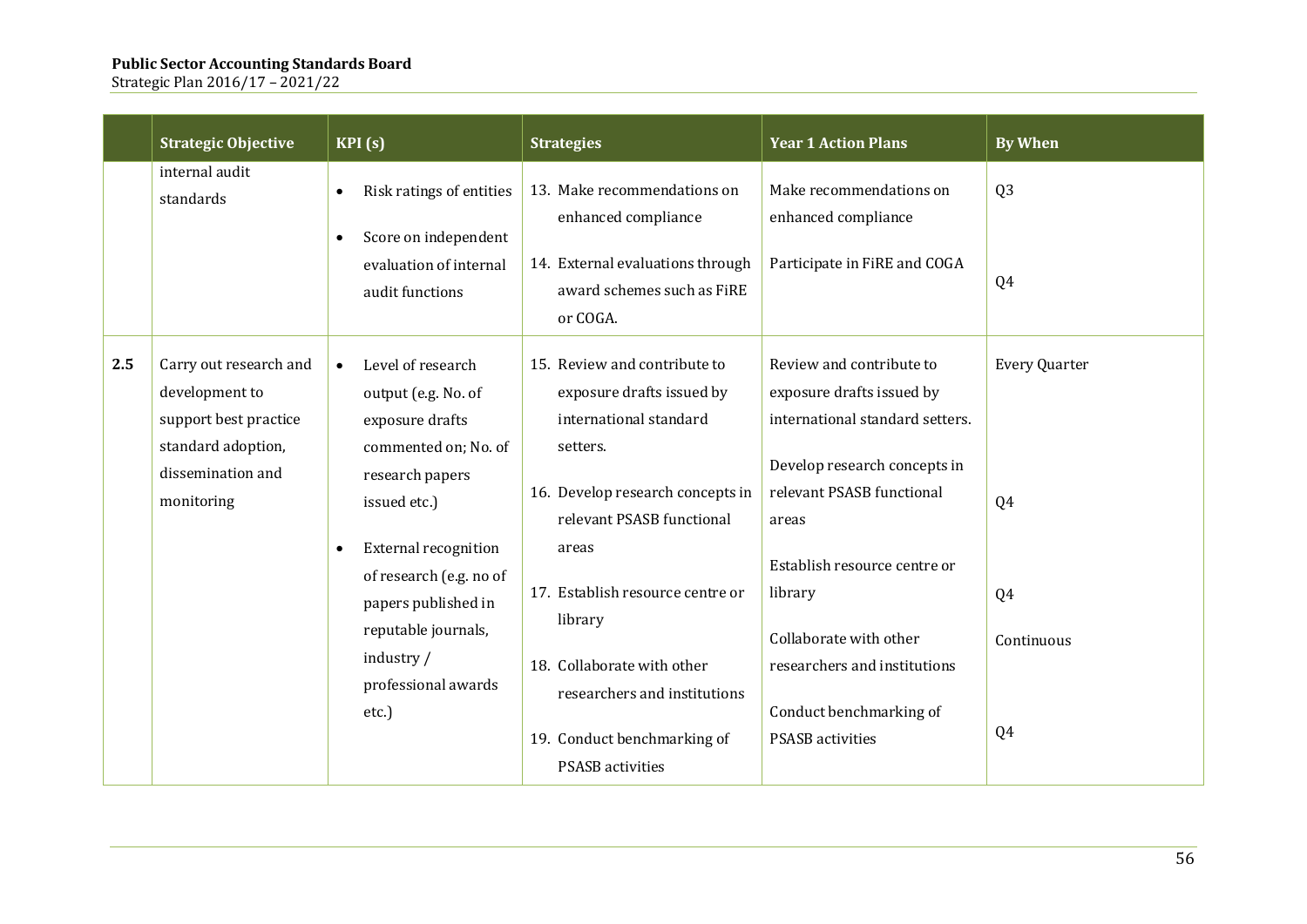|     | <b>Strategic Objective</b>                                                                                        | KPI(s)                                                                                                                                                                                                                                | <b>Strategies</b>                                                                                                                                                                                       | <b>Year 1 Action Plans</b>                                                                                                                                                                       | <b>By When</b>                                                       |  |  |
|-----|-------------------------------------------------------------------------------------------------------------------|---------------------------------------------------------------------------------------------------------------------------------------------------------------------------------------------------------------------------------------|---------------------------------------------------------------------------------------------------------------------------------------------------------------------------------------------------------|--------------------------------------------------------------------------------------------------------------------------------------------------------------------------------------------------|----------------------------------------------------------------------|--|--|
|     | Pillar 3: Legal and Institutional Frameworks (Responsibility: CEO/Head of Secretariat and Head, Support Services) |                                                                                                                                                                                                                                       |                                                                                                                                                                                                         |                                                                                                                                                                                                  |                                                                      |  |  |
| 3.1 | <b>Effective Board and</b><br><b>Committees</b>                                                                   | Board attendance<br>$\bullet$<br>rates<br>Results of<br>$\bullet$<br>independent Board<br>evaluation<br>No. of adverse<br>feedback from entities<br>on PSASB<br>Budget reports of<br>actual vs. budget<br>expenditure and<br>receipts | 20. Hold annual Board<br>evaluations (independent)<br>21. Hold formal Board induction<br>22. Develop and implement a<br>training and capacity<br>building plan<br>23. Entrench "mwongozo"<br>guidelines | Commission independent<br>board evaluation<br>Formal board induction<br>Develop training and capacity<br>building plan<br>Understand and customise<br>"mwongozo" code<br>Develop a board charter | Q <sub>1</sub><br>Q <sub>1</sub><br>Q <sub>2</sub><br>Q <sub>3</sub> |  |  |
| 3.2 | Fully-fledged and<br>efficient Secretariat                                                                        | Existence of approved<br>organisation structure<br>% of filled positions in<br>the approved<br>organisation structure                                                                                                                 | 24. Develop and implement a<br>training and capacity<br>building plan for secretariat<br>25. Fully establish Secretariat<br>offices                                                                     | Conduct a training needs<br>assessment<br>Discuss with NT on Secretariat<br>office space<br>Submit organisation structure                                                                        | Q <sub>1</sub><br>Q <sub>2</sub>                                     |  |  |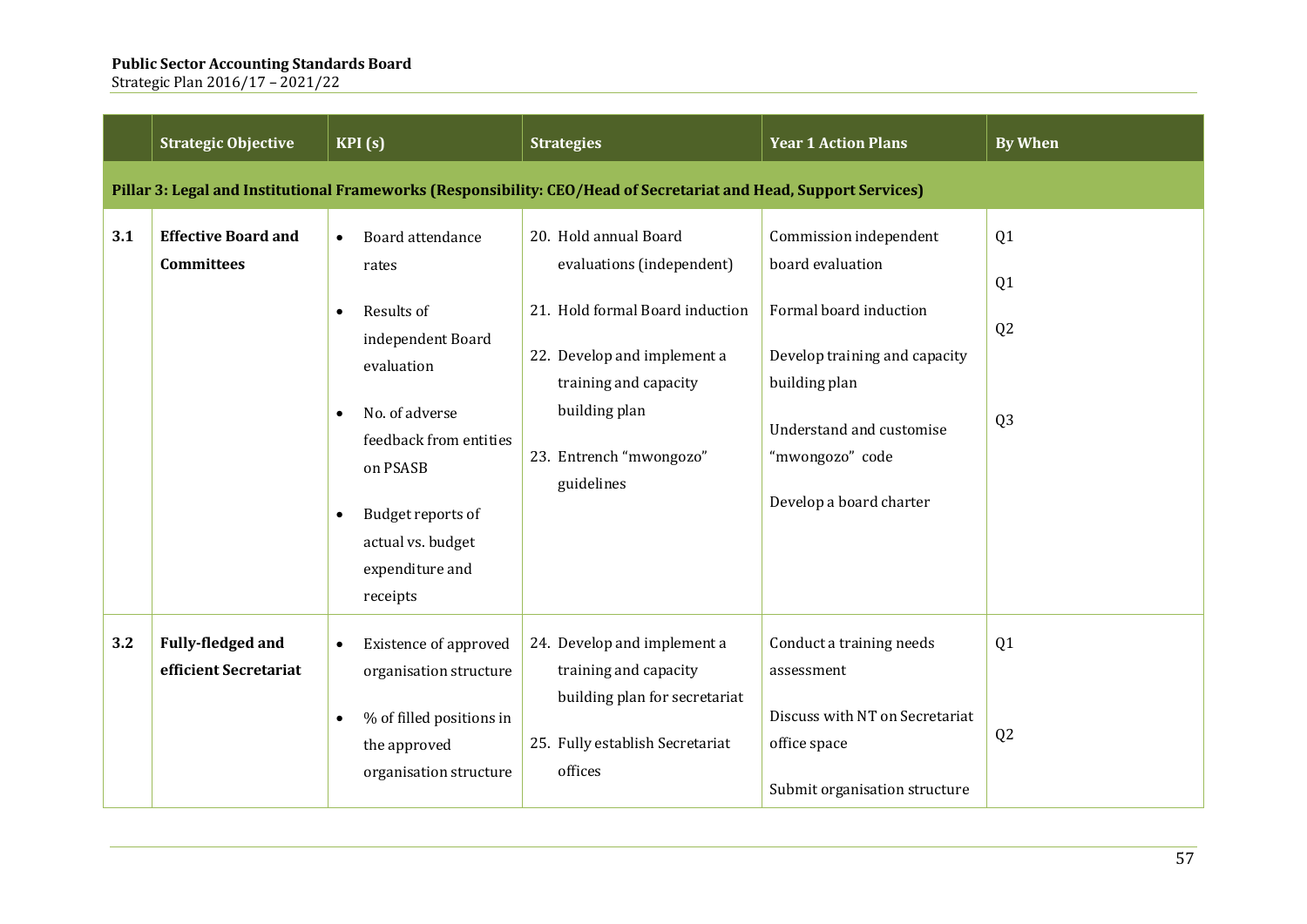|     | <b>Strategic Objective</b>           | KPI(S)                                                                                                                                                                                                                                                                                                                                                                                  | <b>Strategies</b>                                                                                                                                                                                                         | <b>Year 1 Action Plans</b>                                                                                                                                                            | <b>By When</b>                                                       |
|-----|--------------------------------------|-----------------------------------------------------------------------------------------------------------------------------------------------------------------------------------------------------------------------------------------------------------------------------------------------------------------------------------------------------------------------------------------|---------------------------------------------------------------------------------------------------------------------------------------------------------------------------------------------------------------------------|---------------------------------------------------------------------------------------------------------------------------------------------------------------------------------------|----------------------------------------------------------------------|
|     |                                      | % of jobs with job<br>$\bullet$<br>descriptions<br>% of staff scoring<br>$\bullet$<br>satisfactory ratings in<br>performance<br>appraisal<br>% of automated (or<br>$\bullet$<br>manual) processes<br>% completion of work<br>$\bullet$<br>plan p.a.<br>No. of outstanding<br>$\bullet$<br>internal audit queries<br>p.a.<br>Audit opinion on<br>$\bullet$<br>PSASB financial<br>reports | 26. Develop and receive<br>approval for organisation<br>structure<br>27. Develop and execute own<br>budget<br>28. Define and operationalise<br>business processes<br>29. Document Secretariat<br>policies and procedures. | for approval<br>Implement approved structure<br>Document policies and<br>procedures<br>Develop annual work plan in<br>each Department<br>Carry out quarterly M&E of<br>strategic plan | Q1<br>Q <sub>3</sub><br>Q4<br>Q <sub>1</sub><br><b>Every Quarter</b> |
| 3.3 | Strengthening the legal<br>framework | Amendments to PFM<br>$\bullet$<br>Act.                                                                                                                                                                                                                                                                                                                                                  | 30. Amendments to PFM Act<br>31. Active contribution of legal                                                                                                                                                             | Review PFM Act and make<br>recommendations                                                                                                                                            | Q4                                                                   |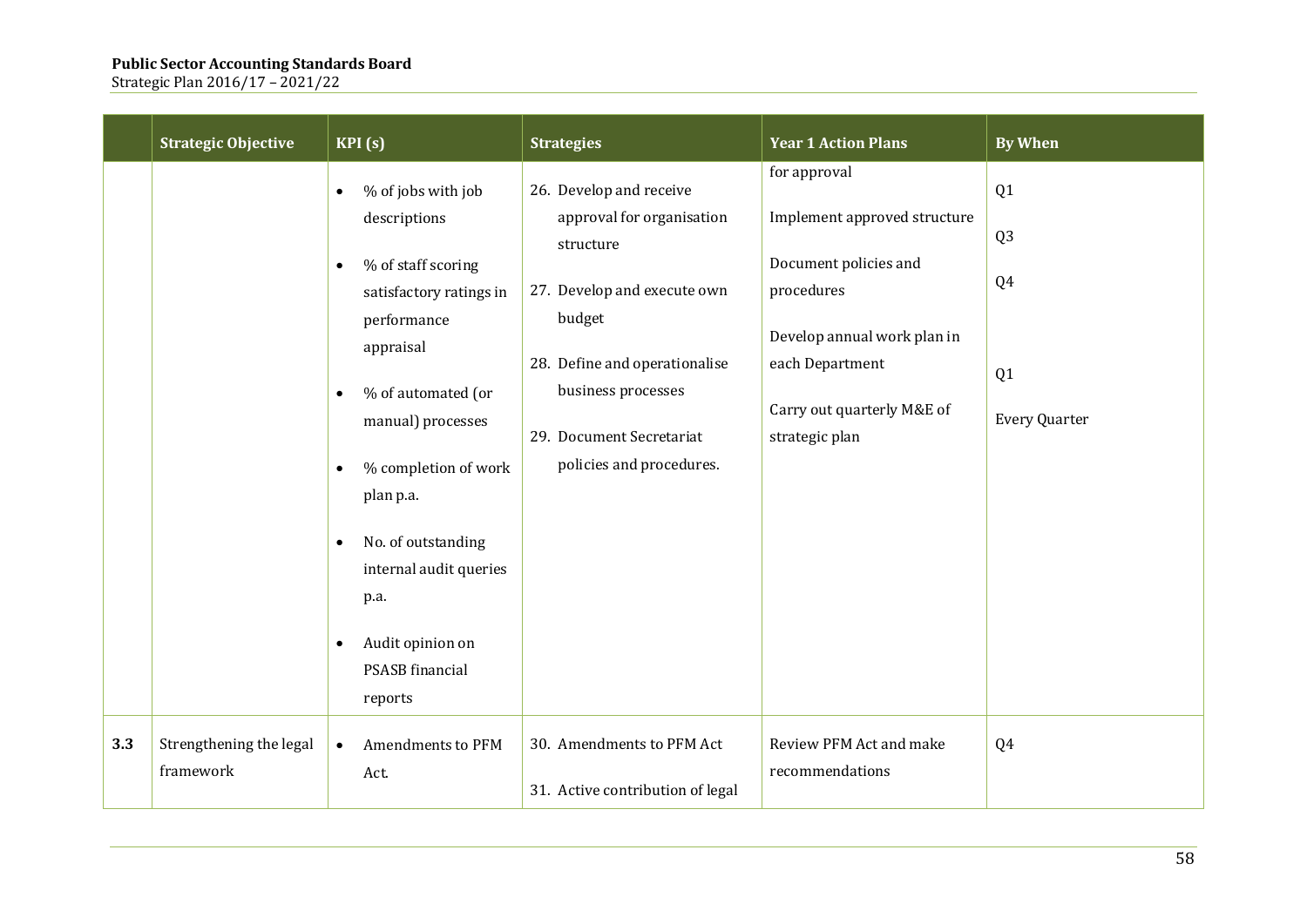|     | <b>Strategic Objective</b>                                                                                                                             | KPI(s)                                                                                                                                                                                                                                                                                       | <b>Strategies</b>                                                                                                   | <b>Year 1 Action Plans</b>                                                                                                                                | <b>By When</b>               |
|-----|--------------------------------------------------------------------------------------------------------------------------------------------------------|----------------------------------------------------------------------------------------------------------------------------------------------------------------------------------------------------------------------------------------------------------------------------------------------|---------------------------------------------------------------------------------------------------------------------|-----------------------------------------------------------------------------------------------------------------------------------------------------------|------------------------------|
|     |                                                                                                                                                        | % compliance to all<br>$\bullet$<br>legal requirements                                                                                                                                                                                                                                       | frameworks that impact on<br>PSASB mandate and<br>functions.                                                        | Reach out to other PFM actors<br>to coordinate reform efforts                                                                                             | Q4                           |
|     |                                                                                                                                                        | Pillar 4: Capacity Building (Responsibility: Capacity Building Manager)                                                                                                                                                                                                                      |                                                                                                                     |                                                                                                                                                           |                              |
| 4.1 | Develop and implement<br>training programme for<br>financial reporting<br>standards and internal<br>audit implementers<br>across the Public<br>Sector. | % of training<br>$\bullet$<br>programme<br>completed;<br>% of training budget<br>$\bullet$<br>utilised vs. total<br>budget<br>No. of training<br>programmes<br>No. of average<br>$\bullet$<br>training hours<br>attained by<br>implementers.<br>Reduction in qualified<br>٠<br>audit reports | 32. Develop annual training<br>programme<br>33. Conduct training<br>interventions<br>34. Evaluate training outcomes | Develop annual training<br>programme<br>Implement annual training<br>programme<br>Develop training feedback<br>material<br>Develop annual training report | Q1<br>Continuous<br>Q1<br>Q4 |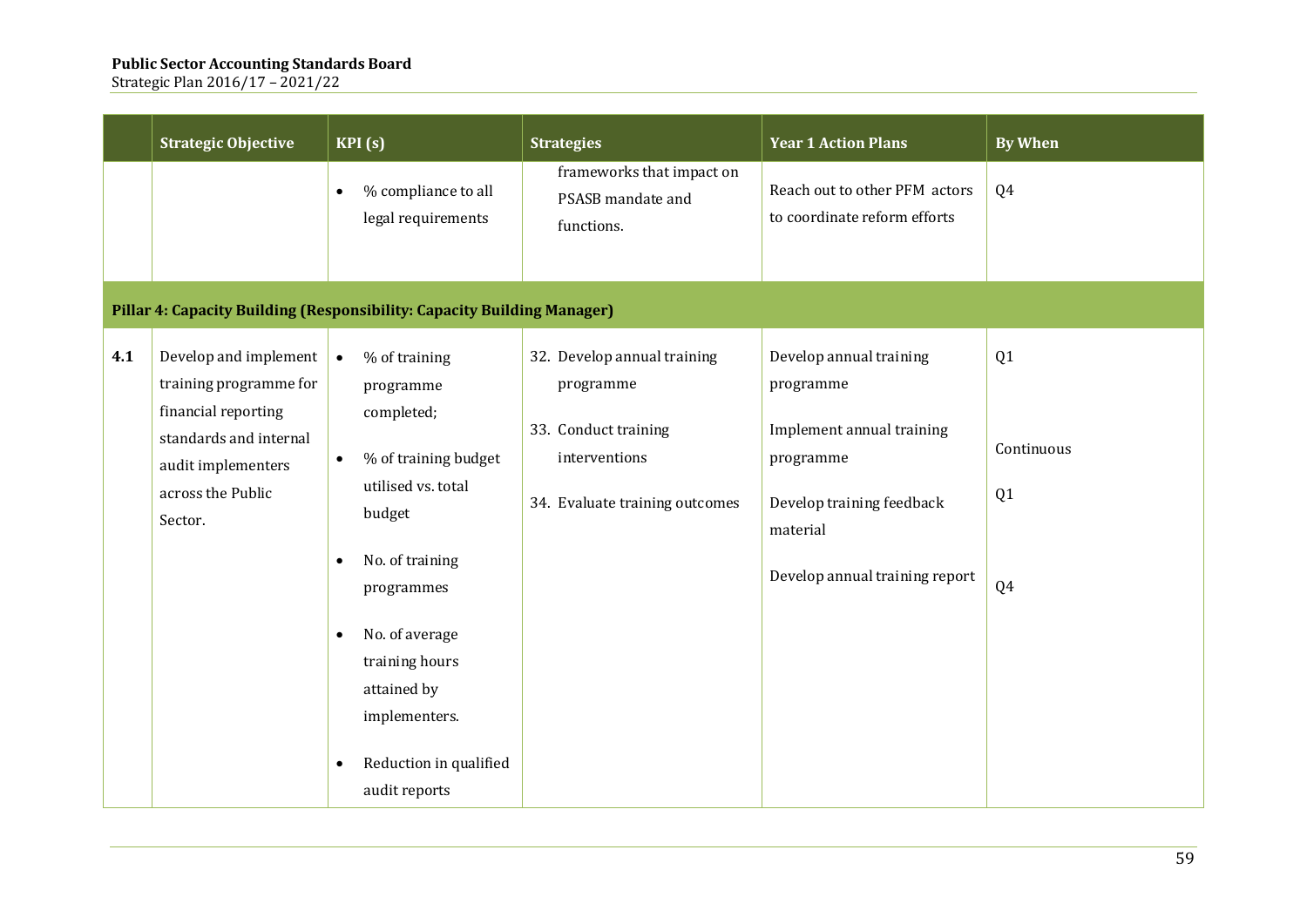|     | <b>Strategic Objective</b>                           | KPI(s)                                                                            | <b>Strategies</b>                                                                           | <b>Year 1 Action Plans</b>                                  | <b>By When</b> |
|-----|------------------------------------------------------|-----------------------------------------------------------------------------------|---------------------------------------------------------------------------------------------|-------------------------------------------------------------|----------------|
| 4.2 | Develop and<br>disseminate<br>appropriate training / | Feedback from<br>$\bullet$<br>trainees (% of                                      | 35. Develop appropriate training<br>material                                                | Identify resources required to<br>develop training material | Q <sub>1</sub> |
|     | capacity building<br>material.                       | positive feedback)<br>External, independent<br>$\bullet$<br>quality review scores | 36. Develop capacity building<br>plan outlining interventions<br>e.g. documented guidelines | Develop relevant training<br>material                       | Q <sub>2</sub> |
|     |                                                      | of training material                                                              | on conducting training,<br>benchmark training                                               | Develop annual capacity<br>building plan                    | Q <sub>1</sub> |
|     |                                                      |                                                                                   | 37. Evaluate and independently<br>assess quality of training<br>material                    | Annual quality assurance<br>review                          | Q4             |
| 4.3 | Conduct onsite capacity<br>building interventions    | Improved financial<br>$\bullet$<br>reporting and / or                             | 38. Develop channel appropriate<br>training and / or awareness                              | Identify relevant training<br>channels                      | Q1             |
|     | for implementing<br>entities.                        | internal audit post<br>training                                                   | material e.g. brochures, blog<br>posts etc.                                                 | Engage training material<br>development providers           | Q <sub>2</sub> |
|     |                                                      | No. of onsite<br>interventions<br>achieved                                        | 39. Develop and implement<br>remote learning channel e.g.<br>through e-learning             | Develop at least one remote<br>learning programme           | Q <sub>3</sub> |
|     |                                                      | % of implementers<br>receiving onsite                                             |                                                                                             |                                                             |                |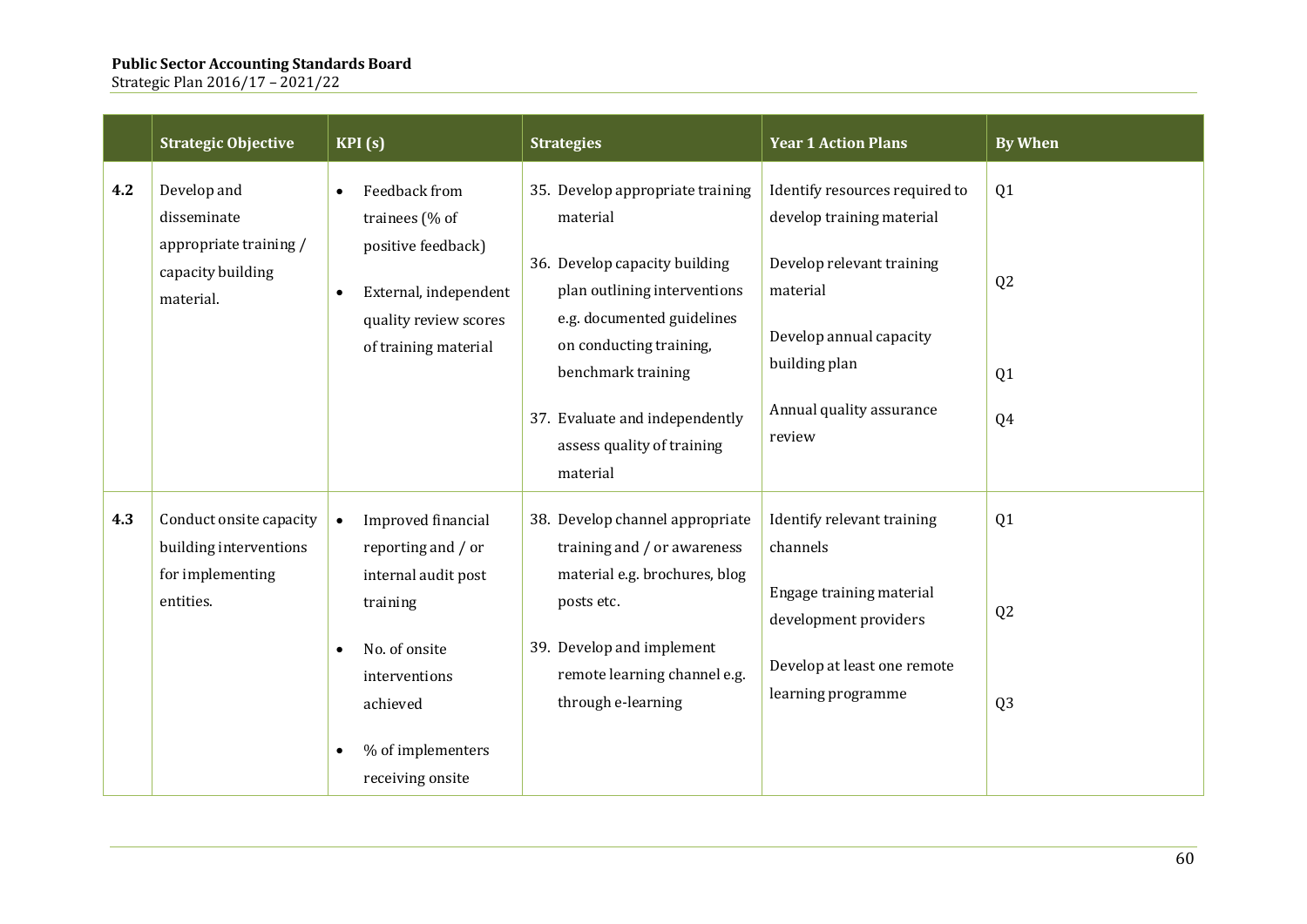| <b>Strategic Objective</b> | KPI(s)             | <b>Strategies</b> | <b>Year 1 Action Plans</b> | <b>By When</b> |
|----------------------------|--------------------|-------------------|----------------------------|----------------|
|                            | capacity building. |                   |                            |                |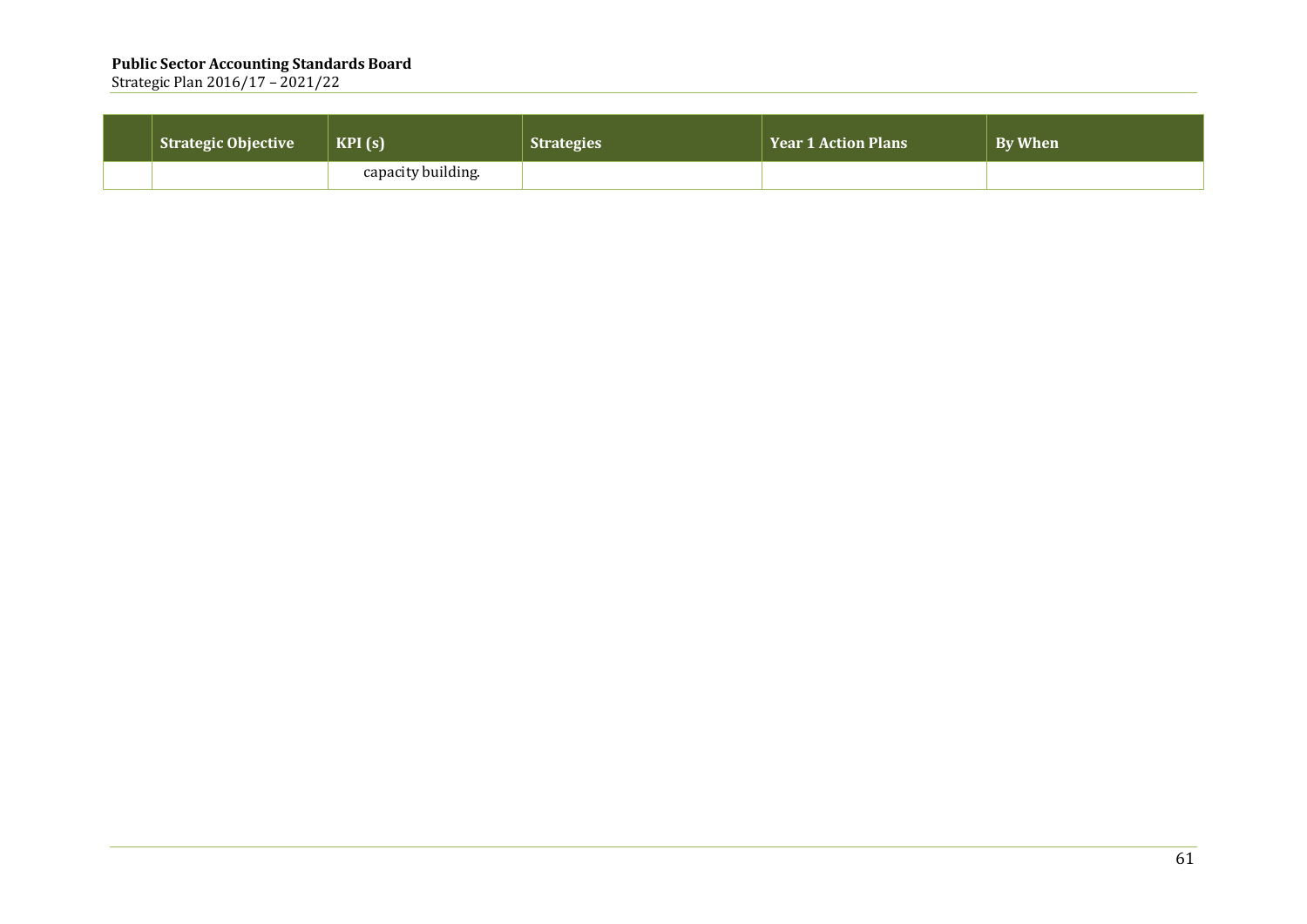# **Appendix 3: Results Framework**

Targets for each KPI will be agreed at the beginning of each year and improvement vs. an agreed baseline, measured at the beginning of implementation of the strategy. The table below also presents possible sources of measurement data for the KPIs as well as the recommended frequency of measurement. It should be noted that results will be measured through a variety of qualitative and quantitative measures as well as those to be measured internally by the Board and Secretariat and some that require external or independent validation. This is to ensure that the impact of the Board's activities and strategic intent is objectively evaluated throughout the plan period.

### **Table 8: Results Framework**

|     | <b>Strategic Objective</b>                                                           | KPI(s)                                                                                                                                                                                           | <b>Source of Data</b>                                                                                       | <b>Recommended</b><br><b>Frequency of</b><br><b>Measurement</b>                     |  |  |  |  |
|-----|--------------------------------------------------------------------------------------|--------------------------------------------------------------------------------------------------------------------------------------------------------------------------------------------------|-------------------------------------------------------------------------------------------------------------|-------------------------------------------------------------------------------------|--|--|--|--|
|     | Pillar 1: Stakeholder Engagement (Responsibility: CEO / Head of Secretariat)         |                                                                                                                                                                                                  |                                                                                                             |                                                                                     |  |  |  |  |
| 1.1 | Engage and consult with all key<br>effective<br>stakeholders<br>for<br>relationships | No. of quality stakeholder interactions;<br>$\bullet$<br>% Perception rating of PSASB by key<br>$\bullet$<br>stakeholder<br>Brand / awareness rating of PSASB (%<br>that is externally measured) | Calendar of meetings<br>$\bullet$<br>Stakeholder survey<br>$\bullet$<br>External brand perception<br>survey | Annual<br>$\bullet$<br>Annual<br>$\bullet$<br>Biennial (every 2 years)<br>$\bullet$ |  |  |  |  |
| 1.2 | Develop and manage information                                                       | No. of publications / external information<br>$\bullet$                                                                                                                                          | Standards<br>department<br>$\bullet$                                                                        |                                                                                     |  |  |  |  |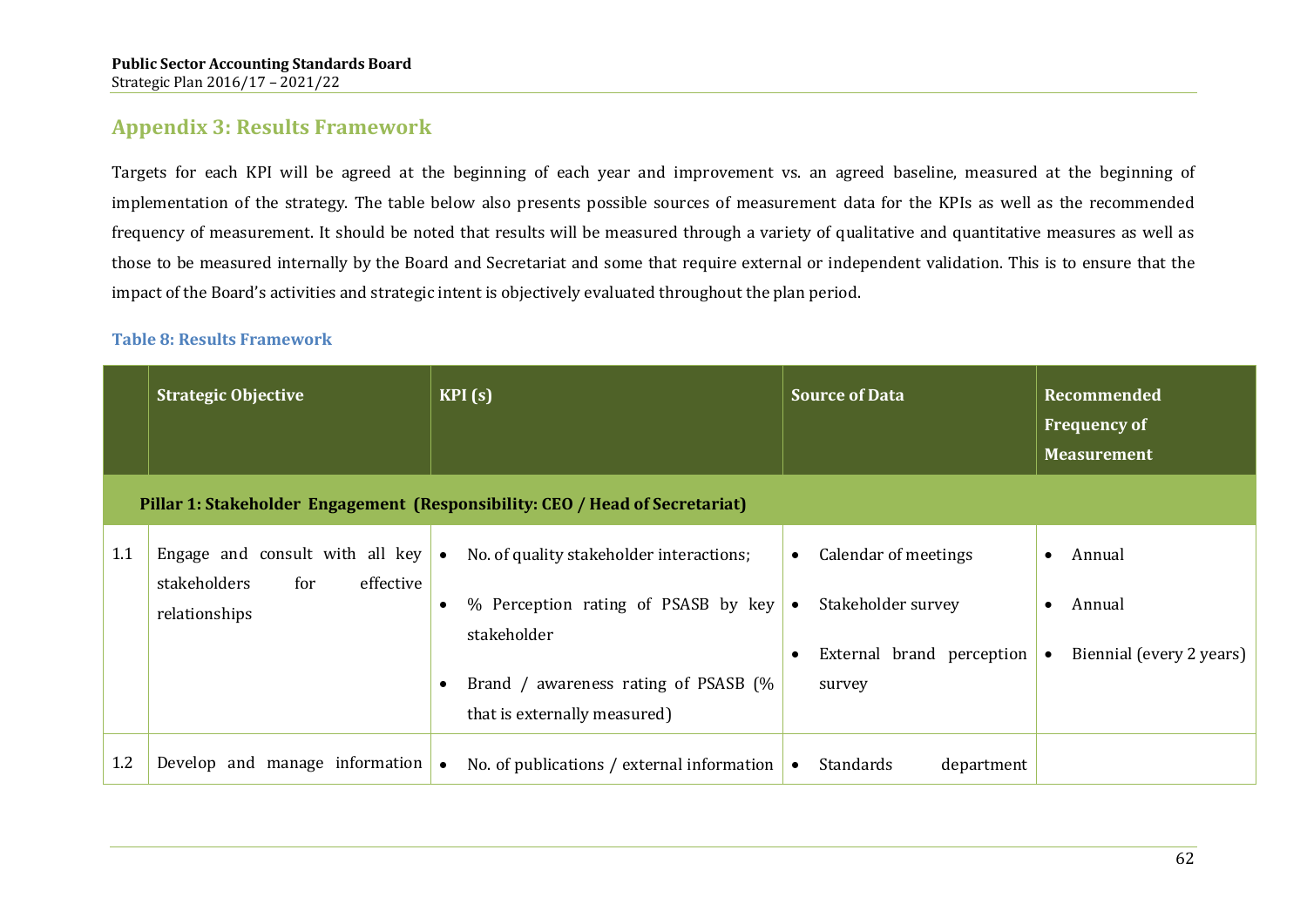|     | <b>Strategic Objective</b>                                                                                                                                                                 | KPI(s)                                                                                                                                            | <b>Source of Data</b>                                                                                                                                                                             | Recommended<br><b>Frequency of</b><br><b>Measurement</b> |  |  |
|-----|--------------------------------------------------------------------------------------------------------------------------------------------------------------------------------------------|---------------------------------------------------------------------------------------------------------------------------------------------------|---------------------------------------------------------------------------------------------------------------------------------------------------------------------------------------------------|----------------------------------------------------------|--|--|
|     | sharing with key stakeholders                                                                                                                                                              | disseminated (e.g. annual reports, press<br>briefings etc.)<br>% of knowledge management strategy<br>implemented.                                 | records<br>Work plan status reporting<br>$\bullet$                                                                                                                                                | Annual                                                   |  |  |
|     | Pillar 2: Standard Setting, Dissemination and Monitoring for Financial Reporting and Internal Audit (Manager, Standards - Financial<br><b>Reporting &amp; Internal Audit respectively)</b> |                                                                                                                                                   |                                                                                                                                                                                                   |                                                          |  |  |
| 2.1 | To prescribe financial reporting<br>standards                                                                                                                                              | Existence of updated financial reporting<br>$\bullet$<br>standards;<br>Scope / coverage of reporting entities by<br>financial reporting standards | Gazette notices<br>$\bullet$<br>Circulars<br>$\bullet$<br>Directory<br>of<br>reporting<br>$\bullet$<br>entities<br>Auditor general reports on<br>$\bullet$<br>audited<br>accounting<br>statements | Annual                                                   |  |  |
| 2.2 | prescribe<br>audit $\bullet$<br>To<br>internal                                                                                                                                             | Existence of updated internal audit $\bullet$                                                                                                     | Gazette notices                                                                                                                                                                                   | Annual                                                   |  |  |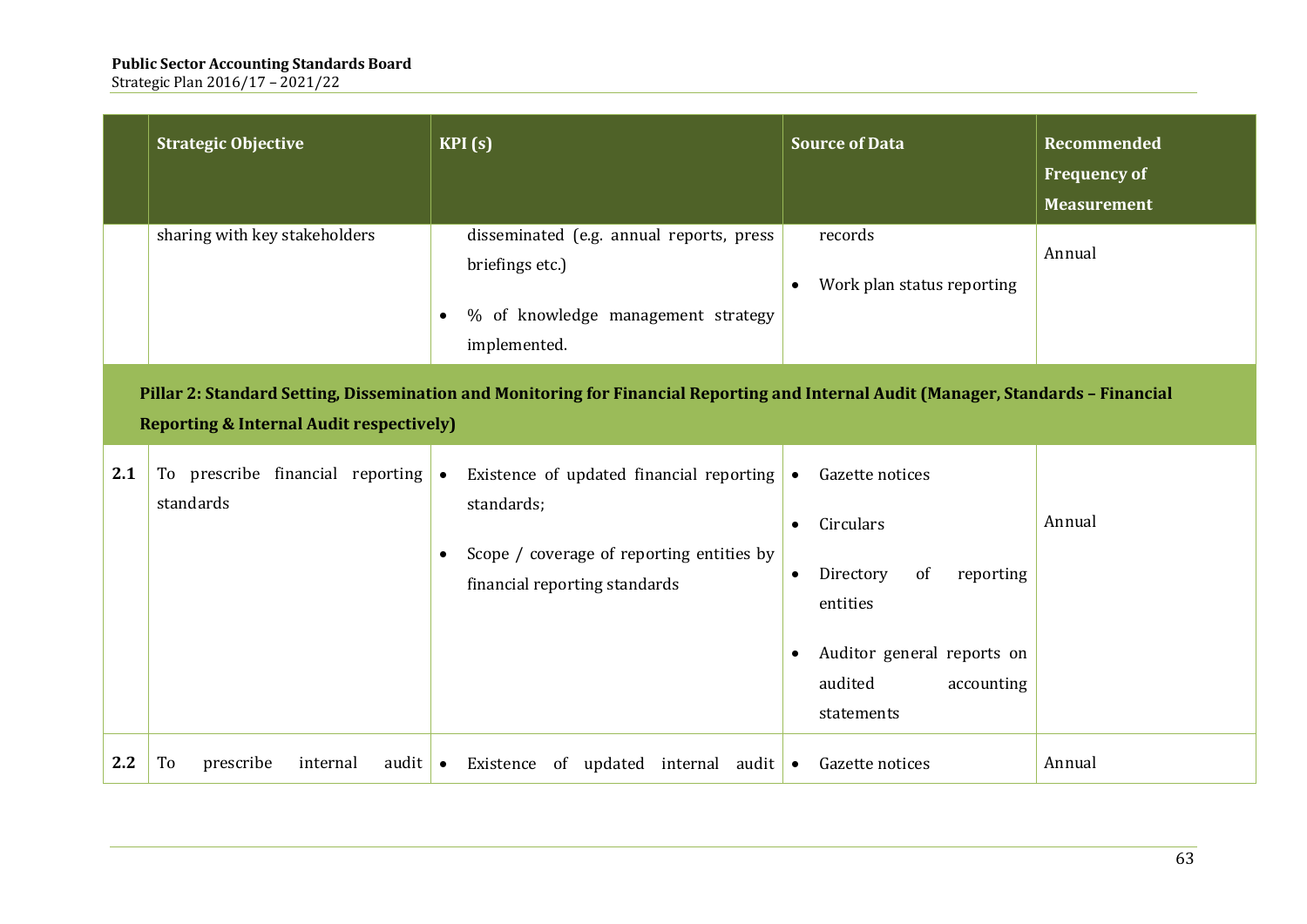|     | <b>Strategic Objective</b>                                                                     | KPI(s)                                                                                                                                         | <b>Source of Data</b>                                                                                                                  | <b>Recommended</b><br><b>Frequency of</b><br><b>Measurement</b>        |
|-----|------------------------------------------------------------------------------------------------|------------------------------------------------------------------------------------------------------------------------------------------------|----------------------------------------------------------------------------------------------------------------------------------------|------------------------------------------------------------------------|
|     | standards                                                                                      | standards;<br>Scope / coverage of reporting entities by<br>internal audit standards                                                            | Circulars<br>$\bullet$<br>Review and assessment by<br><b>Internal Audit Unit of PSASB</b>                                              |                                                                        |
| 2.3 | Effective dissemination of financial<br>reporting<br>and<br>internal<br>audit<br>standards     | Awareness levels by reporting entities of $\bullet$<br>$\bullet$<br>financial reporting and internal audit<br>standards                        | Stakeholder survey that<br>may be administered by<br><b>PSASB</b><br>independent<br>External,<br>survey                                | Annual<br>$\bullet$<br>Biennial (every 2 years)                        |
| 2.4 | Monitor the implementation of $\bullet$<br>financial reporting and internal<br>audit standards | No. or % of qualified audit reports<br>Risk ratings of entities<br>$\bullet$<br>Score on independent evaluation of<br>internal audit functions | Review and analysis<br>of<br>$\bullet$<br>auditor general reports<br>PSASB risk assessment<br>Independent internal audit<br>evaluation | Annual<br>$\bullet$<br>Annual<br>$\bullet$<br>Biennial (every 2 years) |
| 2.5 | Carry<br>out<br>research<br>and $\bullet$                                                      | Level of research output (e.g. No. of $\bullet$ Tracking record of research                                                                    |                                                                                                                                        |                                                                        |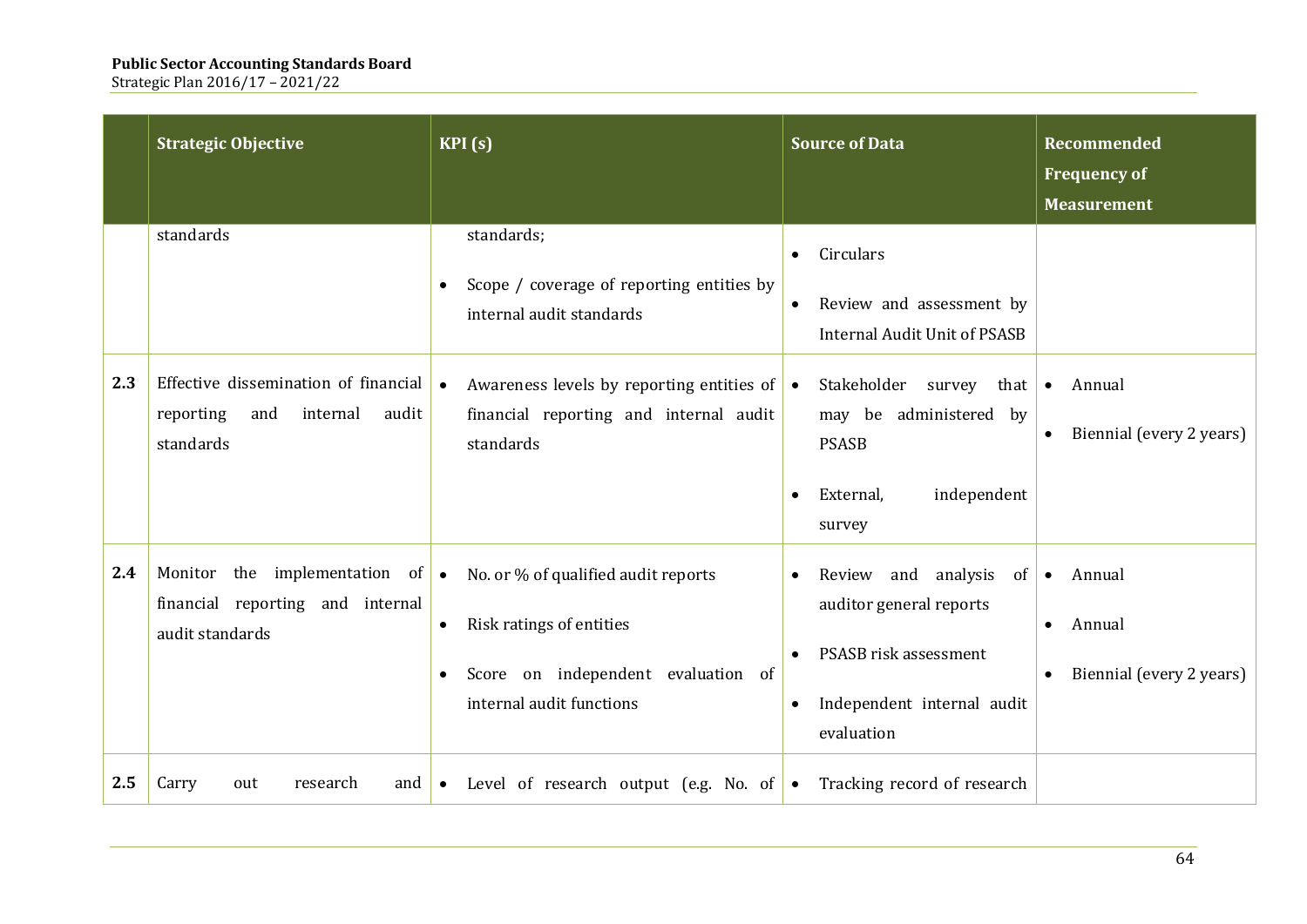|     | <b>Strategic Objective</b>                                                                                        | KPI(s)                                                                                                                                                                                                               | <b>Source of Data</b>                                                                                                          | <b>Recommended</b><br><b>Frequency of</b><br><b>Measurement</b> |  |  |
|-----|-------------------------------------------------------------------------------------------------------------------|----------------------------------------------------------------------------------------------------------------------------------------------------------------------------------------------------------------------|--------------------------------------------------------------------------------------------------------------------------------|-----------------------------------------------------------------|--|--|
|     | development<br>support<br>best<br>to<br>standard<br>adoption,<br>practice<br>dissemination and monitoring         | exposure drafts commented on; No. of<br>research papers issued etc.)<br>External recognition of research (e.g. no<br>$\bullet$<br>of papers published in reputable journals,<br>industry / professional awards etc.) | outputs<br>Tracking record of external<br>$\bullet$<br>awards etc.                                                             | Annual                                                          |  |  |
|     | Pillar 3: Legal and Institutional Frameworks (Responsibility: CEO/Head of Secretariat and Head, Support Services) |                                                                                                                                                                                                                      |                                                                                                                                |                                                                 |  |  |
| 3.1 | <b>Effective Board and Committees</b>                                                                             | Board attendance rates<br>$\bullet$                                                                                                                                                                                  | <b>Board minutes</b>                                                                                                           |                                                                 |  |  |
|     |                                                                                                                   | Results of independent Board evaluation<br>No. of adverse feedback from entities on<br><b>PSASB</b><br>Budget reports of actual vs. budget<br>$\bullet$<br>expenditure and receipts                                  | Independent<br>board<br>$\bullet$<br>evaluation reports<br>Stakeholder survey<br>$\bullet$<br>Management accounts<br>$\bullet$ | Annual                                                          |  |  |
| 3.2 | <b>Fully-fledged</b><br>efficient $\bullet$<br>and<br><b>Secretariat</b>                                          | organisation<br>Existence<br>of<br>approved<br>structure                                                                                                                                                             | PSC approval<br>$\bullet$<br>Internal HR data                                                                                  |                                                                 |  |  |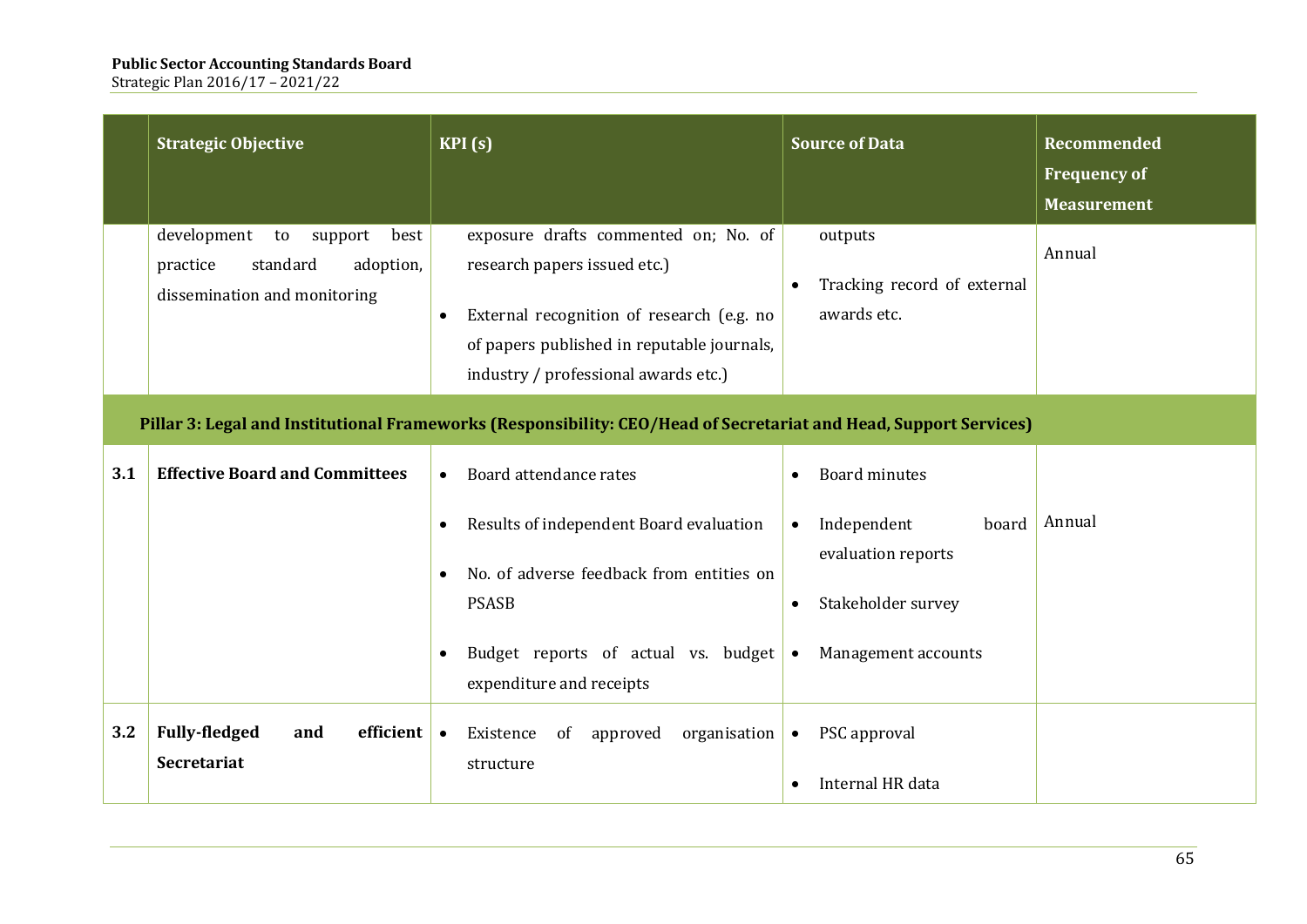|     | <b>Strategic Objective</b>        | KPI(s)                                                                                                                                                                                                                                                                                                                                                                                                                            | <b>Source of Data</b>                                                                                                                                   | <b>Recommended</b><br><b>Frequency of</b><br><b>Measurement</b> |
|-----|-----------------------------------|-----------------------------------------------------------------------------------------------------------------------------------------------------------------------------------------------------------------------------------------------------------------------------------------------------------------------------------------------------------------------------------------------------------------------------------|---------------------------------------------------------------------------------------------------------------------------------------------------------|-----------------------------------------------------------------|
|     |                                   | % of filled positions in the approved<br>organisation structure<br>% of jobs with job descriptions<br>$\bullet$<br>Process turnaround times vs. target<br>$\bullet$<br>% of staff scoring satisfactory ratings in<br>$\bullet$<br>performance appraisal<br>% completion of work plan p.a.<br>$\bullet$<br>No. of outstanding internal audit queries<br>$\bullet$<br>p.a.<br>Audit opinion on PSASB financial reports<br>$\bullet$ | Quarterly and annual work<br>$\bullet$<br>plan review reports<br>Internal audit reports<br>$\bullet$<br>Audited<br>financial<br>$\bullet$<br>statements | Annual                                                          |
| 3.3 | Strengthening the legal framework | Amendments<br><b>PFM</b><br>Act where<br>to<br>$\bullet$<br>necessary.<br>% compliance to all legal requirements<br>$\bullet$                                                                                                                                                                                                                                                                                                     | <b>Updated PFM Act</b><br>$\bullet$<br>Compliance checklist<br>$\bullet$                                                                                | When required<br>Annual                                         |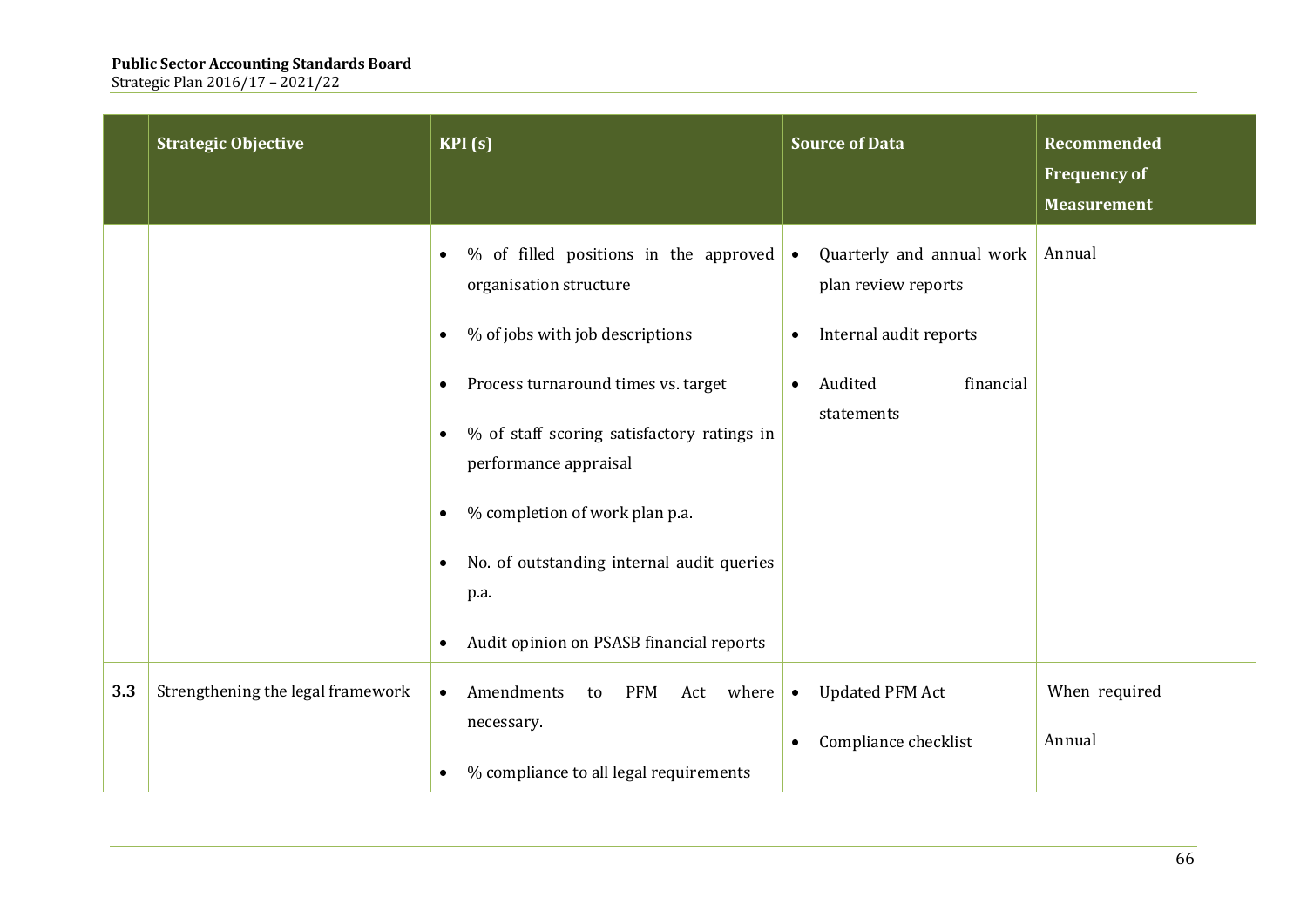|     | <b>Strategic Objective</b>                                                                                                                             | KPI(s)                                                                                                                                                                                                                                                                              | <b>Source of Data</b>                                                                                                        | Recommended<br><b>Frequency of</b><br><b>Measurement</b> |
|-----|--------------------------------------------------------------------------------------------------------------------------------------------------------|-------------------------------------------------------------------------------------------------------------------------------------------------------------------------------------------------------------------------------------------------------------------------------------|------------------------------------------------------------------------------------------------------------------------------|----------------------------------------------------------|
|     | Pillar 4: Capacity Building (Responsibility: Capacity Building Manager)                                                                                |                                                                                                                                                                                                                                                                                     |                                                                                                                              |                                                          |
| 4.1 | Develop and implement training<br>programme for financial reporting<br>standards<br>and internal<br>audit<br>implementers across the Public<br>Sector. | % of training programme completed;<br>$\bullet$<br>% of training budget utilised vs. total<br>budget<br>No. of training programmes<br>No. of average training hours attained by<br>implementers.<br>No. of Accountants and Auditors trained<br>Reduction in qualified audit reports | building<br>Capacity<br>$\bullet$<br>department training records<br>Auditor general reports<br>$\bullet$                     | Annual                                                   |
| 4.2 | Develop<br>disseminate<br>and<br>appropriate training<br>capacity<br>$\sqrt{2}$<br>building material.                                                  | Feedback from trainees (% of positive<br>$\bullet$<br>feedback)<br>External, independent quality review<br>scores of training material                                                                                                                                              | Post-Training<br>evaluation<br>$\bullet$<br>reports<br>External quality assurance<br>$\bullet$<br>building<br>of<br>capacity | Annual<br>$\bullet$<br>Biennial (every 2 years)          |